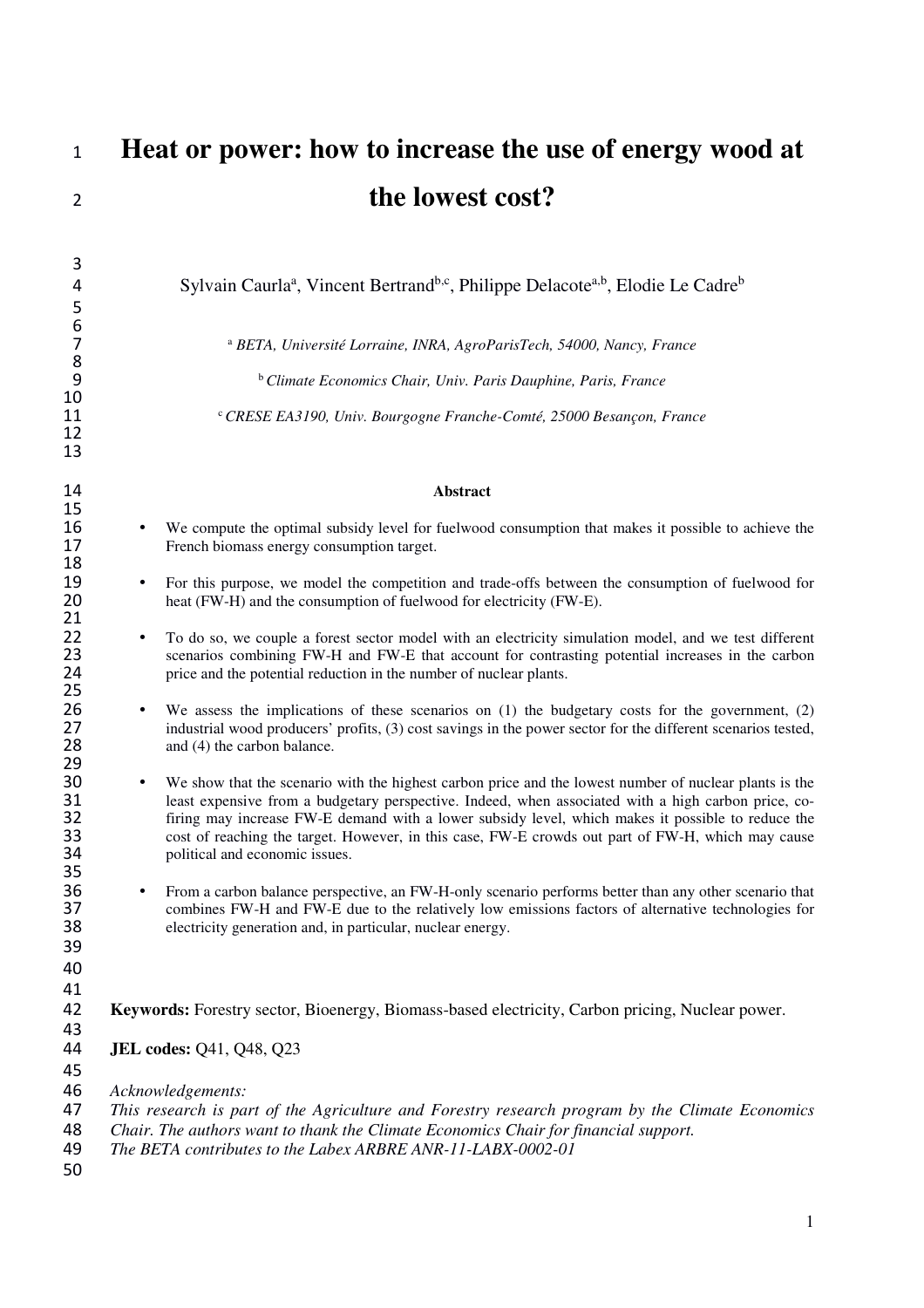## **1. Introduction**

In 2011, renewable energy represented about 15.3% of the total production of French primary energy, i.e., about 21.2 Mtoe. European directive 2009/28/EC has set the objective of increasing the share of renewable energy in the French energy mix by 23% in 2020. In France, where forest resources are abundant—France has the fourth largest forest cover of the 25 EU countries—solid biomass energy is expected to play a major role in achieving this objective (Sergent, 2014; Caurla et al*.*, 2013). More precisely, this objective results in an 59 overall additional biomass consumption target of  $+ 20 \text{ hm}^3$  in 2020 compared with 2006 (Dupuis et al., 2008).

Several programs to stimulate the consumption of energy wood have been implemented to date in order to reach this biomass consumption target. They aim to increase the consumption of wood for heat production in domestic and collective installations (hereinafter referred to as FW-H) or for power production in electricity plants (hereinafter referred to as FW-E). In particular, the ability of power producers to increase FW-E consumption with no investment through the co-firing of biomass in coal plants has led to a strong interest in biomass. The technical potential for FW-E from co-firing in France has been estimated by Hansson et al*.* 69 (2009) to be 1.24-2.63 TWh/yr (where the highest value assumes the use of all plants  $\leq 40$ 70 vears old and the lowest assumes the use of plants  $\leq 30$  years old). With this in mind, five generations of national public tenders have been launched to fund biomass projects for energy production. Meanwhile, France has recently made considerable progress in FW-H markets via the increased use of wood pellets following the introduction of a specific support program for wood pellet equipment (Proskurina et al., 2016).

Technically, the programs to stimulate the use of energy wood, either FW-E or FW-H, take the form of subsidies to increase harvesting, to develop commercial channels, to foster the storage of harvested products and their final consumption through investments in electricity plants, and to heat collective/domestic boilers. They result in a reduced perceived price of fuelwood for the final consumers, either domestic households that use FW-H or power generator owners that consume FW-E.

However, the impact of a subsidy on the consumption of FW-E will probably be different from those on the consumption of FW-H, in terms of both economic outcomes and carbon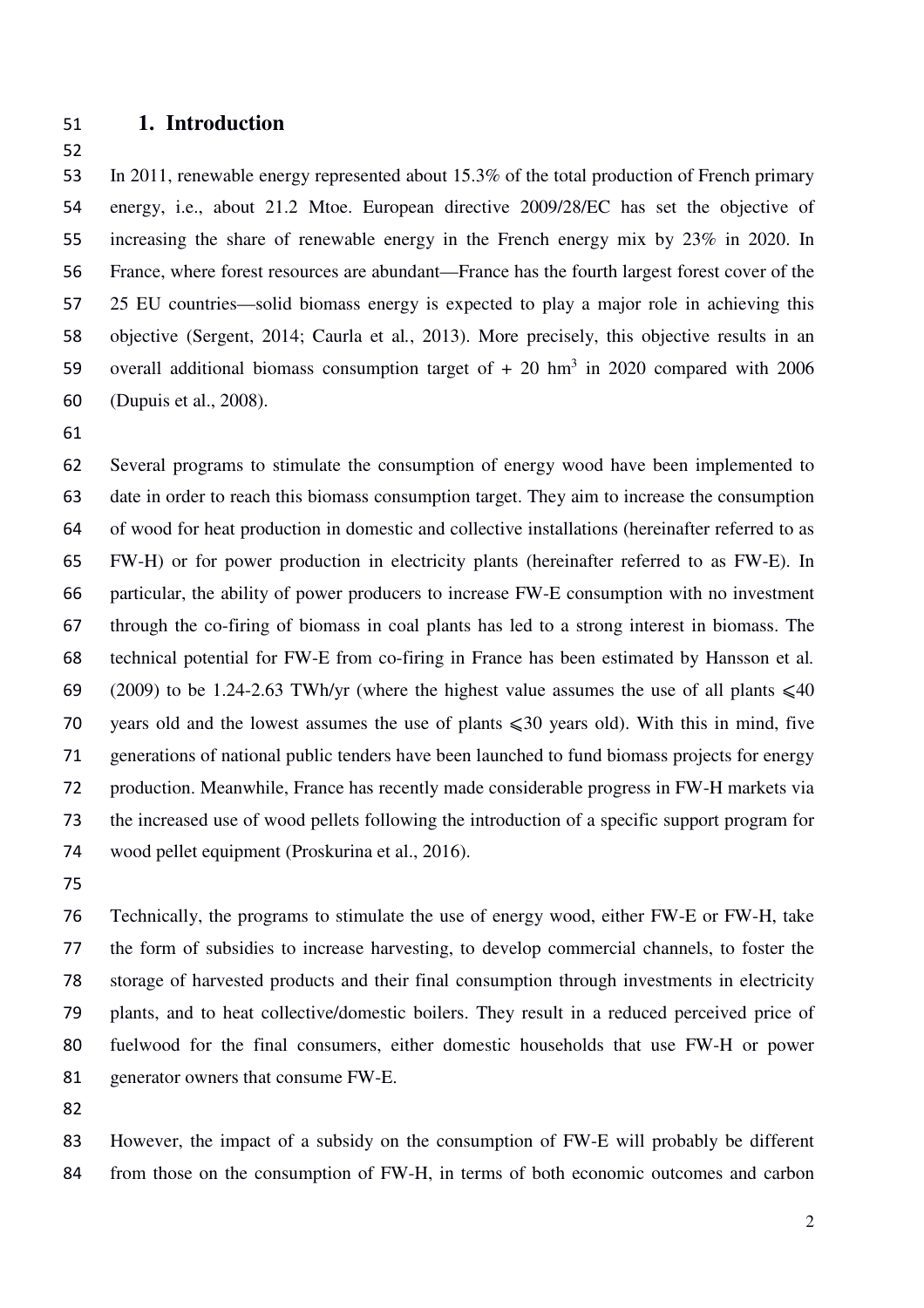implications. Indeed, fuelwood is not used with the same technologies, and it does not compete with the same products in heat and power markets.

On the one hand, FW-H demand has been estimated as being quite inelastic. Couture et al*.* (2012) estimate the price elasticity of fuelwood demand for French households when wood is the main source of heating energy to be −0.42. Wood can be considered a necessary good for such consumers since the choice of wood as the main source of heating energy is negatively linked to income, which seems to confirm the energy ladder theory, according to which wood is much more widely used among the lowest-income categories of society (Couture et al., 2012). In addition, using wood as a domestic, collective, or even industrial source of heating involves additional technological costs that result in a type of lock-in situation for consumers, which actually increases the inelasticity of demand in the medium and long term.

On the other hand, the use of FW-E in the electricity sector at the national scale depends on the dispatching of different technologies in the energy pool, which follows merit-order logic. This may induce stepwise variations in FW-E demand when power plants relying on wood switch places with other ones in the merit order. Accordingly, this makes the use of solid biomass for electricity very dependent on two variables: (1) the relative prices of energy sources and (2) the installed capacities of power plants that use different technologies. Two parameters are likely to play a major role with respect to these variables: carbon prices, which influence the cost of energy according to the carbon content, and the reduction of the share of nuclear energy in the electricity mix, which has to be compensated for by an increased 105 contribution of other technologies, including wood-based power generation<sup>1,2</sup>.

 $\overline{a}$ 

One consequence is that while a subsidy for total fuelwood consumption will probably play a rather linear role for FW-H, it is expected to play a non-linear role for FW-E, with threshold levels when power plants switch places in the merit order. For the same reasons, the

<sup>&</sup>lt;sup>1</sup> Other drivers can play a role in the use of biomass for electricity. Among them, the GES model considers variables, parameters, and constraints such as the constraint regarding the share of renewables in power generation, the availability of different power technologies, cross-border trade in electricity, and differences in cost and technical parameters for different technologies (see section 3.2.). Beyond this, there are other drivers that are not in the scope of this paper. In particular, the existing infrastructure capacity for fossil fuel use and the preferences of society for renewables and biomass are likely to play a role in the use of biomass for electricity. We discuss their implications in section 6.

 In France, the electricity mix is largely dominated by nuclear energy, which represents more than 50% of the installed capacity and about 75% of the power generation (76% in 2015, according to RTE, Statistiques Production Consommation Echanges 2015). Hence, any reduction in nuclear-based power generation in France may induce very substantial effects on the contribution of wood-based power generation and the demand for fuelwood. In particular, the recently passed "Law on energy transition" aims to reduce the proportion of nuclear power by 2025, while obtaining 27% of the total power produced using renewables. This is likely to affect the fuelwood sector.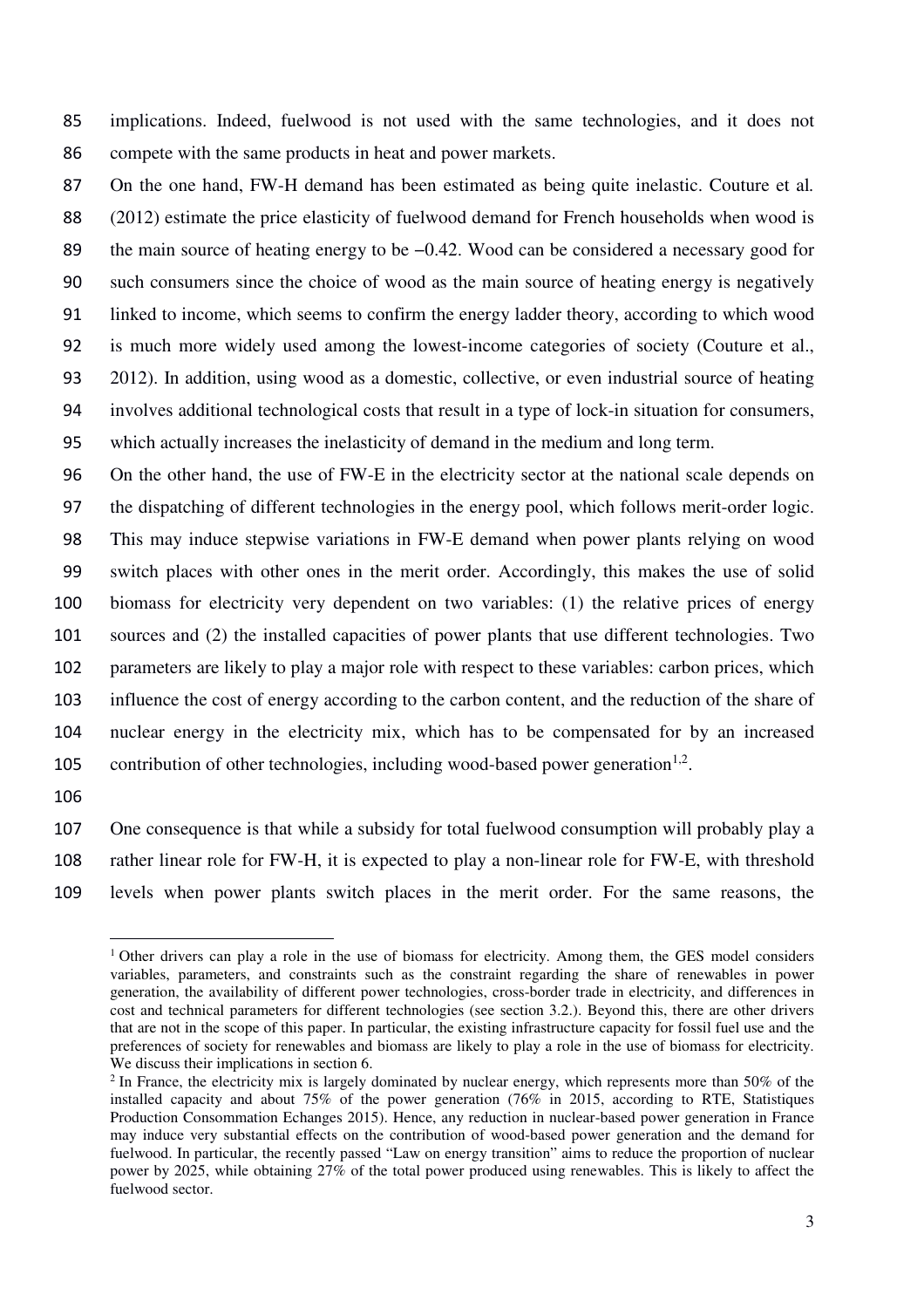budgetary costs of the subsidy are expected to rise with its level, though non-linearly. In addition, the spillover effects of the subsidy over the forest sector in both cases are ambiguous, since they depend on both electricity generation thresholds and competition between fuelwood and other wood sectors, such as that of pulp.

Within this context, our paper simulates a subsidy to total fuelwood (FW-E+FW-H) consumption that represents that stipulated in the current national programs implemented to 117 increase fuelwood consumption by  $+ 20$  hm<sup>3</sup> in 2020 compared with 2006.

Our first objective is to compute the optimal level of this accounting for (1) the relative prices of biomass and fuel substitutes in the electricity sector; (2) the carbon price, which affects the costs of other energy sources, and (3) the reduction of nuclear power generation.

The second objective of our study is to compute the impact of this subsidy on the economy of the entire forest sector. Caurla et al*.* (2013) have already conducted such an analysis but without considering the trade-offs between FW-H and FW-E production. Nevertheless, the impact of such programs on the forest sector remains unclear. First, by competing for the same raw products, these projects could increase competition with the pulp, panel and paper sectors and thus increase the price of these products for the consumer. Second, the costs of this additional consumption and the distribution of these costs among forest sector agents and the French government are unknown.

A third objective is to provide a carbon balance outcome for the different scenarios in order to compare them both in terms of their ability to contribute to climate change mitigation.

To do so, we coupled two models that represent the consumption of FW-H and the forest sector economy on the one hand (French Forest Sector Model: Lecocq et al*.*, 2011; Caurla et al., 2013), and the consumption of FW-E on the other (Green Electricity Simulate Model: Bertrand and Le Cadre, 2015).

In the first section, we review previous studies to situate our contribution in the literature. In the second section, we present our modeling framework and the coupling procedure. In the third section, we present the scenarios tested, and we present the results of our simulations in 140 the fourth section. We then provide conclusions in the fifth section.

- **2. Position of our work in the literature**
-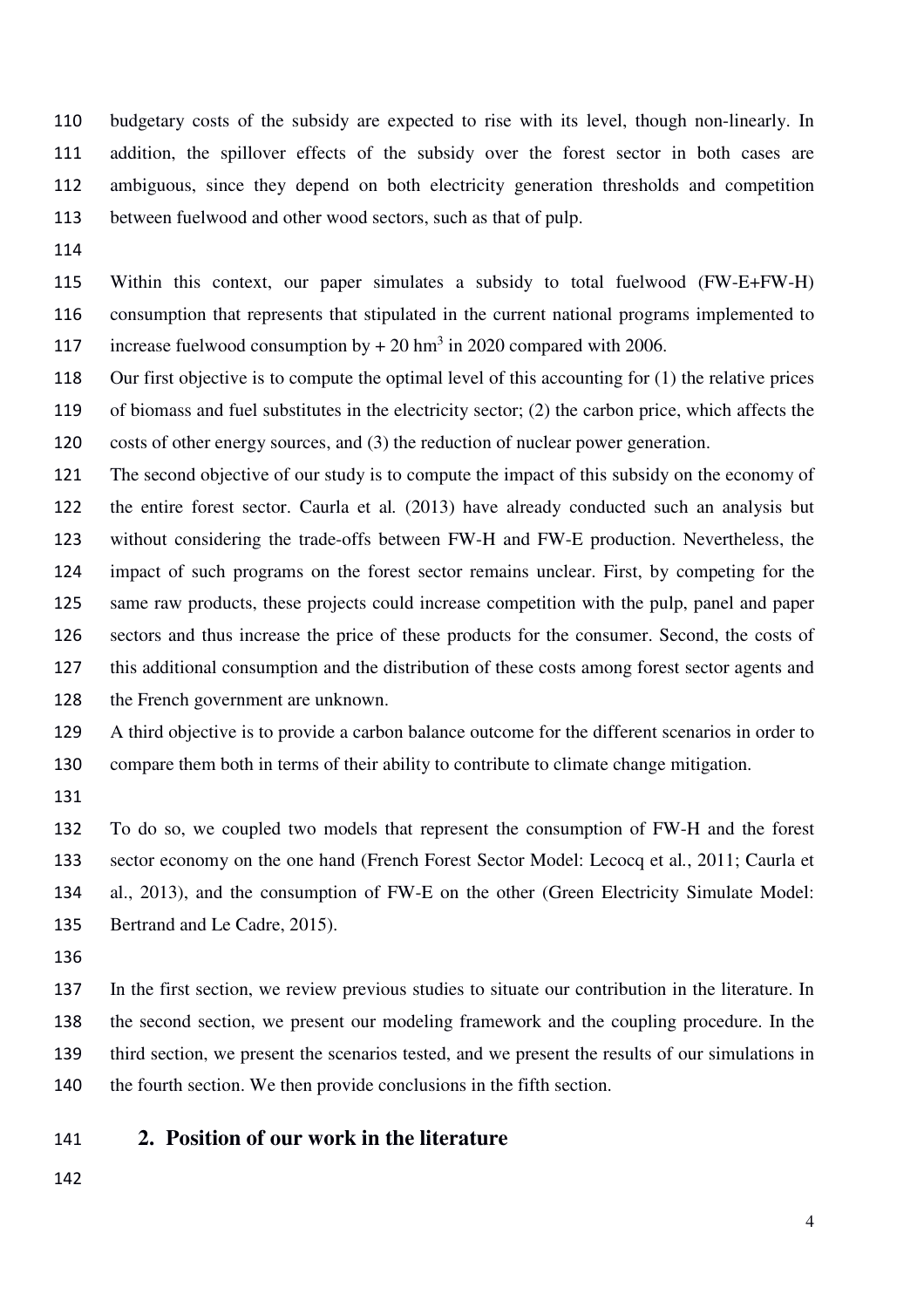Several studies have previously question the optimal policies to reach exogenous wood biomass targets.

A first group of studies, stemming from the forest sector modeling literature, addresses the impact of fuelwood subsidies on the forest sector.

In this group of studies, Sløjie et al*.* (2010) show that subsidizing fuelwood by implementing 148 a tax of  $\epsilon$ 60/CO<sub>2</sub>eq on competing fossil fuels could increase bioenergy use in district heating installations by almost 4000 GWh/year. The same amount of bioenergy could be used in domestic pellet stoves and central heating systems, but a higher tax is then necessary. A 50% investment grant to district heating installations may also have a large effect on bioenergy use, but the effect of subsidies rapidly decreases if they are applied together with a tax.

Kallio et al. (2011) show that to increase fuelwood availability, industries using sawlogs would need to expand because logging residues and stumps are primarily collected from final fellings driven by sawlog demand. Consequently, policies leading to the increased use of wood in construction could also possibly support renewable energy goals. Moreover, subsidies for combined heat and power production at sawmills could be beneficial in this respect.

- Caurla et al. (2013) show that the optimal level and therefore costs of subsidies—either the budgetary costs for the government or the costs for society—greatly depend on which part of the forest sector is subsidized. They show that subsidizing fuelwood production is costlier for the government than subsidizing fuelwood consumption. However, an upstream subsidy also reduces competition with other sectors, such as that of pulp, and increases export levels.
- 

A second group of studies focus on the consequences of climate policies for the use of wood biomass in co-firing.

In this vein, Johnston and Van Kooten (2015) couple a mathematical programming model of the electricity grid with a transportation model of wood pellets for Canada in order to compare the impact of a carbon tax with those of feed-in tariffs on the rate of conversion of coal plants to co-fire. They show that there is an upper threshold on a carbon tax after which retrofitting of coal plants is less efficient than increasing natural gas-generating capacity.

Kangas et al. (2009) explore the consequences of feed-in laws (either feed-in premiums or feed-in tariffs) and emission trading on biomass utilization in co-firing. They study two different power plants that are located in two different European electricity market areas and show that feed-in tariffs can lead to an unexpected situation where the wood share in co-firing decreases when the emission credit price increases.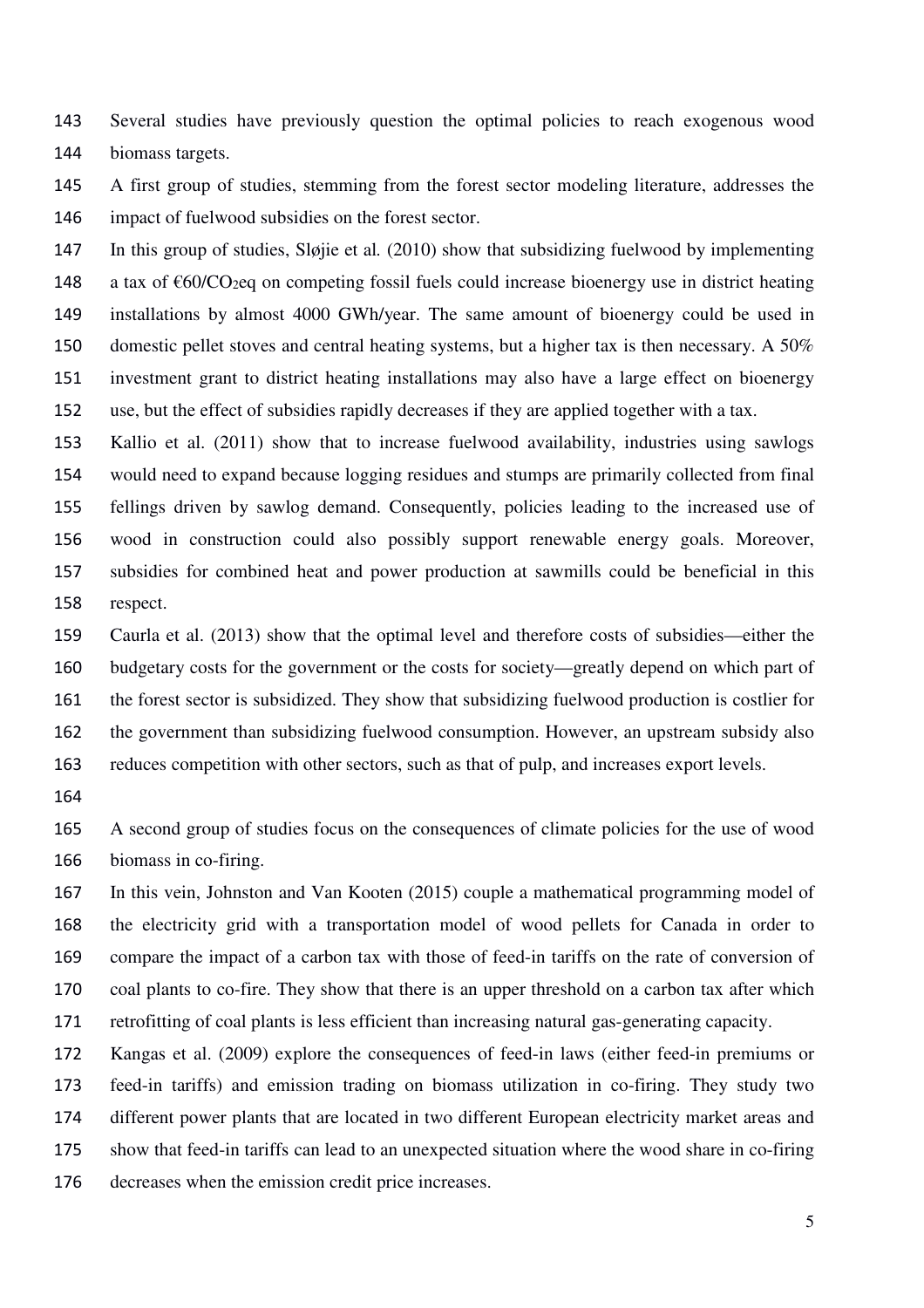Neither of these two groups of studies above explicitly addresses both FW-E and FW-H.

This gap is filled by Kangas et al. (2011), who compare three policies (namely, an investment

subsidy, an input subsidy, and a production subsidy) to support biofuel production in the pulp and paper sector. Their model explicitly concerns both electricity and heat production within a bio-refinery but without accounting for the trade-offs between them. They show that any of them could better perform depending on the policy target (cost effectiveness, pulp production

profitability, harvest residue use).

Moiseyev et al. (2014) also contribute to filling this gap by examining how subsidies for wood-fired heat and power plants influence the use of wood biomass for power production in the short (2020) and medium (2030) term in the EU. Moreover, they investigate the effect of burning wood in coal power stations under co-firing. The authors show that even a relatively 189 modest subsidy or bonus of  $\epsilon$ 30/MWh for electricity generation used in just a few EU member countries leads to a substantial increase in the use of industrial wood (IW) use for energy. To do so, they model coal-, gas-, and wood-based power and heat for existing technologies in the aggregated form (one technology for each fuel type for each country). This allows them to consider the competition between coal, gas, and wood for electricity production.

One significant shortcoming in the aforementioned literature is that either electricity is not taken into account together with heat production (Slojie et al., 2010; Kallio et al., 2011; Caurla et al*.*, 2013) or, when it is (Kangas et al. 2011; Moiseyev et al*.*, 2014), it is only based on a representative approach that neglects the consequences for fuelwood demand when power plants switch places in the merit order. Additionally, Moiseyev et al. (2014) consider only existing power generation capacities without investigating the consequences of modifications in the pool, with new investments and possible decommissioning or prolongation of old units.

 $\overline{a}$ 

Our paper precisely aims to fill these gaps. We use a modeling framework that represents the fuelwood demand from both the heating market, on the one hand, and electricity, on the 207 other<sup>3</sup>. Trade-offs between the FW-H and FW-E markets are therefore made possible by the coupling procedures. In addition, we model the dispatching decisions for power generation

<sup>&</sup>lt;sup>3</sup> This approach is close to that of Johnston and Van Kooten (2015), who couple an electricity grid model with a wood transportation model.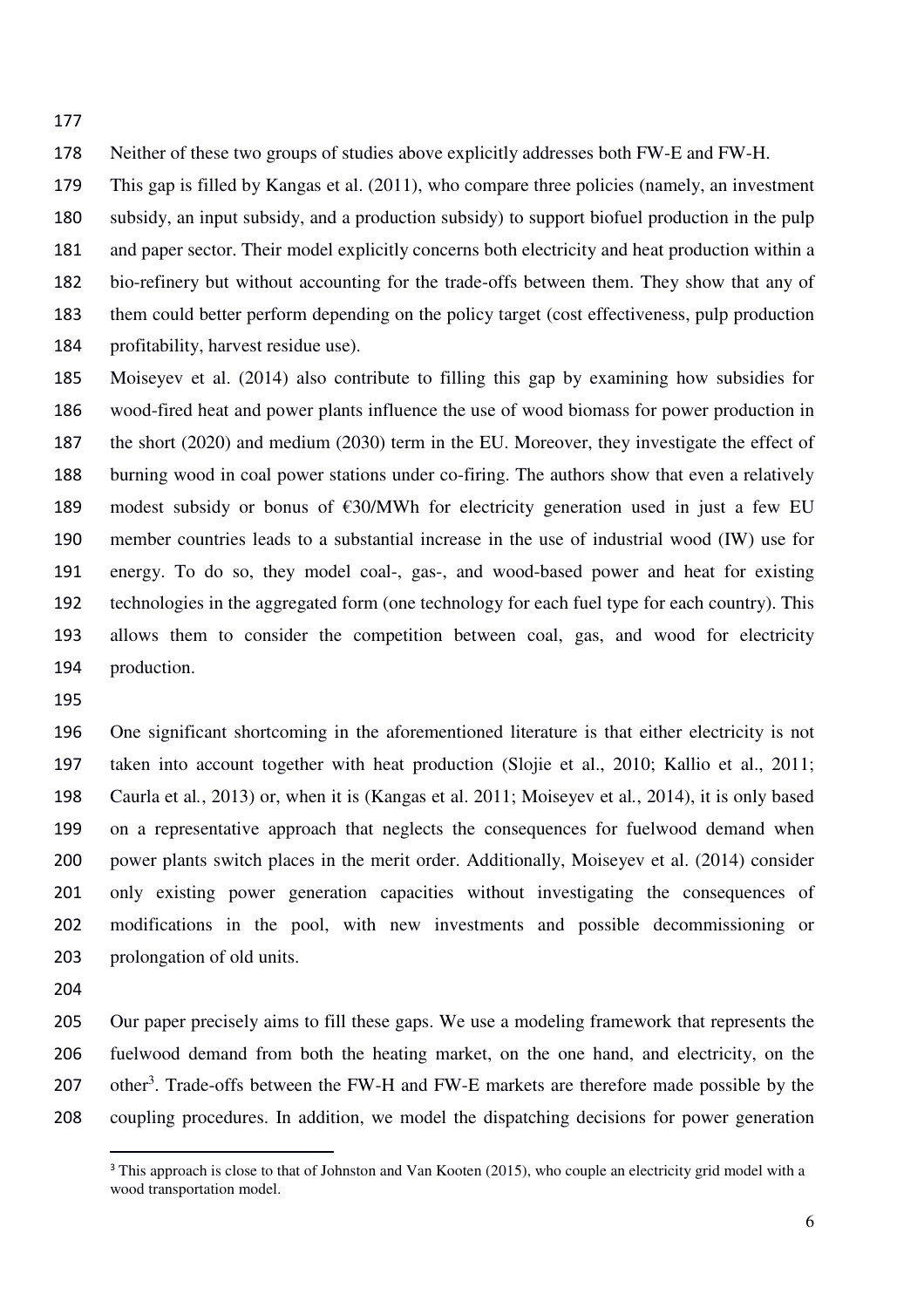based on a merit order logic, which may induce non-linearity in FW-E demand. We also consider possible modifications in the electricity park through investments in new power stations and the decommissioning or prolongation of old units. Hence, the structure of the French electricity park is made flexible, which allows us to analyze any change in the electricity mix in favor of biomass with a degree of flexibility that depends on relative prices and technological and legal aspects. Eventually, we investigate the effect of the exogenous reduction of nuclear power generation, in line with provisions enacted in the French energy 216 transition law of 2015.

- 
- 
- 
- **3. Methodology and materials**
- 
- 

## **3.1. French Forest Sector Model**

The French Forest Sector Model (FFSM) is a recursive bio-economic model of the French forest sector. The version used in this article is FFSM 1.0 (Caurla et al., 2013a, Caurla et al., 2013b, Lecocq et al., 2011), which comprises two modules: an inventory-based dynamics 227 forest module (FD) and a partial equilibrium market module (MK). The FD module represents the dynamics of the French forests that account for natural growth and mortality and wood removals from anthropic harvesting.

The optimal harvest level is computed by the MK module on a yearly and regional basis, starting from 2006 as the base year. To do so, the MK module solves a partial equilibrium problem by accounting for the costs of transportation from one region to another, according to Samuelson's (1952) spatial price equilibrium framework. The equilibrium is computed via the maximization of an objective function defined as the sum of consumers, producers, processing industries, and trade agent surpluses.

237 The model represents the demand of six processed products according to the demand function below (Eq. 1): sawnwood (hard and softwood), plywood, FW-H, pulp, and panels. All these products are sold in a "final" market that targets either domestic users or second-transformation industrials.

241 
$$
D_{i,t} = D_{i,t-1} \left( \frac{P_{i,t}}{P_{i,t-1}} \right)^{\sigma}
$$
 (1)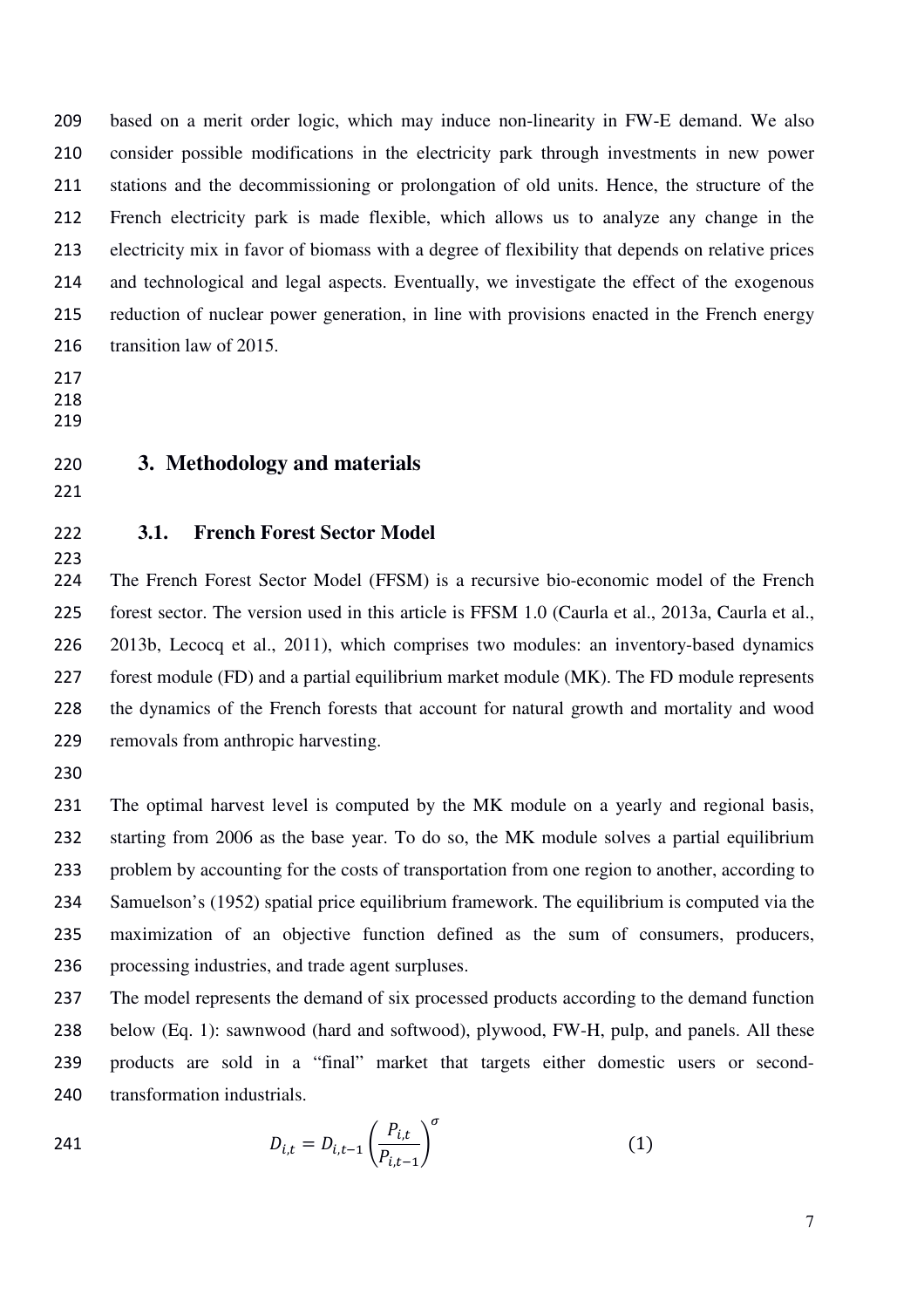where:

- 244  $D_{i,t}$  and  $D_{i,t-1}$  represent the demand for the processed product in region *i* in year *t* and *t* − 1.
- 245  $P_{i,t}$  and  $P_{i,t-1}$  stand for the prices of the processed product in region *i* in year *t* and *t* − 1.
- 246  $\sigma$  is the price elasticity of demand.
- 

On the upstream part of the forest sector, the model represents the supply of three raw products according to the supply function below (Eq. 2): roundwood (hard and softwood) and IW. Wood suppliers are either forest owners or forest managers on behalf of forest owners. The model considers sawmills and harvest residues to be by-products of primary activities competing with IW to produce fuelwood, pulp, and panels. A Leontief function represents the transformation of raw products into processed products.

255 
$$
S_{i,t} = S_{i,t-1} \left(\frac{P_{i,t}}{P_{i,t-1}}\right)^{\sigma} \left(\frac{F_{i,t}}{F_{i,t-1}}\right)^{\beta}
$$
 (2)

- 
- where:
- 258  $S_{i,t}$  and  $S_{i,t-1}$  represent the supply for the raw product in region *i* in year *t* and *t* − 1.

•  $P_{i,t}$  and  $P_{i,t-1}$  stand for the prices of the raw product in region *i* in year *t* and *t* − 1.

- 260  $\sigma$  is the price elasticity of the raw product supply.
- 261  $F_{i,t}$  and  $F_{i,t-1}$  are the available amounts of timber to be potentially harvested in region *i* in year *t* and *t* − 1.
- 263  $\beta$  stands for the elasticity of the supply to stock.
- 

While interregional trade is modeled through the spatial price equilibrium framework, international trade is computed through an Armington framework under the assumption that domestic and foreign products are not fully substitutable (Armington, 1969). International trade is modeled by using exogenous international prices and elasticities of substitution between local and international products specifically estimated for the FFSM in Sauquet et al. (2011).

A complete description of the FFSM is available on the following project website: https://ffsm-project.org/.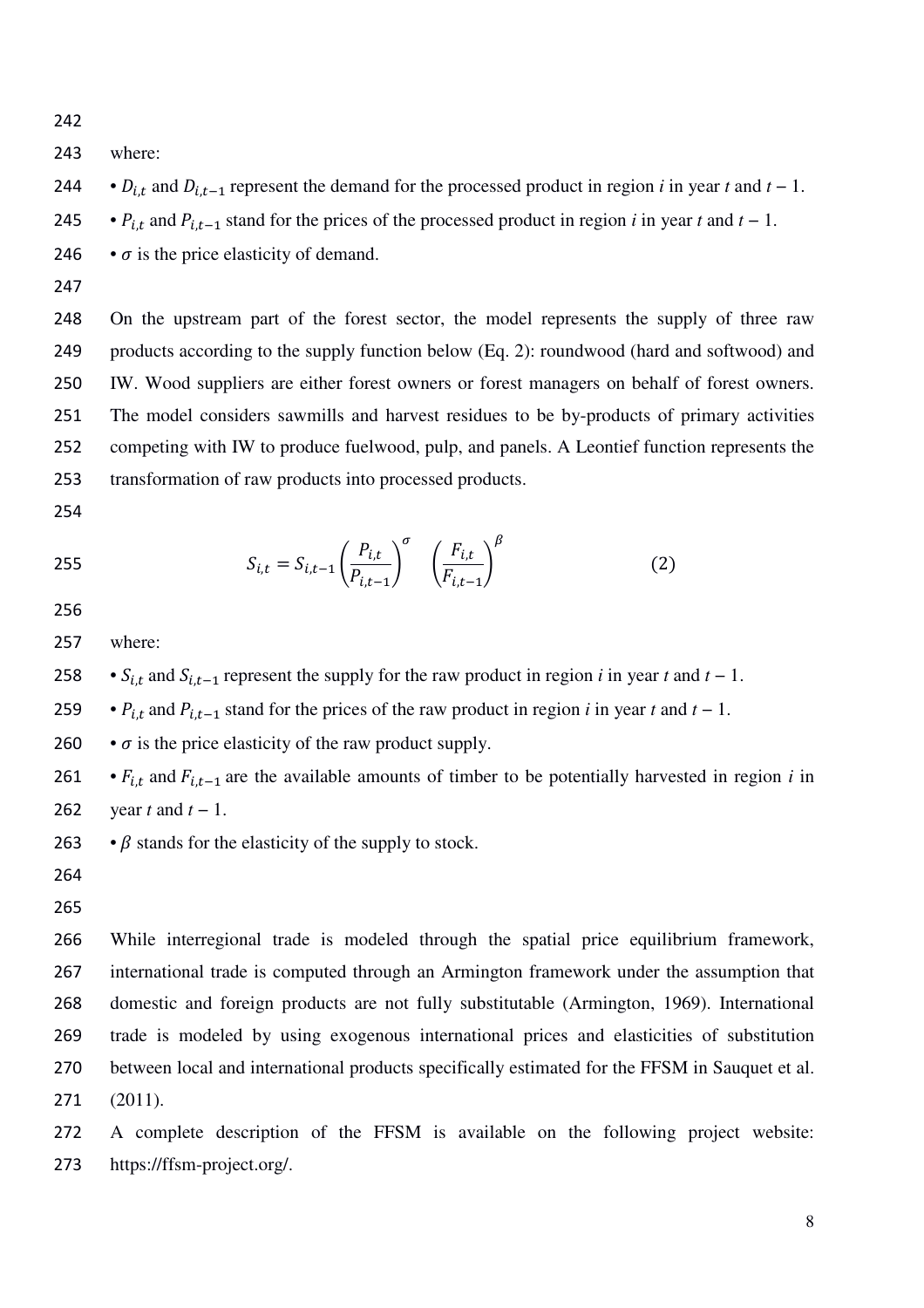- 
- 

## **3.2. The Green Electricity Simulate Model**

The Green Electricity Simulate (GES) Model is a simulation model that is designed to investigate questions related to biomass-based electricity in European countries, with a special focus on biomass co-firing in coal plants. It is a dynamic cost-minimization model for production and investment decisions in the power sector. The model is implemented under the General Algebraic Modeling System (GAMS), and it considers yearly time periods. For each year in the considered time interval, the GES model determines the power generation mix (i.e., the dispatch of generation capacities) and investment decisions necessary to satisfy electricity demand at the lowest cost. Furthermore, the model identifies the out-of-lifetime power plants at the beginning of each year (i.e., age > theoretical lifetime)—those that are decommissioned and those that are refurbished and prolonged.

We used the 1.0 version of the GES model (Bertrand and Le Cadre, 2015) in this study, which considers different country modules that can be run separately. To carry out the analysis in this paper, we adapted the French module in a static framework. This allowed us to implement recursive feedbacks in equilibrium calculations of the GES model and the FFSM. This is further discussed in Section 3.3.

## **3.2.1. Description of the model**

The model minimizes the overall cost of electricity (generation and investment), over the 2010-2030 time interval with a range of economic, technical, and legal aspects while taking 297 into account the capacity constraints (generation  $\leq$  available capacity), market clearing for the electricity market, constraints regarding the share of renewables in power generation (as given by the EU Climate and Energy Package), biomass co-firing in coal plants, cross-border trade in electricity, biomass availability (here computed by the FFSM), cost and technical parameters for all the power technologies (operation and maintenance costs, lifetime, investment costs, refurbishment costs, efficiency rates, etc.), and so forth. The complete mathematical formulation and other information regarding the model are provided as supplementary materials (see Appendix G).

For each year in the considered time interval, the model determines the power generation mix (based on a merit order logic) and investment decisions so as to meet the electricity demand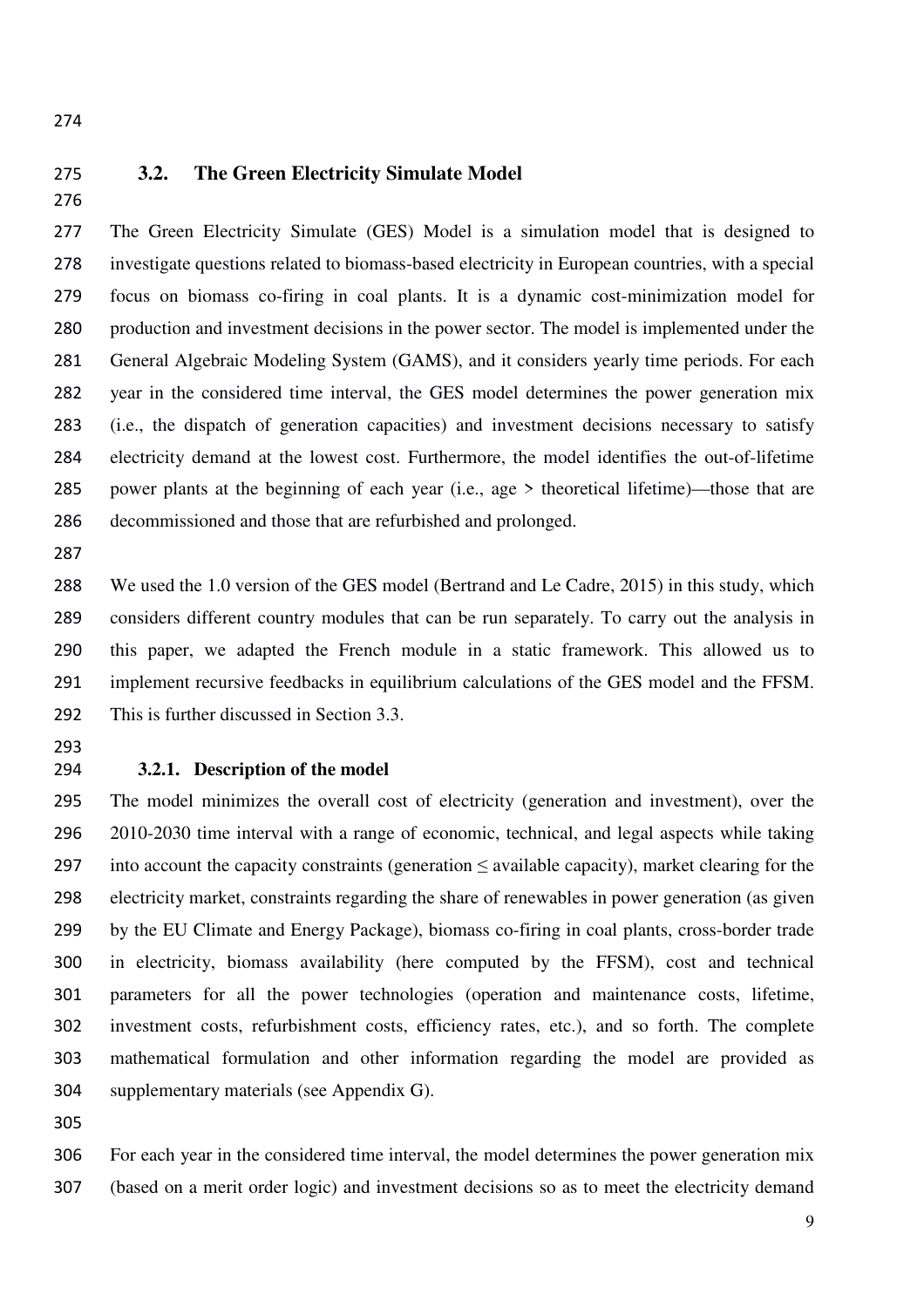with the lowest cost. It computes the optimal dispatch of generating capacities into intra-annual hourly time slices with unequal power demand. This reflects different load levels associated with more or less electricity demand. The model also considers cross-border trades for electricity, with electricity prices (for different pairings between seasons and load curve segments) and transfer capacities evolving over the years. In this work, we did not investigate the consequences for the use of biomass in power when modifying the drivers of electricity trades between France and its border countries. Such investigations would necessitate that we run sensibility analyses on the electricity trade variables (i.e., electricity prices and transfer capacities), which would add more interactions and complications with other scenarios. Cross-border trades in electricity are unlikely to have a very significant impact on the French biomass consumption from power, since the power plants that are exporting electricity from France are primarily base-load units that do not burn biomass. Accordingly, we do not analyze such effects.

In the case of co-firing, we include a constraint in the model to cap the quantity of biomass that can be co-fired in coal plants. We assume that the biomass share cannot exceed 25% (on an energy basis) of the overall fuel (biomass and coal) blend. This corresponds to biomass with medium quality, such as wood pellets, which provides an intermediate solution between the lower (i.e., raw materials, such as agricultural residues or untreated wood chips) and the higher (i.e., pellets of torrefied biomass) quality of biomass fuels. We assume here that the intermediate quality reflects the composite fuelwood product that is considered by the FFSM. This is in line with technical literature on co-firing, which reports that when no investment is implemented to retrofit a coal plant, the biomass rate can reach up to 10% for raw materials, 331 20-25% for wood pellets, and 50% for torrefied biomass (Ecofys, 2010; IEA-IRENA, 2013)<sup>4</sup>.

 $\overline{a}$ 

To account for a possible increase in the generation cost related to co-firing, we model a 334 reduced efficiency rate for coal plants that are run under a co-firing configuration. Thus,  $\eta^{cf}$ is the reduced efficiency rate (MWhelec/MWhprim) of coal plants under co-firing due to

<sup>&</sup>lt;sup>4</sup> We do not consider investments to retrofit coal plants so as to increase the percentage of co-fired biomass. This is a common approach in the economic literature on co-firing, which mainly focuses on what can be implemented without investment rather than investigating the potential of more ambitious co-firing projects that need retrofitting. We can mention here the contributions of Hansson et al. (2009), Kangas et al. (2009), Kangas and Lintunen (2010), Bertrand et al. (2014), Xian et al. (2015), and Mei and Wetzstein (2017). All these studies consider the biomass percentage to be about 15-25% for co-firing without retrofitting. Notably, both Xian et al. (2015) and Mei and Wetzstein (2017) assume a maximal biomass rate of 25% for co-firing with wood pellets in coal plants that have not been retrofitted (which is the focus of our work).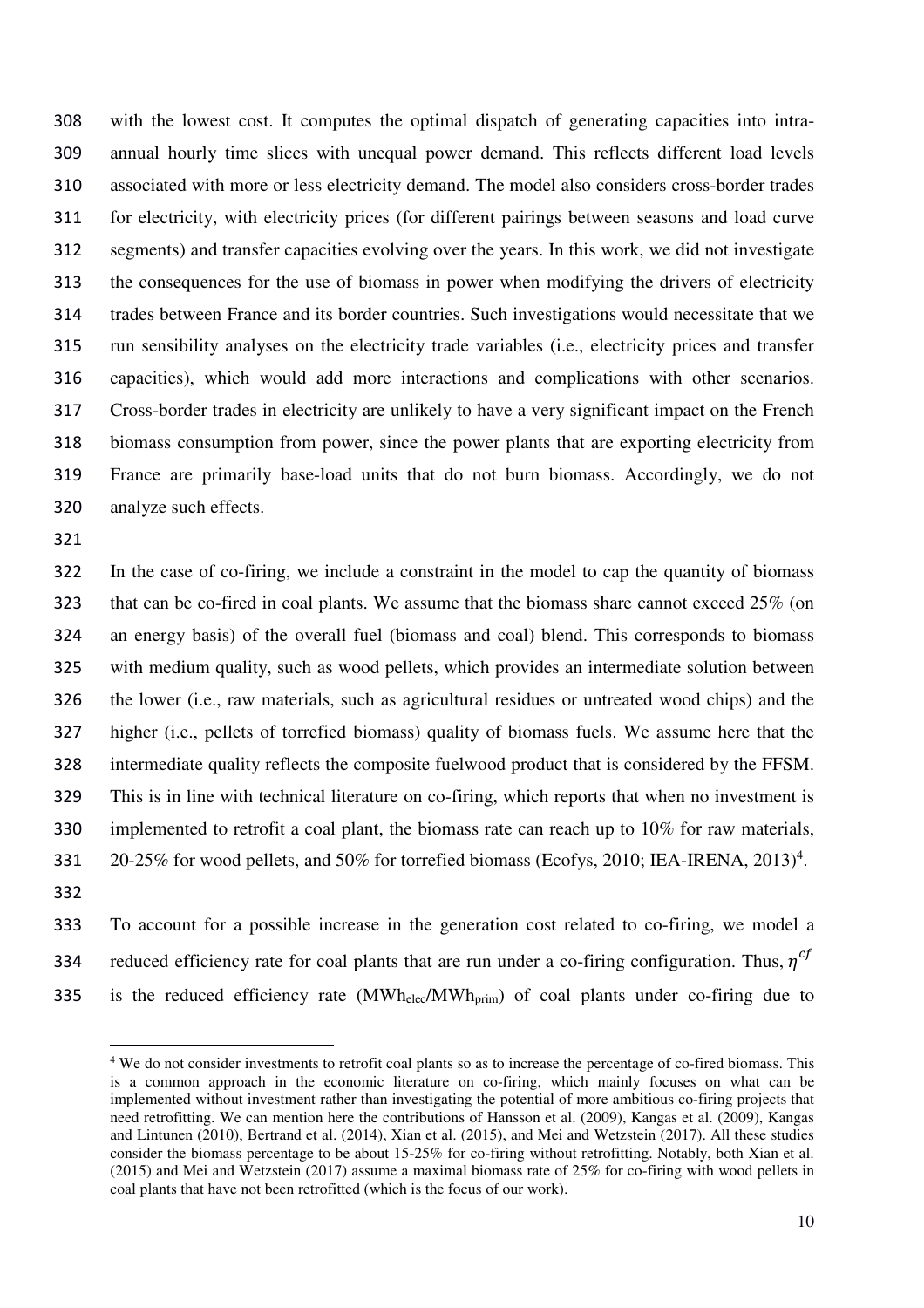possible loss with biomass (because of an increase in moisture content or the presence of air). 337 In this case,  $\eta^{cf} < \eta^{nocf}$ , where  $\eta^{nocf}$  is the efficiency rate of coal plants under the classical configuration when coal is the only input. Following Ecofys (2010), we assume a linear relationship between the efficiency losses and the incorporation rate (i.e., the percentage of 340 biomass in the blend). Then, we express  $\eta^{cf}$  as follows:

$$
\eta^{cf} = \eta^{nocf} - \rho \text{ inc} \tag{3}
$$

342 where  $\rho$  is the loss coefficient measuring possible decreases in the efficiency rate of coal 343 plants under co-firing with biomass and *inc* represents the incorporation rate (Bertrand et al., 2014; Bertrand and Le Cadre, 2015). For the purpose of this work, we assume a single 345 representative type of fuelwood with  $\rho = 0.01$  and  $inc = 0.25$ . In this case, assuming coal 346 plants with a 38% efficiency rate ( $\eta^{nocf} = 0.38$ ), we get  $\eta^{cf} = 0.3775$ . This is in line with Baxter (2005), who indicates that the efficiency loss associated with co-firing may represent a 0-10% loss in conversion efficiency.

The modeling framework can also be used to investigate the consequences of modifications in generating capacities through investments in new power stations and decisions regarding decommissioning or prolongation of old units that have exceeded their theoretical lifetime. Price trends for fuels and carbon are taken into account in such decisions. Investments rely on comparisons between the levelized lifetime cost of electricity (LLCOE) of different power technologies, such that in each period, the model considers the present and the future values of the LLCOEs for all technologies, which depend on the price trends for fuels and carbon in the future. However, the model has been adapted from a dynamic to a static framework for this work in order to implement iterations between the FFSM and the GES model (see Section 3.3). Then, with the static and iterative approach that we use in this work, the LLCOEs are still modified through time as prices evolve, but investment decisions consider only the current values that are based on prices that prevail in the period at hand. That is, investments depend on price evolutions, but the decisions are based on a myopic approach.

#### **3.2.2. Main data**

The dataset for the power system is based on a literature review providing representative values for cost and technical parameters associated with different power technologies of varying vintages, including efficiency rates of power plants, load factors, fixed and variable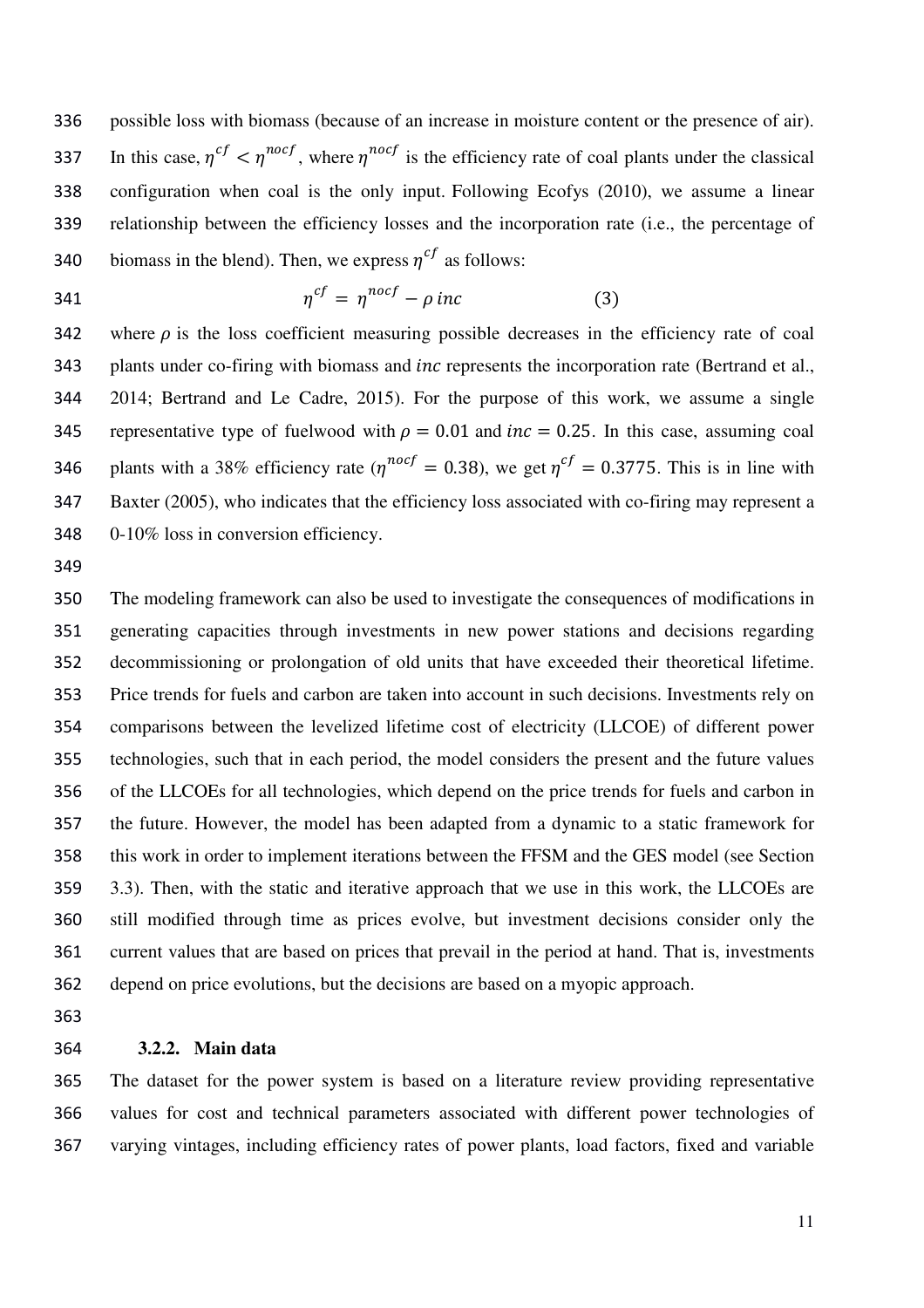operation and maintenance costs, refurbishment costs, decommissioning costs, and theoretical lifetimes (depending on whether stations have been prolonged) (see Appendix G).

The model has been calibrated to actual market data for the base year (i.e., 2010). We focused on reproducing the observed yearly generation by fuel through iterative adjustments of availability and marginal costs so as to best replicate the French power generation mix as given by RTE (2011).

Coal (bituminous), gas, oil, and carbon prices are based on the Current Policy Scenario (CPS) from IEA (2012), and other fuel prices are derived from the literature review. In all cases, the model considers price trends that are indexed on the Average Annual Growth Rates (AAGRs) from the IEA-CPS scenario as well as other projections (from different references) reflecting specific evolutions in other fuel industries (e.g., uranium, lignite, and biogas; see Fig. 1 below).





l

The annual electricity demand is obtained from the 2010 ENTSO-E values to which we apply the AAGRs from the IEA-CPS scenario to compute projections over the time interval<sup>5</sup>. The resulting yearly demands are then disaggregated on hourly levels by using weighting

<sup>&</sup>lt;sup>5</sup> See Power Statistics on www.entsoe.eu.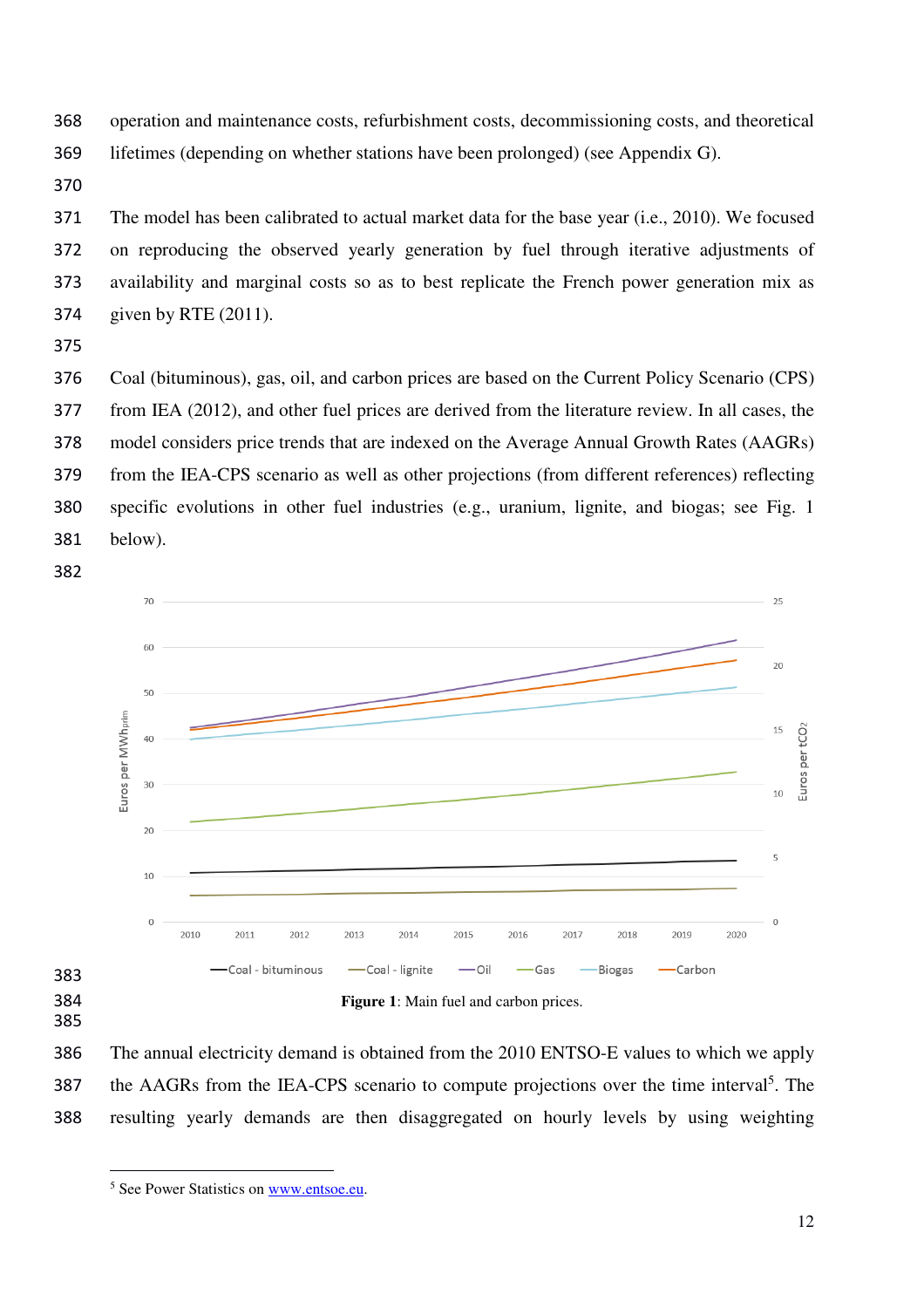coefficients reflecting intra-annual time slices of varying length and power load (Bertrand and Le Cadre, 2015).

Regarding the installed capacities for power plants, the model uses data from the World Electric Power Plants (WEPP) database by Platts, which provides a global inventory of electric power stations with information such as location, year of commissioning, and size.

## **3.3. Coupling procedure**

To recursively adapt the computation in one model based on the results of the other model,

we iteratively ran the two models with one time lag between the FFSM and the GES model in

each iteration. This is illustrated in Fig. 2.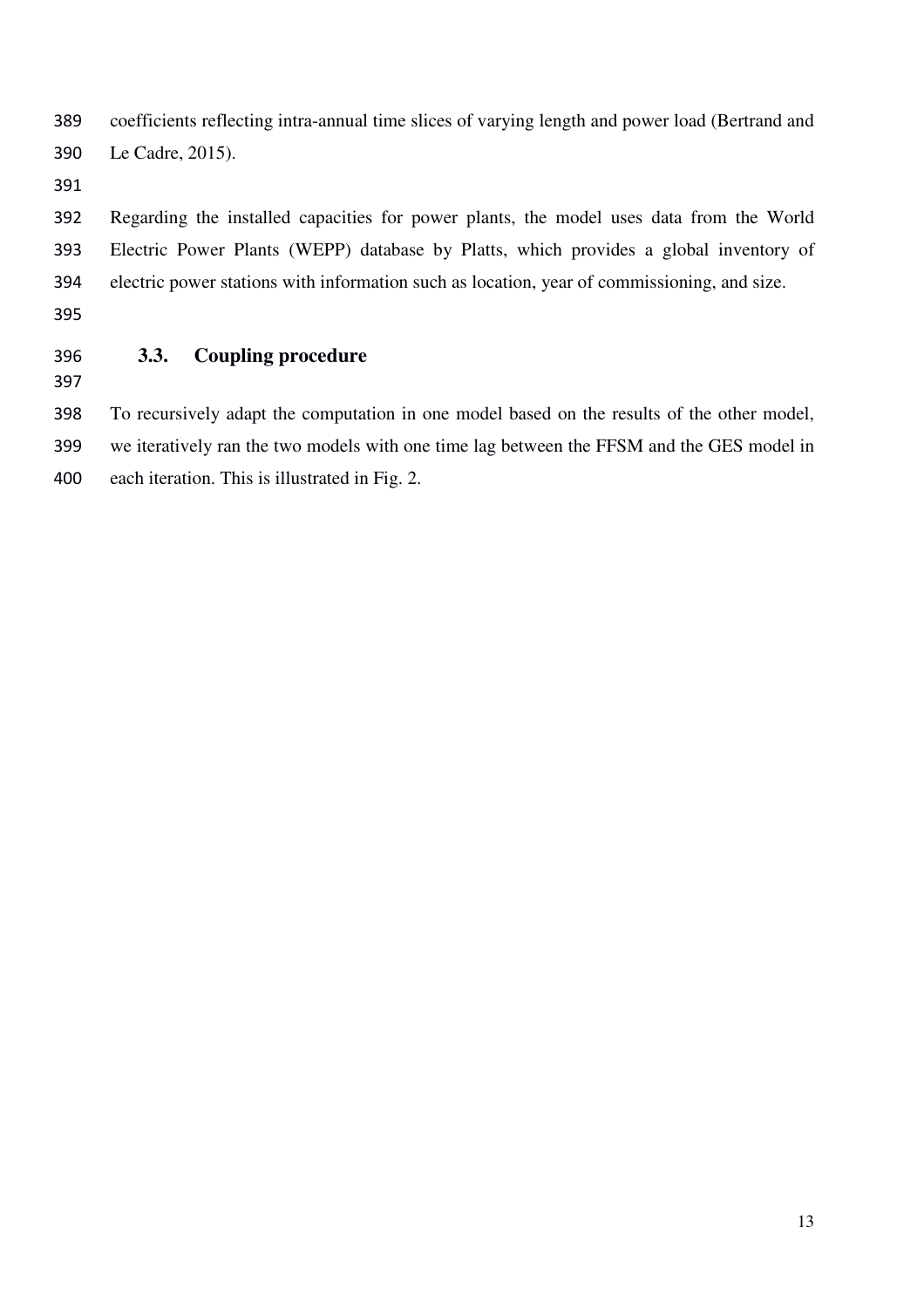

**Figure 2:** Coupling procedure between the FFSM and GES model for year *t* and *t+1*.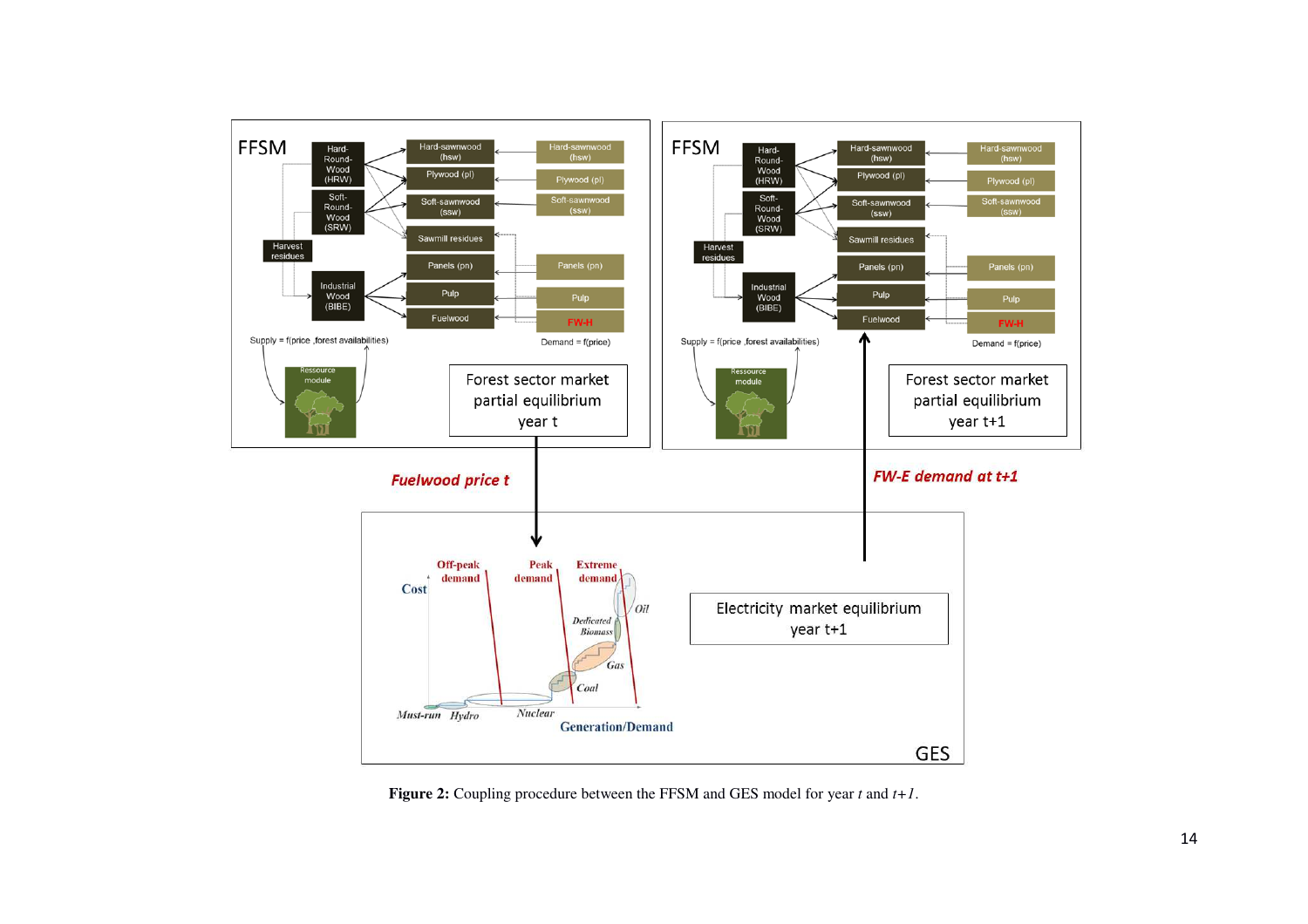The FFSM first computes a partial equilibrium for forest markets for period *t.* This equilibrium is associated with the equilibrium supply and demand quantities and with an equilibrium price for each forest product. In particular, the FFSM computes the optimal FW-H demand and the optimal FW-H equilibrium market price for period *t*. This optimal FW-H market price is then given to the GES model as a proxy for the FW-E market price in the electricity sector for period *t*+1. Given this price, as well as prices for other energy sources, the electricity market equilibrium is computed in the GES model for year *t*+1. This market equilibrium is associated with the optimal demand of FW-E (see Section 3.2.1). This demand is then translated into the FFSM as an exogenous "additional demand" of fuelwood (i.e., additional to the endogenous FW-H demand) to compute the *t*+1 equilibrium in the FFSM. In this way, we can compute a new fuelwood equilibrium price, which will reflect the market conditions with the new FW-E demand and the endogenous trade-offs between the production of FW-H and the production of FW-E. The new fuelwood equilibrium price is then considered in the GES model as the reference price for period *t*+2, which will determine the new FW-E demand of *t*+2 and so on for the following iterations.

17 In the FFSM, the supplementary demand from electricity in every region  $i$  (*LDelecBE<sub>i</sub>*) is directly introduced into the material balance (Eq. 4) and into the economic surplus related to fuelwood consumption.

- 
- 

$$
21 \qquad \qquad LDelecBE_i + LD_i + \sum_j e_{i,j} = S_i + \sum_j e_{j,i} \qquad \qquad (4)
$$

where:

| • <i>LDelecBE<sub>i</sub></i> is the amount of fuelwood consumed by electric plants in region <i>i</i> .<br>25 |  |
|----------------------------------------------------------------------------------------------------------------|--|
|----------------------------------------------------------------------------------------------------------------|--|

 $\bullet$  *LD<sub>i</sub>* is the amount of fuelwood consumed in region *i* for heat production.

 $\sum_i e_{i,j}$  is the amount of fuelwood exported by region *i* to other regions.

28 •  $S_i$  is the production of fuelwood in region *i*.

 $\bullet \sum_{j} e_{j,i}$  is the amount of fuelwood imported from other regions to region *i*.

 

32 We also add the government surplus  $(LDelecBE_i \times P_i)$  in the objective function (Caurla et al.,

2010; Eq. 15, p. 9), where  $P_i$  is the domestic fuelwood price in region *i*.

35 We assume that *LDelecBE* is distributed among the 22 French administrative regions 36 through a range of  $LDelecBE_i$ , while accounting for the available forest resource stock in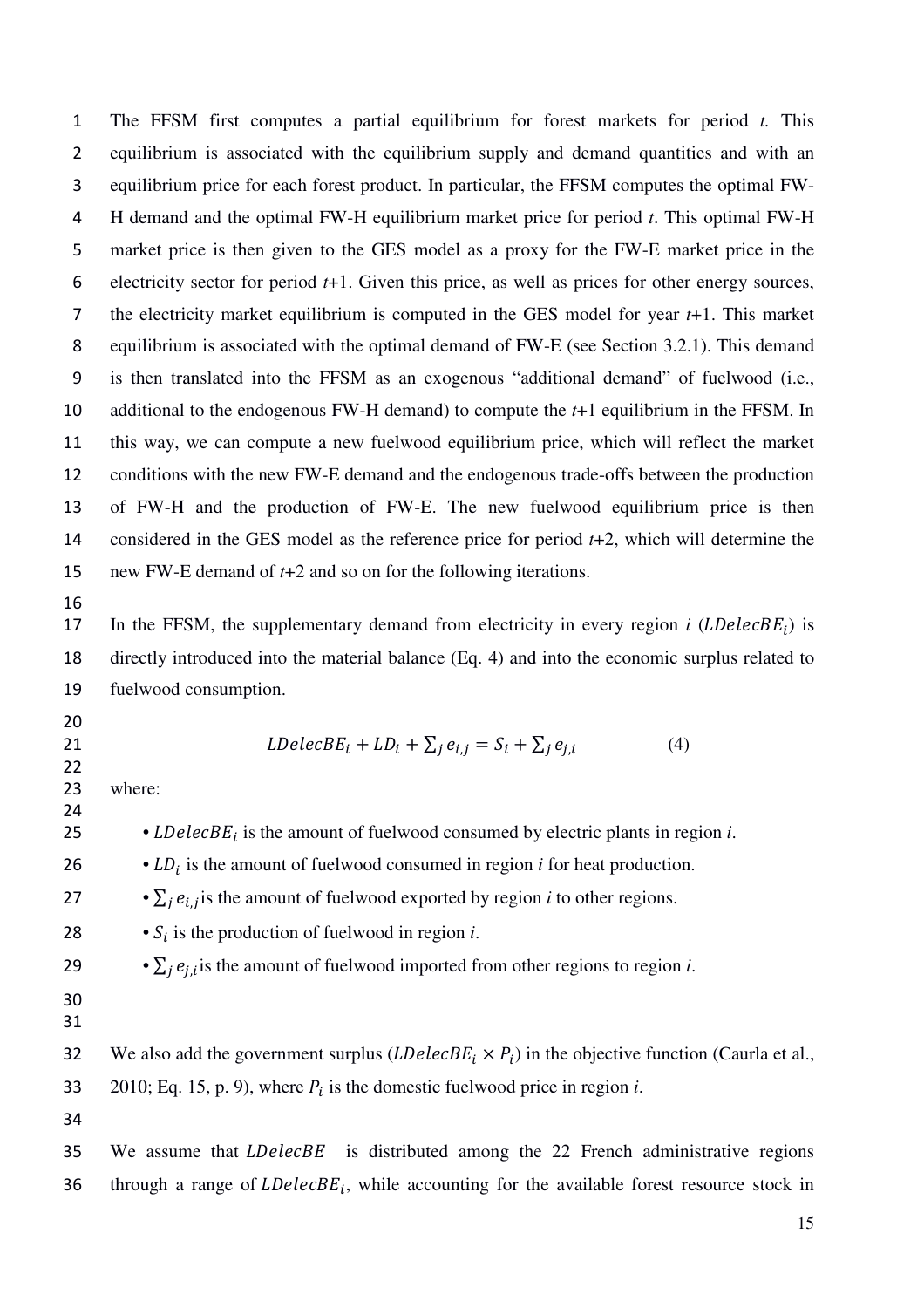each region computed on a *pro rata* basis. This assumption can be considered a simplified but not unrealistic vision of reality in which public power plants favor harvests in high forest-production areas in order to limit over-harvesting in low production ones.

- 
- 

# **4. Which forest and energy policies influence fuelwood consumption? Presentation of different scenarios**

We considered two types of policies that are capable of influencing overall fuelwood consumption. Forest sector policies directly influence fuelwood consumption, while energy sector policies have an indirect impact. Regarding forest sector policies, we simply considered a consumer subsidy aimed at reducing the price perceived by fuelwood consumers. Concerning energy sector policies, we assessed the impact of two policy instruments: a carbon price and a reduction of nuclear power in the energy mix.

## **4.1. Forest sector instrument to stimulate fuelwood consumption**

52 To increase the total fuelwood consumption by  $+20 \text{ hm}^3$  in 2020, we introduced a consumer subsidy to purchase fuelwood. Consumer subsidies decrease the fuelwood price paid by 54 consumers, which increases its demand (Caurla et al., )<sup>6</sup>. We assumed that the subsidy was implemented in 2010 and that it remained constant (in relative terms) until 2020. This is summarized by Eq. 5.

- 
- 

58  $P_t^{sub} = P_t (1 - sub)$  (5)

where:

 $\overline{a}$ 

 $\bullet$   $P_t$  stands for the unsubsidized price of fuelwood in year *t*.

63 •  $sub$  is the rate of subsidy for fuelwood.

64 •  $P_t^{sub}$  represents the final purchase price of fuelwood with subsidy sub.

The calibration is made by a trial and error process since the overall objective can be achieved either by increasing FW-H only or by increasing both FW-H and FW-E. The results are presented in Section 4.3.

<sup>&</sup>lt;sup>6</sup> Note that, in reality, a consumer subsidy may also represent indirect policies that reduce the price paid by consumers (e.g., implementation of fuelwood distribution facilities).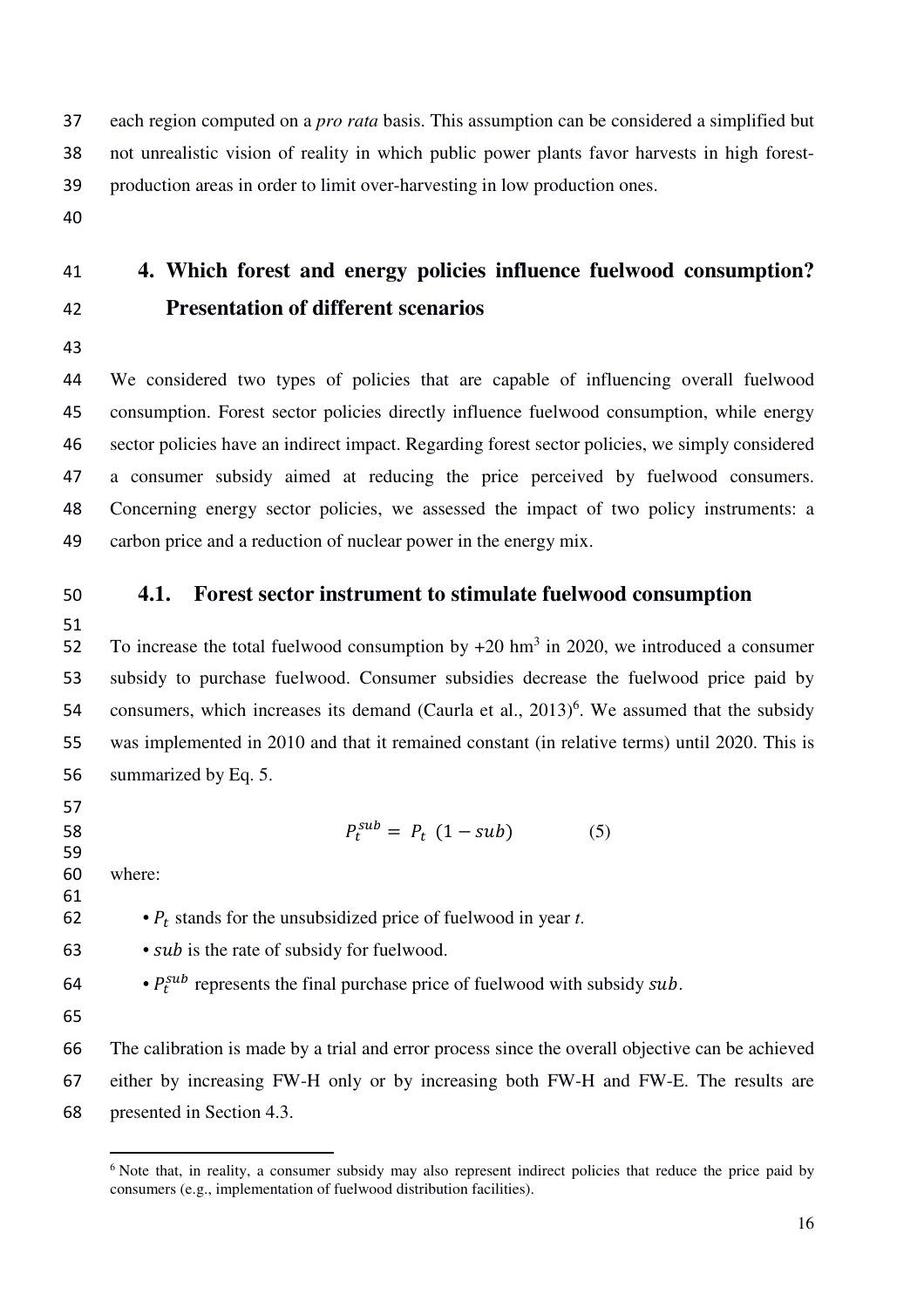## **4.2. Energy sector policies: carbon price and importance of nuclear power**

We considered two parameters that can play a key role in influencing FW-E consumption: the carbon price and the share of nuclear power in the electricity mix.

A key factor that determines the quantities of FW-E consumed is the switching price at which fuelwood becomes desirable for co-firing in coal power stations. In the case of dedicated biomass units, the carbon price also influences the contribution, but the effect is indirect 78 because we assume that biomass is carbon neutral<sup>7</sup>. Hence, a higher carbon price may increase the contribution of dedicated biomass units by improving their relative 80 competitiveness compared with units that have costly  $CO<sub>2</sub>$  emissions.

Therefore, we first investigated the extent to which a high carbon price can help a country 83 reach the  $+20$  hm<sup>3</sup> consumption objective with a lower subsidy level. Indeed, an increase in the carbon price is expected to produce a significant impact on FW-E demand. Being considered carbon neutral, an increase in the carbon price would make fuelwood more competitive, which may trigger substantial FW-E demand in the context of high carbon 87 constraints in the European power sector<sup>8</sup>. To account for rising carbon prices, we considered two different price paths computed with the IEA (2012) CPS as a reference: *Carbon Base* (CPS carbon price path, which corresponds to a 3% AAGR) and *Carbon Plus* (an increased carbon price path compared with the CPS, which corresponds to a 10% AAGR). The resulting carbon price paths are depicted on the carbon switching price graphs for co-firing in Appendix B (Figs. 7 and 8). Note that these paths do not objectively reflect what has been observed in the EU ETS over the last few years. However, this is not a problem in our case since our aim is not to produce a prediction based on actual past market conditions but, instead, to investigate the fuelwood demand response to high levels of carbon prices.

 $\overline{a}$ 

<sup>&</sup>lt;sup>7</sup> We provide an in-depth discussion of carbon neutrality in Appendix F.

<sup>&</sup>lt;sup>8</sup> Since the beginning of the EU ETS (European Union Emission Trading Scheme) in 2005, a constant feature of the scheme has been to impose the main part of the emission abatement effort on electricity. This is justified by the high potential of short-term carbon abatement in this sector compared with the other industries covered. Another explanation relies on the non-exposure of this sector to international competition from regions without carbon pricing. Hence, the electricity sector accounts for more than half of both emissions and allowance allocations under the EU ETS. Furthermore, since the beginning of Phase 3 in 2013, it is the only sector that has to deal with a 100% auction allocation regime (Solier, 2014).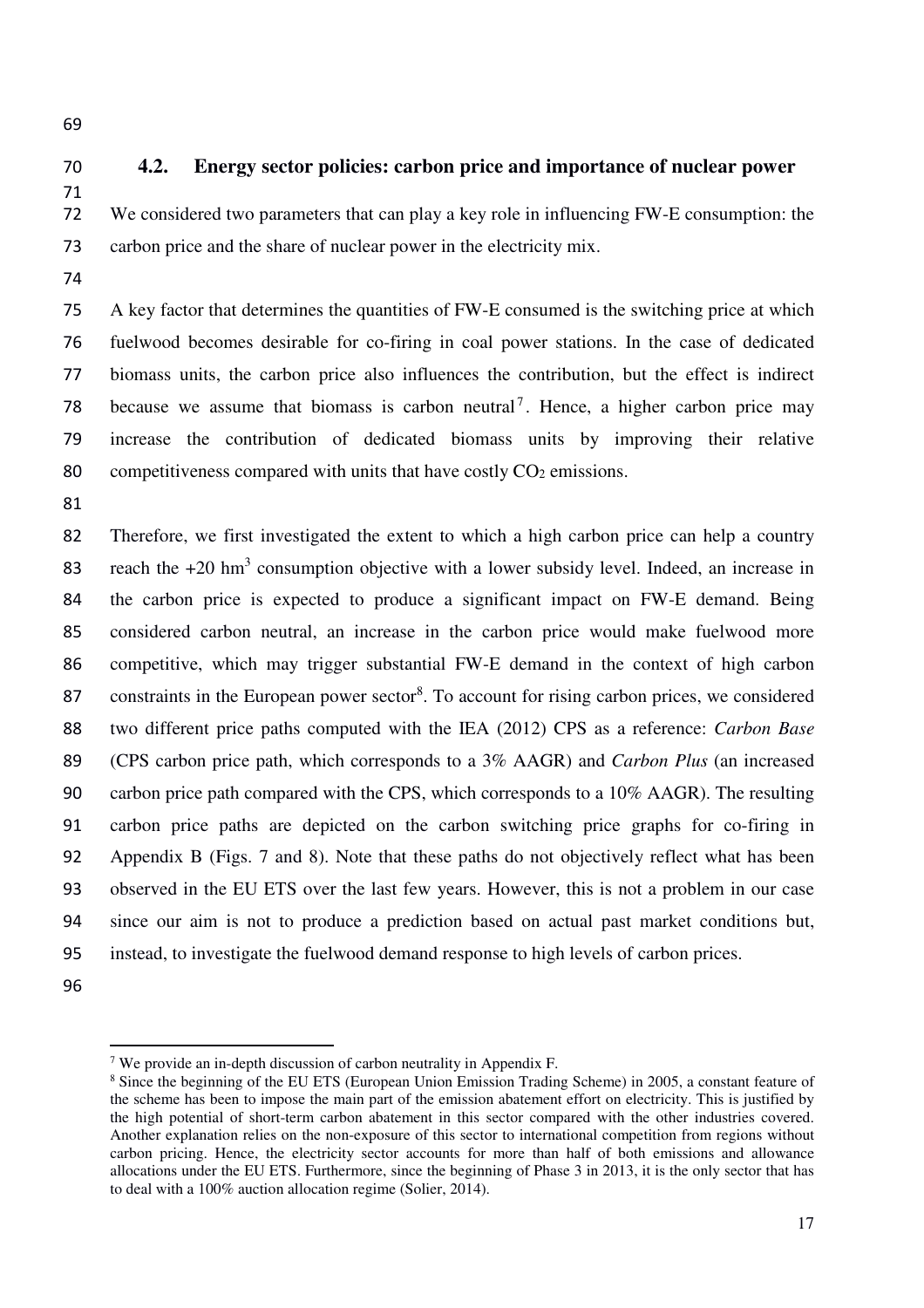Second, the share of nuclear power in the electricity mix is another element that can affect the fuelwood demand. Any reduction of nuclear-based power generation has to be compensated for by an increased contribution of other technologies that would be substituted for nuclear power. Thus, the share of fuelwood from dedicated biomass units (biomass co-firing, resp.) in the electricity mix is expected to increase if the carbon price (carbon switching price, resp.) is sufficiently high (low, resp.). Consequently, the interaction between the carbon price and the decrease in nuclear power is crucial: the redistribution of electricity sources resulting from the decrease in nuclear power would probably be favorable to fuelwood if the carbon price is higher. To analyze this, an additional constraint is added to the electricity model, with a maximal percentage of nuclear power in the overall power generation for each year. This 107 percentage is gradually decreased to reach  $50\%$  in  $2020^9$ . Table 1 summarizes the different scenarios tested.

109

l

| Scenario name    | Policy ingredient                                                                                                                                                                                      |
|------------------|--------------------------------------------------------------------------------------------------------------------------------------------------------------------------------------------------------|
| <b>BAU</b>       | Fuelwood for heat only<br>No subsidy for fuelwood consumption                                                                                                                                          |
| <b>Heat Only</b> | Fuelwood for heat only<br>Subsidy for fuelwood consumption to reach +20 hm3 by 2020                                                                                                                    |
| Elec Carbon Base | Fuelwood for heat & electricity<br>Subsidy for fuelwood consumption to reach $+20$ hm3 by 2020<br>Carbon base trajectory for the carbon price<br>No constraint on power generation from nuclear plants |
| Elec Carbon Plus | Fuelwood for heat & electricity<br>Subsidy for fuelwood consumption to reach +20 hm3 by 2020                                                                                                           |

<sup>&</sup>lt;sup>9</sup> The first possible decommissioning of French nuclear plants identified by the model (i.e., the first nuclear plants that are identified as out-of-lifetime power plants, with ages strictly greater than the theoretical lifetime) will take place after 2020, whereas the  $+20$  hm<sup>3</sup> fuelwood consumption target has to be reached in 2020. Hence, to analyze the effect of reduced nuclear power generation, we add a constraint regarding the maximal share of nuclear power in the overall power generation. In this way, we can assess the impact of reduced nuclear power generation on the level of the fuelwood subsidy to reach the consumption target. Note that France's energy transition law that has been adopted by the French Parliament (*loi sur la transition énergétique pour la croissance verte*, enacted on July 2015) provides similar restrictions to reduce the share of nuclear power in overall French power generation by 2025.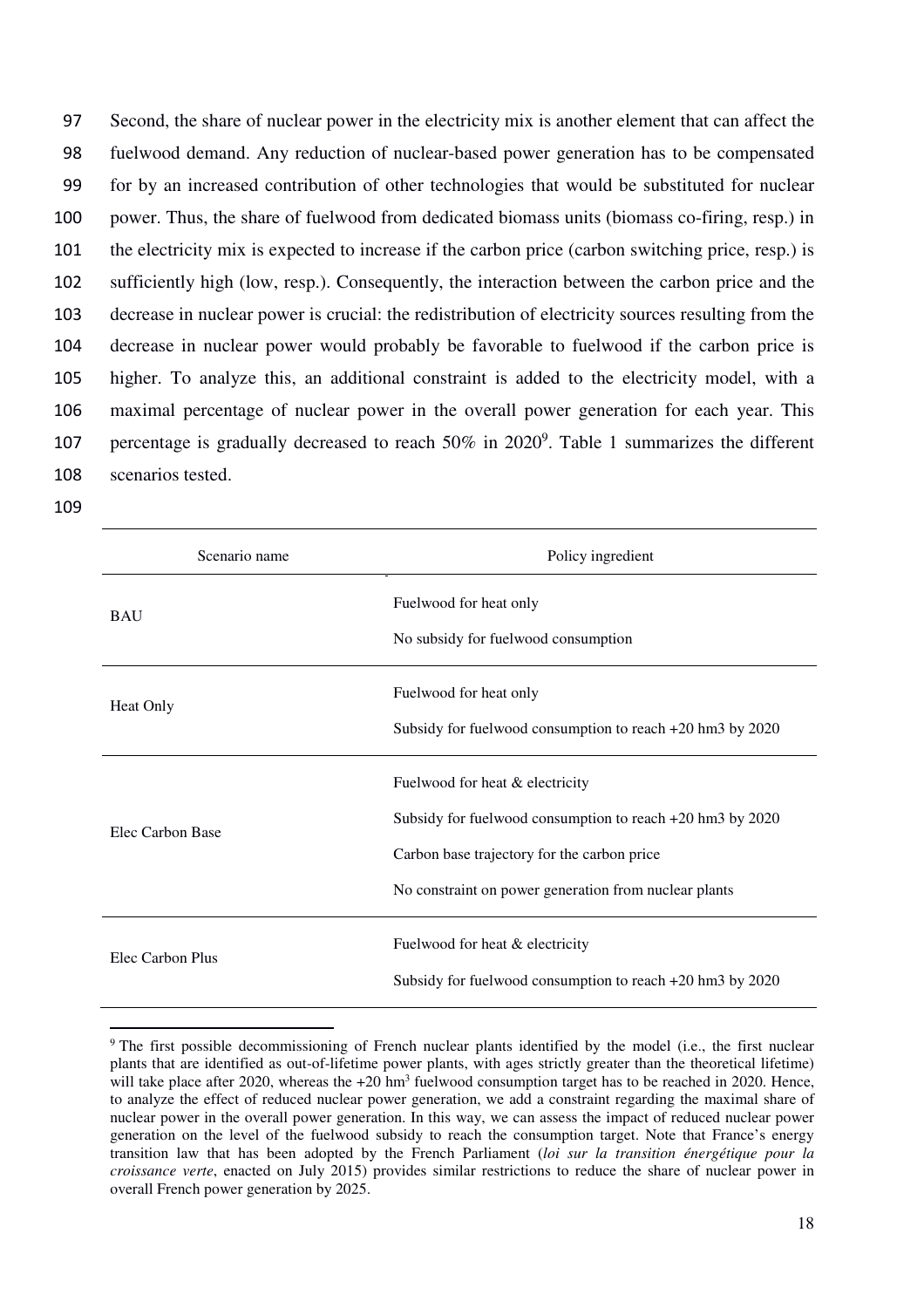|                                    | Carbon plus trajectory for the carbon price                  |  |  |
|------------------------------------|--------------------------------------------------------------|--|--|
|                                    | No constraint on power generation from nuclear power plants  |  |  |
|                                    | Fuelwood for heat & electricity                              |  |  |
| Elec Carbon Base Nuclear Reduction | Subsidy for fuelwood consumption to reach $+20$ hm3 by 2020  |  |  |
|                                    | Carbon base trajectory for the carbon price                  |  |  |
|                                    | Constraint to cap power generation from nuclear power plants |  |  |
|                                    | Fuelwood for heat & electricity                              |  |  |
| Elec Carbon Plus Nuclear Reduction | Subsidy for fuelwood consumption to reach +20 hm3 by 2020    |  |  |
|                                    | Carbon plus trajectory for the carbon price                  |  |  |
|                                    | Constraint to cap power generation from nuclear power plants |  |  |
| 110                                | Table 1: Scenarios.                                          |  |  |

Four types or results are analyzed below. First, we consider how the energy sector instruments influence the level of the forest sector instrument necessary to achieve the 2020 objective. Second, we assess how they affect the composition of fuelwood use. Third, we explore the economic impact in the forest sector, and fourth, we focus on carbon assessment.

116

## 117 **5. Results**

118

119 **5.1. Subsidy levels** 

120 We computed the subsidy levels required to reach the  $+20$  hm<sup>3</sup> target in each scenario. The 121 results are presented in Table 2 together with the respective shares of FW-E and FW-H in 122 each scenario.

| Scenario                           | Fuelwood subsidy<br>level in $\%$ of the<br>perceived price | Share of fuelwood for<br>power (FW-E) in $%$ of<br>the $+20$ hm <sup>3</sup> objective | Share of fuelwood for<br>heat (FW-H) in $%$ of<br>the $+20$ hm <sup>3</sup> objective |
|------------------------------------|-------------------------------------------------------------|----------------------------------------------------------------------------------------|---------------------------------------------------------------------------------------|
| Heat Only                          | 74                                                          |                                                                                        | 100                                                                                   |
| Elec Carbon Base                   | 36                                                          | 87                                                                                     | 13                                                                                    |
| Elec Carbon Plus                   | 34                                                          | 86                                                                                     | 14                                                                                    |
| Elec Carbon Base Nuclear Reduction | 25                                                          | 99                                                                                     |                                                                                       |
| Elec Carbon Plus Nuclear Reduction | 16                                                          | 101                                                                                    | - 1                                                                                   |

**Table 2:** Subsidy levels and share between heat and power.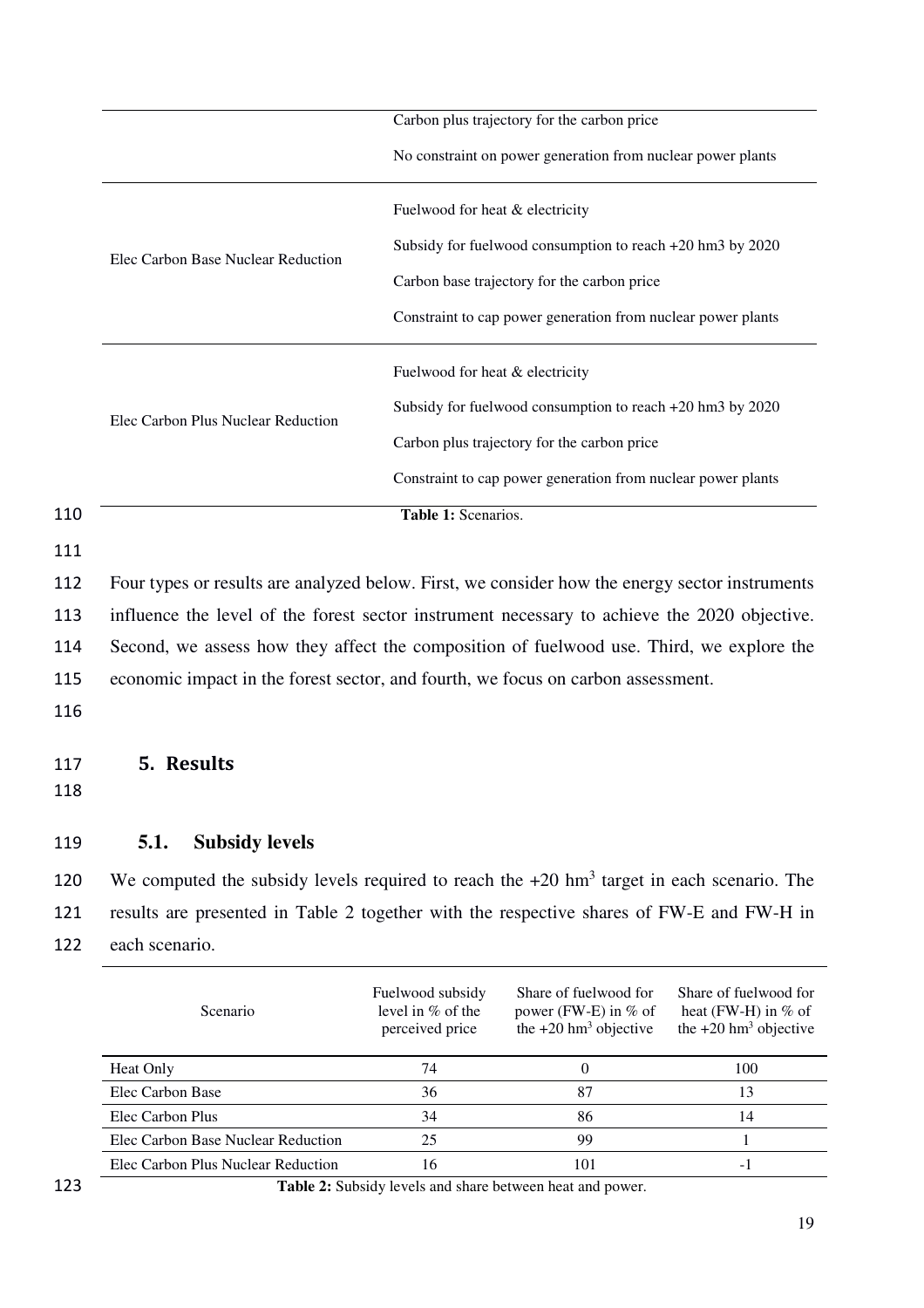First, the results in Table 2 show that considering fuelwood to be a potential source of electricity production is crucial from a cost-effectiveness perspective: the required level of subsidy necessary to achieve the  $+20 \text{ hm}^3$  target is twice as low when electricity production is introduced into the system, even without an increased carbon price or nuclear reduction (from 0.74 in "Heat only" to 0.36 in "Elec Carbon Base").

Second, the interaction between the carbon price and the reduction of nuclear power has a considerable impact on the subsidy rate: when reducing nuclear power, the required subsidy level decreases by another 30% (from 0.36 to 0.25). Moreover, the impact of an increase in 134 the carbon price is more significant when nuclear power is reduced (from 0.25 to 0.16) than when it is not (from 0.36 to 0.34). Overall, as expected, the impact of a carbon price has to be considered but, more importantly, the interaction between the nuclear power and the carbon price is crucial.

- 
- 

#### **5.2. Composition of fuelwood use**

## *Heat or electricity?*

As shown in columns 3 and 4 in Table 2, when the power sector is included in the fuelwood 144 consumption target, the majority of the  $+20 \text{ hm}^3$  target is consumed as FW-E. In this case, any variation in the FW-H consumption is due to the trade-off between two opposite effects: (1) the subsidy effect, where the subsidy for fuelwood consumption reduces the price perceived by FW-H consumers, which tends to increase their demand; and (2) the scarcity effect, where the increase from the electricity sector increases the fuelwood price, which tends to reduce FW-H demand. In our scenarios, the first effect always dominates the second, except for the "Elec Carbon Plus Nuclear Reduction" scenario. In this last case, the scarcity effect overrides the subsidy effect, and part of FW-H consumption is crowded out by FW-E demand. This crowding-out appears to be sensitive to the nuclear capacity, while the carbon price has very little if any impact.

#### *Dedicated biomass units or co-firing?*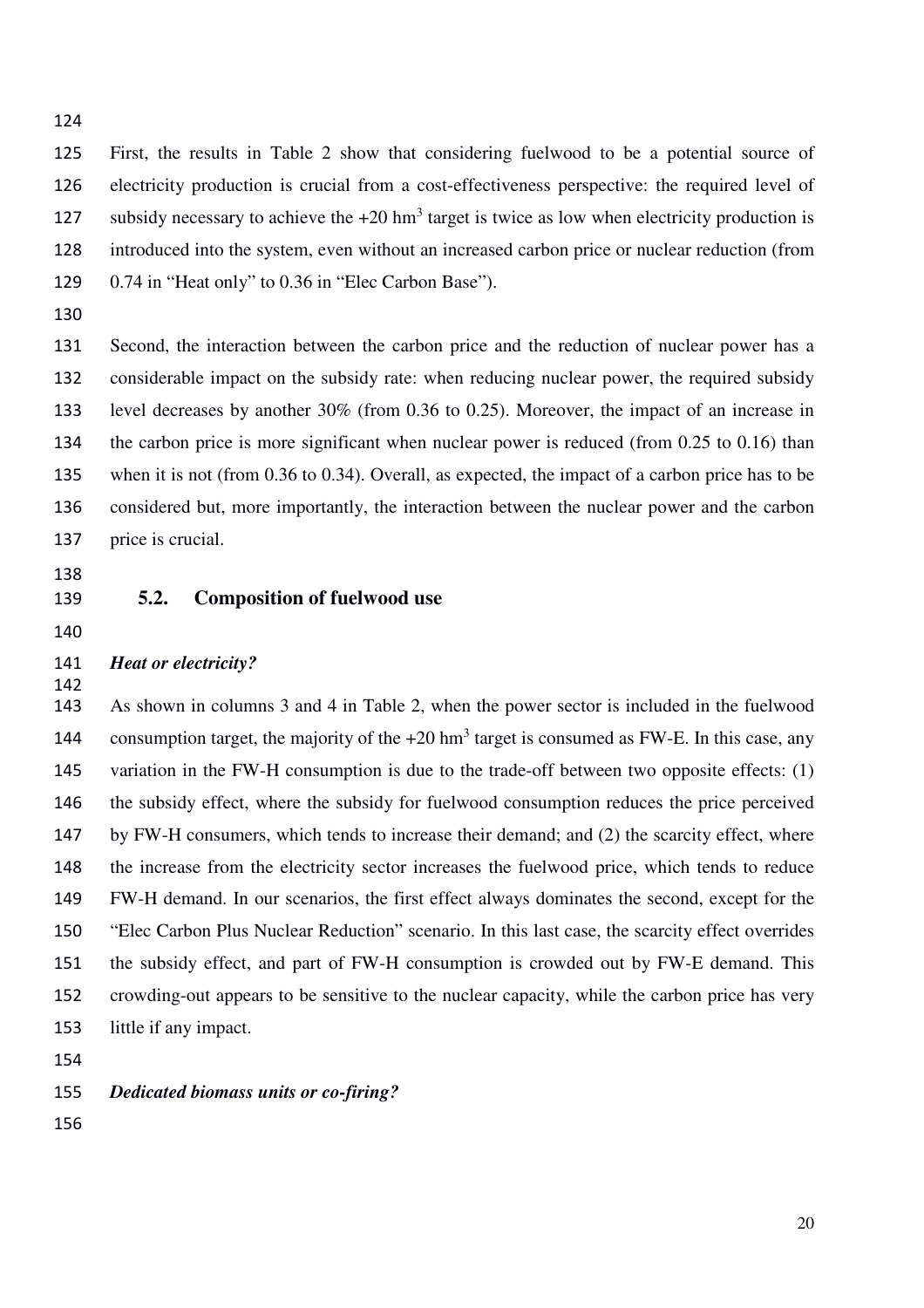

**Figure 3:** Power generation from coal and biomass dedicated stations under different scenarios with calibrated subsidy levels.

Regarding the FW-E sector, it appears that fuelwood demand is more concentrated on biomass dedicated power plants than on coal stations under co-firing with wood. This is explained by the investments in dedicated biomass power plants (among other RES technologies) triggered by the 27% constraint regarding the share of RES in the French power generation for 2020 (MEEDDM, 2008), whereas there is no investment for coal in either of the scenarios<sup>10</sup>. This makes the dedicated unit demand more stable and less sensitive to price variations in our scenarios, compared with co-firing (which is not recognized as a RES). Moreover, fuelwood constitutes the single fuel source of dedicated biomass units, whereas it is only part of the overall fuel entering coal plants under co-firing. Hence, even with a higher power generation from co-firing compared with dedicated units, it is possible to have a greater fuelwood demand from dedicated units. In all cases, this tends to increase the wood demand from dedicated units more than from co-firing.

l

When comparing the effects associated with different policy instruments, we first observe that co-firing seems to be more sensitive to the carbon price and less sensitive to the subsidy, whereas the opposite occurs with dedicated units. This is illustrated in Fig. 3, which shows that increasing the carbon price generates a straight increase in co-firing in all cases, whereas it is more ambiguous for dedicated units (which are more affected by the simultaneous

<sup>&</sup>lt;sup>10</sup> Generation capacities for dedicated biomass units will evolve from 58 MW in 2010 to 3058 MW (2020 in Elec Carbon Base with a 0.36 subsidy), 2565 MW (2020 in Elec Carbon Plus with a 0.34 subsidy), 2915 MW (2020 in Elec Carbon Base Nuclear Reduction with a 0.25 subsidy), and 2750 MW (2020 in Elec Carbon Plus Nuclear Reduction with a 0.16 subsidy).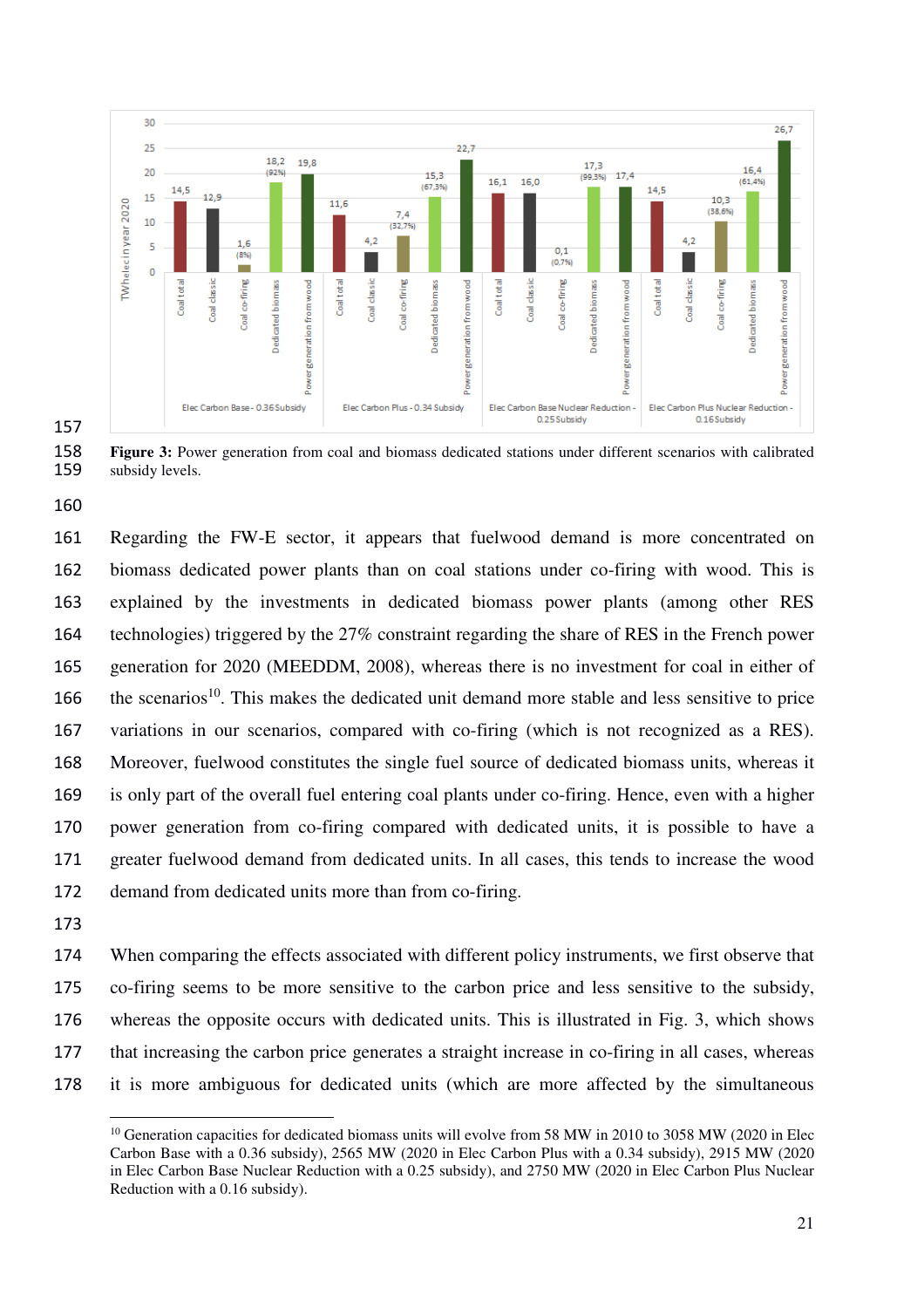179 decrease in the level of the subsidy to reach the  $+20$  Mm<sup>3</sup> target)<sup>11</sup>. In fact, increasing the carbon price has a direct effect on co-firing since it makes it more profitable than coal-only configurations (i.e., when coal is the only input). In contrast, in the case of dedicated units, this has only an indirect effect (because dedicated units are assumed to be carbon neutral since biomass is their only input) by increasing the relative competitiveness of investments in such 184 units.

Inversely, when considering variations in the subsidy level, this produces a relatively greater effect on dedicated units because the subsidy affects the whole fuel input in this case, as opposed to only a part of it with co-firing. This result is in line with that of Johnston and Van Kooten (2015), who show that up to an upper carbon price threshold, a carbon tax is likely to retrofit coal plants to co-fire with biomass, which is not the case with a feed-in tariff, as it specifically targets biomass energy, the same way that our subsidy does.

191

Regarding the impact of reducing the contribution of nuclear power, Fig. 5 in Appendix A shows that for a fixed level of the subsidy, this contributes to increasing wood-based power generation and thus the demand of FW-E. Consequently, reducing the nuclear capacity makes 195 it possible to reduce the level of the subsidy to reach the same  $+20$  hm<sup>3</sup> target. In our scenarios, because the subsidy level is simultaneously decreased, reducing the contribution of nuclear power appears to produce a greater increase in co-firing, which is less dependent on subsidies—compared with dedicated biomass units (Fig. 3). However, when we remove the effect of the simultaneous decrease of subsidies, the opposite occurs, with a greater increase in dedicated biomass units when the nuclear contribution is reduced due to investments in dedicated units to fill the nuclear gap (see Appendix A).

## 202 **5.3. Impact on the forest sector economy**

203

 $\overline{a}$ 

| Scenario         | Perceived<br>fuelwood<br>price in $\epsilon/m3$<br>$(\%$ of the<br>BAU price) | Fuelwood market<br>price (without)<br>subsidies) in $\epsilon/m3$<br>( $%$ of the BAU<br>price) | Pulp price in<br>€/m3 (% of<br>the BAU<br>price) | Industrial wood<br>producers' surplus<br>gains compared<br>with Business-As-<br>Usual in $M\epsilon$ | <b>Budgetary</b><br>costs in<br>M€ |
|------------------|-------------------------------------------------------------------------------|-------------------------------------------------------------------------------------------------|--------------------------------------------------|------------------------------------------------------------------------------------------------------|------------------------------------|
| Heat only        | $23(-64%)$                                                                    | $88 (+39\%)$                                                                                    | $181.5 (+27%)$                                   | 1017                                                                                                 | 798                                |
| Elec Carbon Base | $52.5(-17%)$                                                                  | $82 (+30\%)$                                                                                    | $171.5 (+20\%)$                                  | 721                                                                                                  | 684                                |
| Elec Carbon Plus | 53 $(-17%)$                                                                   | $80 (+26%)$                                                                                     | $168.5 (+18\%)$                                  | 643                                                                                                  | 513                                |

 $11$  To disentangle the nested effects of carbon price increases and the simultaneous decrease in subsidies (which counteract with each other in our scenarios), we ran the models with fixed subsidy levels (neglecting the  $+20$ hm3 target). The results are presented in Appendix A.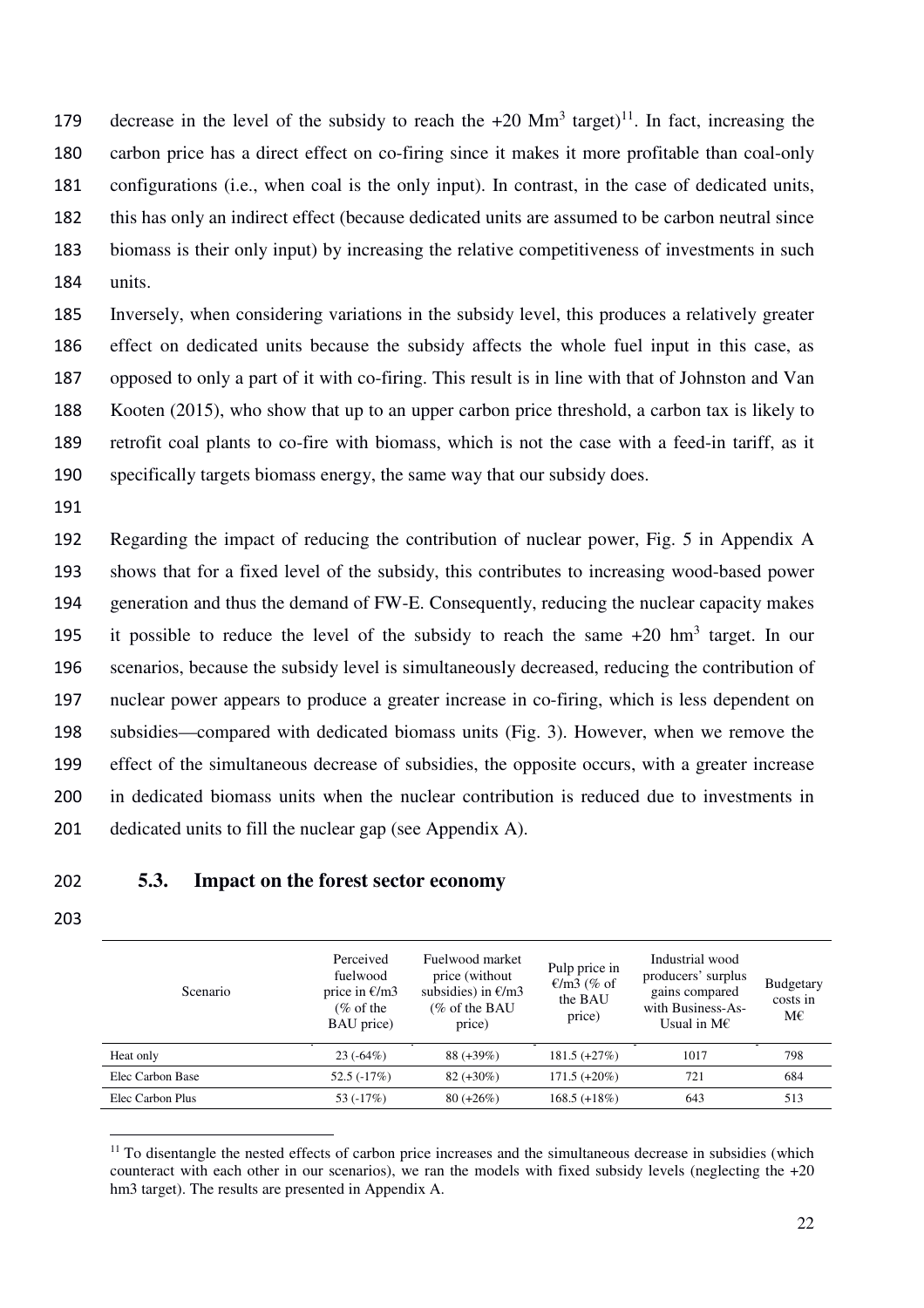| Elec<br>Carbon Base Nuclear Reduction | $3(-1\%)$     | $-33\%$       | $+22\%$  | 836   | 406 |
|---------------------------------------|---------------|---------------|----------|-------|-----|
| Elec Carbon Plus Nuclear Reduction    | $(+2\%$       | $-21\%$       | -14%     | یہ ہے | 261 |
| .                                     | $\sim$ $\sim$ | $\sim$ $\sim$ | $\cdots$ |       |     |

**Table 3:** Economic implications of the forest sector in 2020.

Table 3 summarizes the results from the FFSM. Three main results can be observed from this 207 table.

First, as shown in column 2, the different scenarios show contrasting effects on fuelwood prices as perceived by consumers. This is because two opposite forces drive the price. On the one hand, the subsidy for fuelwood consumption reduces the perceived price; on the other hand, the FW-E demand from the electricity sector eliminates a certain amount of fuelwood, increasing scarcity and thus the market price. The first effect usually dominates the second, with a fuelwood market price that is lower with the introduction of forest and energy sector policies compared with the baseline. However, it appears that when a high carbon price is combined with a reduction of nuclear potential (scenario "Elec Carbon Plus Nuclear Reduction"), the second effect becomes dominant, and the fuelwood price in this scenario exceeds the business-as-usual one by 2%. One consequence is a moderate crowding-out effect since FW-H consumption slightly decreases compared with the business-as-usual scenario (- 0.6%). One possibility to counteract this effect would be to implement a higher subsidy for FW-H consumption than for FW-E consumption.

l

Second, in column 4 of Table 3, we present the pulp price as a competition index. Although the pulp price increases in all scenarios, the inclusion of FW-E globally limits this impact compared with the "Heat Only" scenario. This is directly linked to the value of the fuelwood market price: the higher the fuelwood market price, the higher the pulp price, and the stronger 226 the competition<sup>12</sup>. The fuelwood market price increases with both the subsidy (price) effect 227 and the scarcity (quantity) effect<sup>13</sup>. Since these two effects do not always go in the same direction, this leads to "non-linear" results regarding one effect in particular. For instance, while the subsidy is higher in "Elec Carbon Plus" than in "Elec Carbon Base Nuclear Reduction," the fuelwood market price is higher in the latter case due to an increased scarcity effect. In this case, the combination of subsidy and scarcity effects leads to a lower level of

 This is due to modeling assumptions in the FFSM: in the model, pulp, panels, and fuelwood are made with the same raw material, namely, IW. If the market price of one of these transformed products increases—fuelwood in this case—the attractiveness of this particular transformed product for IW suppliers increases. Meanwhile, consumers are subsidized for their fuelwood consumption, i.e., their perceived price is lower than the market price. Overall, when maximizing the total surplus, the model allocates more IW to the fuelwood sector, which crowds out part of the pulp and panel sectors, increasing competition.

<sup>&</sup>lt;sup>13</sup> Scarcity effect refers to the additional FW-E consumption, which crowds out part of FW-H.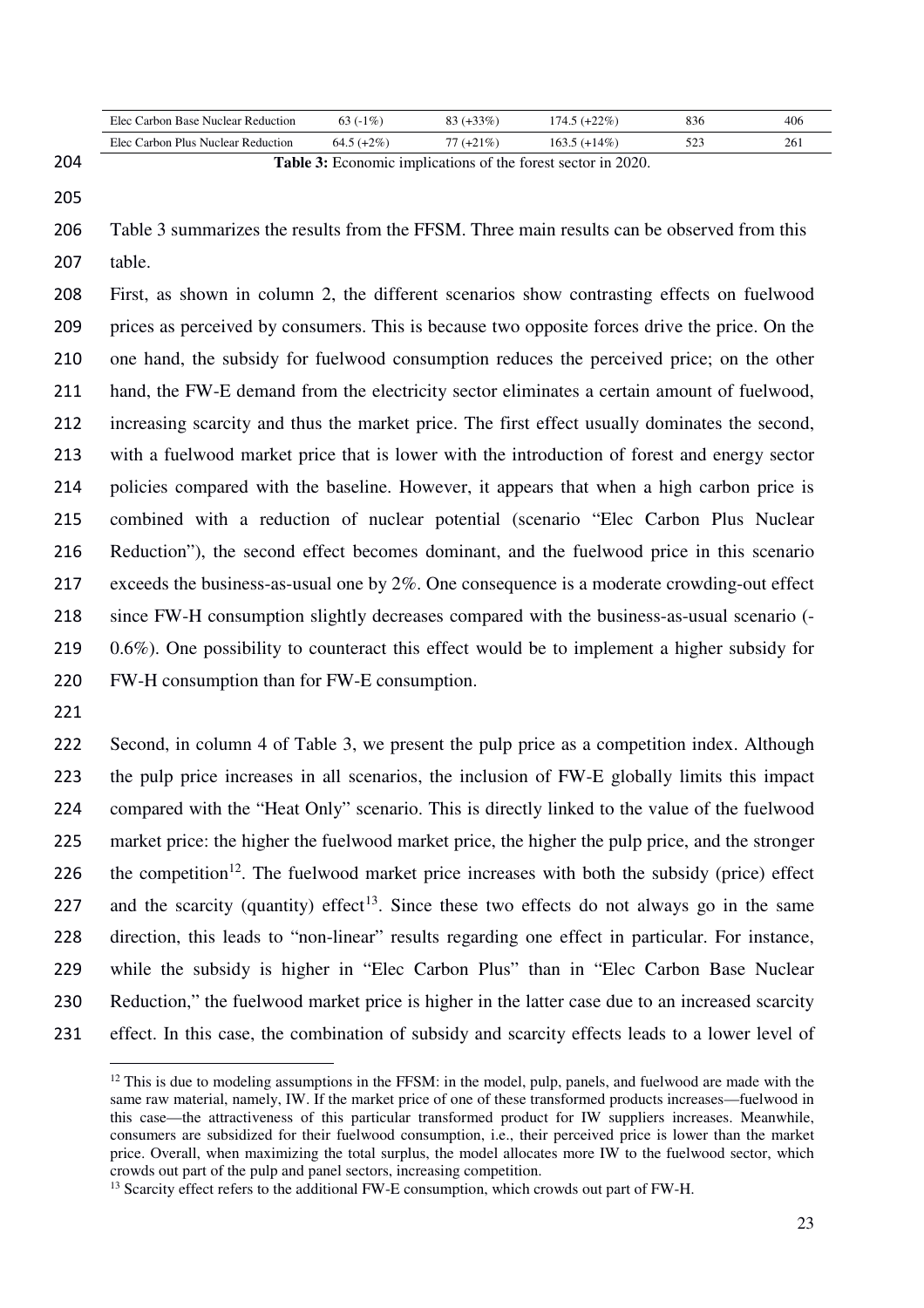232 competition in "Elec Carbon Plus" than in "Elec Carbon Base Nuclear Reduction," despite the 233 higher subsidy level.

234

Third, budgetary costs depend on the levels of subsidy applied. Therefore, scenarios that depend on the subsidy effect are more expensive than those that rely more on the alternative carbon price and nuclear reduction policies. In addition, the budgetary costs of the subsidy include a considerable windfall effect: consumers that would have purchased fuelwood anyway (i.e., in the BAU) also receive the subsidy. Favoring a nuclear reduction and a carbon price increase instead of a direct fuelwood subsidy is therefore a political means to reduce this windfall effect.

- 242
- 243 **5.4. Carbon impact**
- 244

245 FW-H and FW-E are substitutes for different energy alternatives, and the proportions of FW-246 H and FW-E differ between our five scenarios. We therefore expect that the overall carbon 247 implications will be different for the five scenarios.

248 To compute the carbon balance, we first assess the "substitution" coefficient for FW-H and 249 FW-E, in each scenario. For FW-H, we compute the amount of  $CO<sub>2</sub>$  that is saved by using 250 wood instead of alternative energy sources for heating purposes (see Appendix D for the 251 detailed calculation). For FW-E, we first compute the  $CO<sub>2</sub>$  content of power for each scenario 252 by using data presented in Appendix E. Then, by subtracting this value from the  $CO<sub>2</sub>$  content 253 of the baseline power mix (i.e., Carbon Elec Base with a zero subsidy for fuelwood; line 2, 254 Table 4), we obtain the amount of  $CO<sub>2</sub>$  saved or increased by using an alternative energy mix 255 for power production.

- 256
- 257

| <b>Scenarios</b>                   | Fuel            | $MWh_{prim}$ | Emissions<br>(MtCO <sub>2</sub> ) | Total<br>emissions<br>(MtCO <sub>2</sub> ) | Emissions saved<br>compared with<br>baseline ( $MtCO2$ ) |
|------------------------------------|-----------------|--------------|-----------------------------------|--------------------------------------------|----------------------------------------------------------|
| Elec Baseline                      | Coal            | 37,878,170   | 13.12                             |                                            |                                                          |
|                                    | Gas             | 56,470,906   | 11.52                             | 25.25                                      |                                                          |
|                                    | O <sub>il</sub> | 2,289,039    | 0.61                              |                                            | 0.00                                                     |
|                                    | Wood            | 1,426,991    | $\theta$                          |                                            |                                                          |
| Elec Carbon Base<br>$0.36$ subsidy | Coal            | 36,841,402   | 12.75                             | 24.87                                      | 0.38                                                     |
|                                    | Gas             | 56,470,906   | 11.52                             |                                            |                                                          |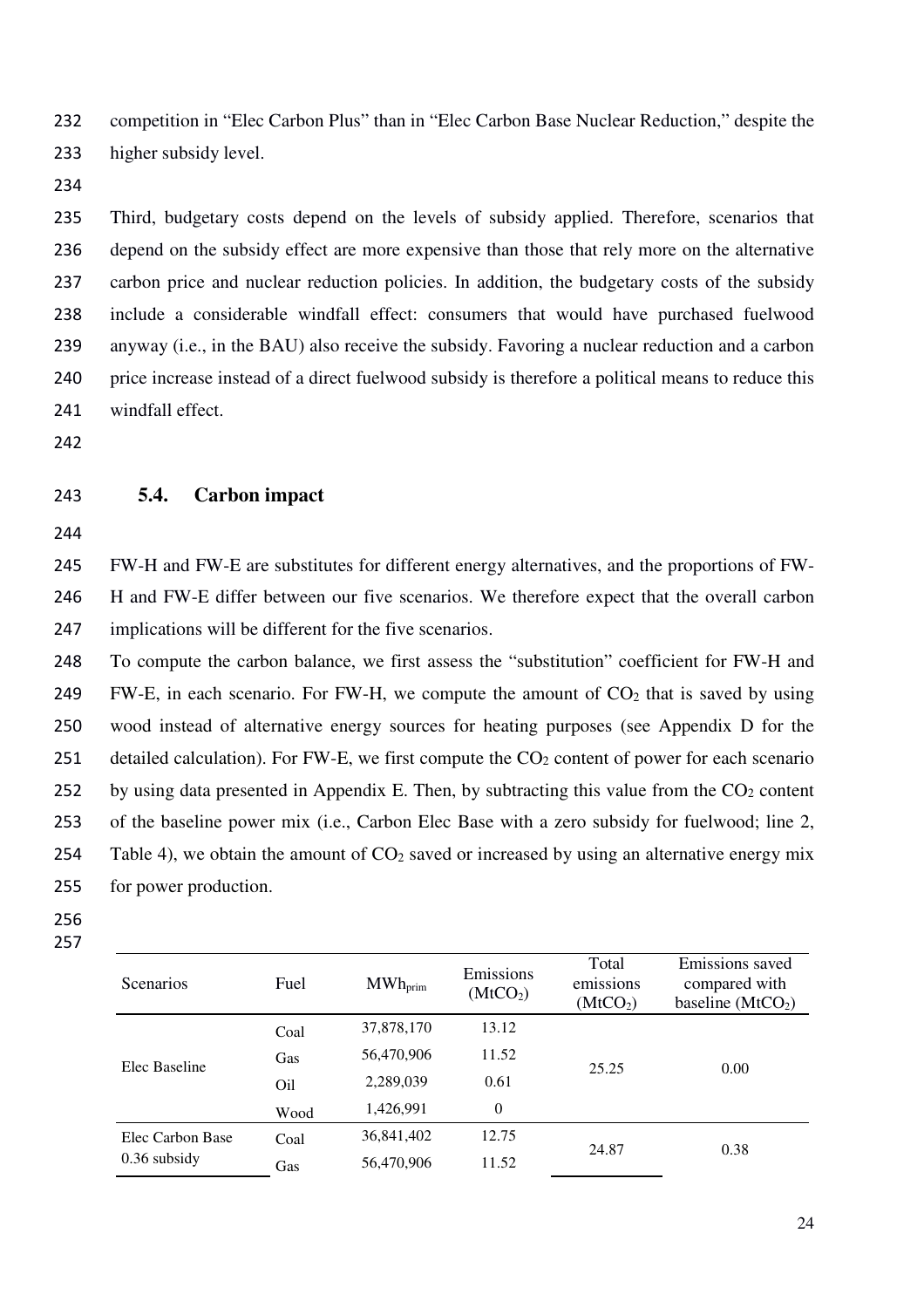|                                                                | O <sub>il</sub> | 2,268,175  | 0.61             |       |         |
|----------------------------------------------------------------|-----------------|------------|------------------|-------|---------|
|                                                                | Wood            | 53,800,536 | $\boldsymbol{0}$ |       |         |
|                                                                | Coal            | 25,580,403 | 8.93             |       |         |
| Elec Carbon Plus                                               | Gas             | 56,470,906 | 11.52            |       |         |
| $0.34$ subsidy                                                 | O <sub>il</sub> | 2,283,575  | 0.61             | 21.06 | 4.19    |
|                                                                | Wood            | 49,094,697 | $\boldsymbol{0}$ |       |         |
|                                                                | Coal            | 42,154,999 | 14.64            |       |         |
| Elec Carbon Base<br><b>Nuclear Reduction</b>                   | Gas             | 58,821,586 | 12.00            | 27.25 | $-2.00$ |
| $0.25$ subsidy                                                 | O <sub>il</sub> | 2,269,233  | 0.61             |       |         |
|                                                                | Wood            | 49,889,236 | $\boldsymbol{0}$ |       |         |
|                                                                | Coal            | 31,312,612 | 10.87            |       |         |
| Elec Carbon Plus<br><b>Nuclear Reduction</b><br>$0.16$ subsidy | Gas             | 57,458,172 | 11.72            | 23.20 | 2.05    |
|                                                                | Oil             | 2,273,350  | 0.61             |       |         |
|                                                                | Wood            | 54,068,777 | $\theta$         |       |         |

258 **Table 4:** Carbon emissions from power generation and differences from the baseline.

259

260

Table 4 shows that all of the scenarios except "Elec Carbon Base Nuclear Reduction" lead to carbon savings compared with the initial emission volume. Reducing nuclear power actually 263 entails higher contributions from coal to fill the gap, which tends to increase  $CO<sub>2</sub>$  emissions. However, the actual substitution of fossil fuels for nuclear fuel also depends on the carbon price, which is lower in the "Elec Carbon Base Nuclear Reduction" scenario than in the "Elec Carbon Plus Nuclear Reduction" scenario. This translates into substantial increases in the contributions of coal and gas in the "Elec Carbon Base Nuclear Reduction" scenario, with 268 resulting higher  $CO<sub>2</sub>$  emissions (lines 5 and 6, Table 4). Notably, the carbon price level in this case is not sufficiently high to generate co-firing, whereas co-firing is implemented in the "Elec Carbon Plus Nuclear Reduction" scenario (see Figs. 3 and 7). Therefore, in the "Elec Carbon Base Nuclear Reduction" scenario, not only is the power generation from coal and gas increased but the coal stations are run with coal as a single input. This explains the increased  $CO<sub>2</sub>$  emissions in this case. 274

275

- 276
- 277

| <b>Scenarios</b> | $FW-H (hm3)$ | Emissions avoided due<br>to $FW-H (MtCO_2eq)$ | Total emissions saved due to FW-<br>H and FW-E (see Table 4)<br>(MtCO <sub>2</sub> eq) |
|------------------|--------------|-----------------------------------------------|----------------------------------------------------------------------------------------|
|------------------|--------------|-----------------------------------------------|----------------------------------------------------------------------------------------|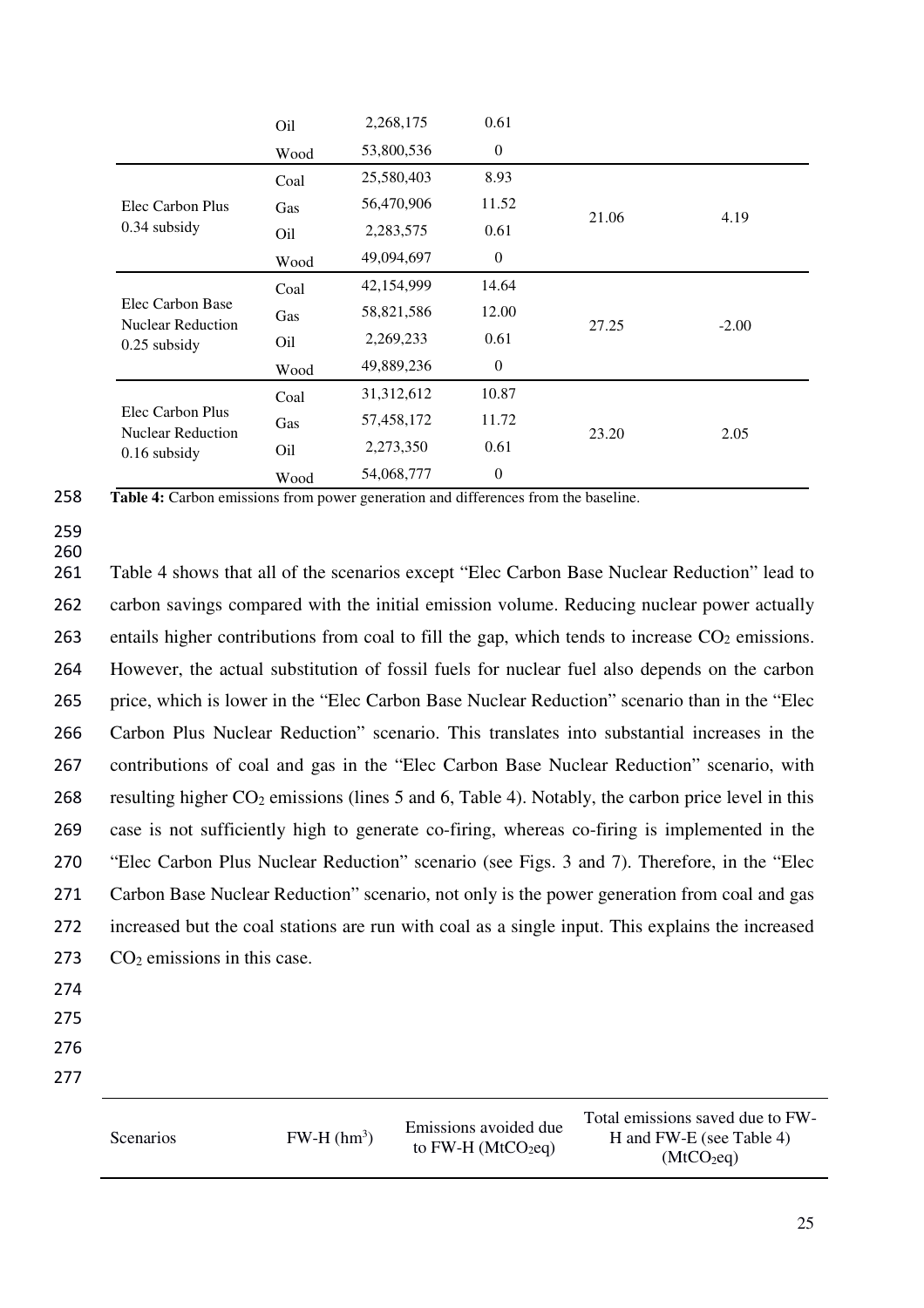| Elec Carbon Base<br>0.36 subsidy                             | 2.6    | 1.37    | 1.75    |
|--------------------------------------------------------------|--------|---------|---------|
| Elec Carbon Plus<br>0.34 subsidy                             | 2.8    | 1.48    | 5.67    |
| Elec Carbon Base<br><b>Nuclear Reduction</b><br>0.25 subsidy | 0.2    | 0.11    | $-1.90$ |
| Elec Carbon Plus<br>Nuclear reduction<br>$0.16$ subsidy      | $-0.2$ | $-0.11$ | 1.94    |
| Heat only                                                    | 20.0   | 10.57   | 10.57   |

278 **Table 5:** Carbon emissions saved.

279

As shown in Table 5, using wood for heat purposes clearly leads to the best carbon outcome. 281 This is because the alternative heating sources have a higher emission factor  $(0.209 \text{ kgCO}_2$ eq 282 kWh<sup>-1</sup>; see Appendix D) than any other energy mix for electricity production in the different scenarios. This result can be explained by two reasons: (1) the high proportion of nuclear energy (carbon-free) in the overall French electricity mix; (2) the carbon neutrality assumption for wood biomass. In our case, carbon neutrality is based on a biophysical principle that assumes that the biogenic carbon released by burning wood is recovered by growing trees. As extensively explained in Appendix F, this assumption holds only if forests that provide energy wood are in an *at-equilibrium steady state* and are managed in a sustainable way—i.e., harvested trees are replaced by new growing ones. Since the carbon released is not instantly recovered by growing trees, the carbon-neutrality assumption is not valid for short-term horizons. We therefore consider the system for the long term—once the carbon debt has been repaid.

293

295

## 294 **5.5. Intersectoral and multi-criteria comparison**

296 In this section, we summarize and compare the implications on (1) the budgetary costs, (2) 297 IW producers' profits, and (3) cost savings in the power sector for the different scenarios 298 tested in 2020. They are presented on a histogram in Fig. 4.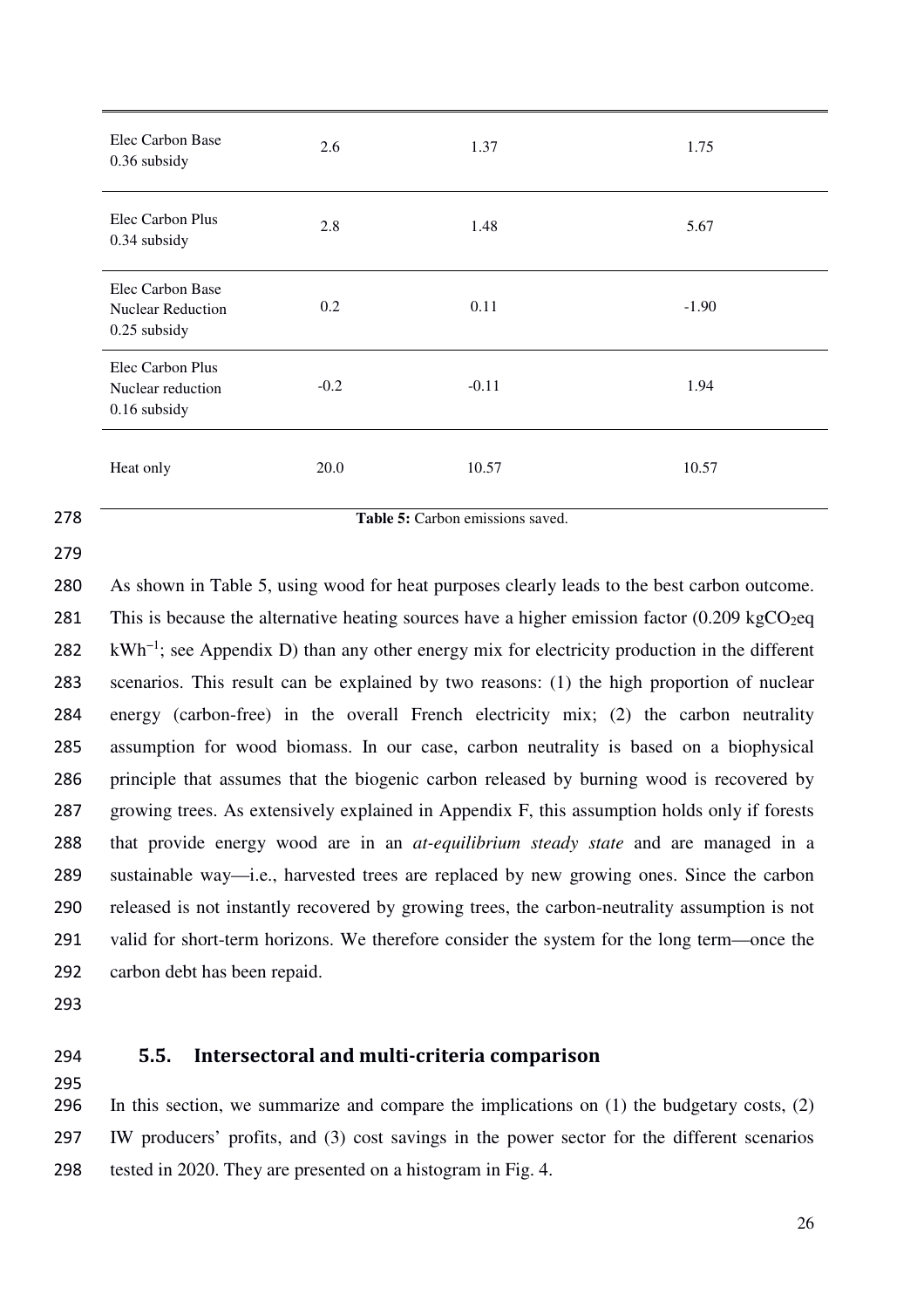Cost savings in the power sector refer to the savings due to the fuelwood subsidy, and they are presented in Table 4. These cost savings are non-linearly correlated with the level of subsidy since they account for the costs of all energy sources, not only those from fuelwood.

IW sector surplus gains and budgetary costs of the subsidy were taken from Table 3 in Section 4.5.

- 
- 
- 

| Scenario |
|----------|
|----------|

Power generation cost savings compared with a scenario with the same energy mix but without a subsidy (in M€)

|     | Elec Carbon Base                                                           | 169 |  |
|-----|----------------------------------------------------------------------------|-----|--|
|     | Elec Carbon Plus                                                           | 169 |  |
|     | Elec Carbon Base Nuclear Reduction                                         | 123 |  |
|     | Elec Carbon Plus Nuclear Reduction                                         | 162 |  |
| 309 | <b>Table 4:</b> Cost savings due to subsidies in the power sector in 2020. |     |  |
|     |                                                                            |     |  |
| 310 |                                                                            |     |  |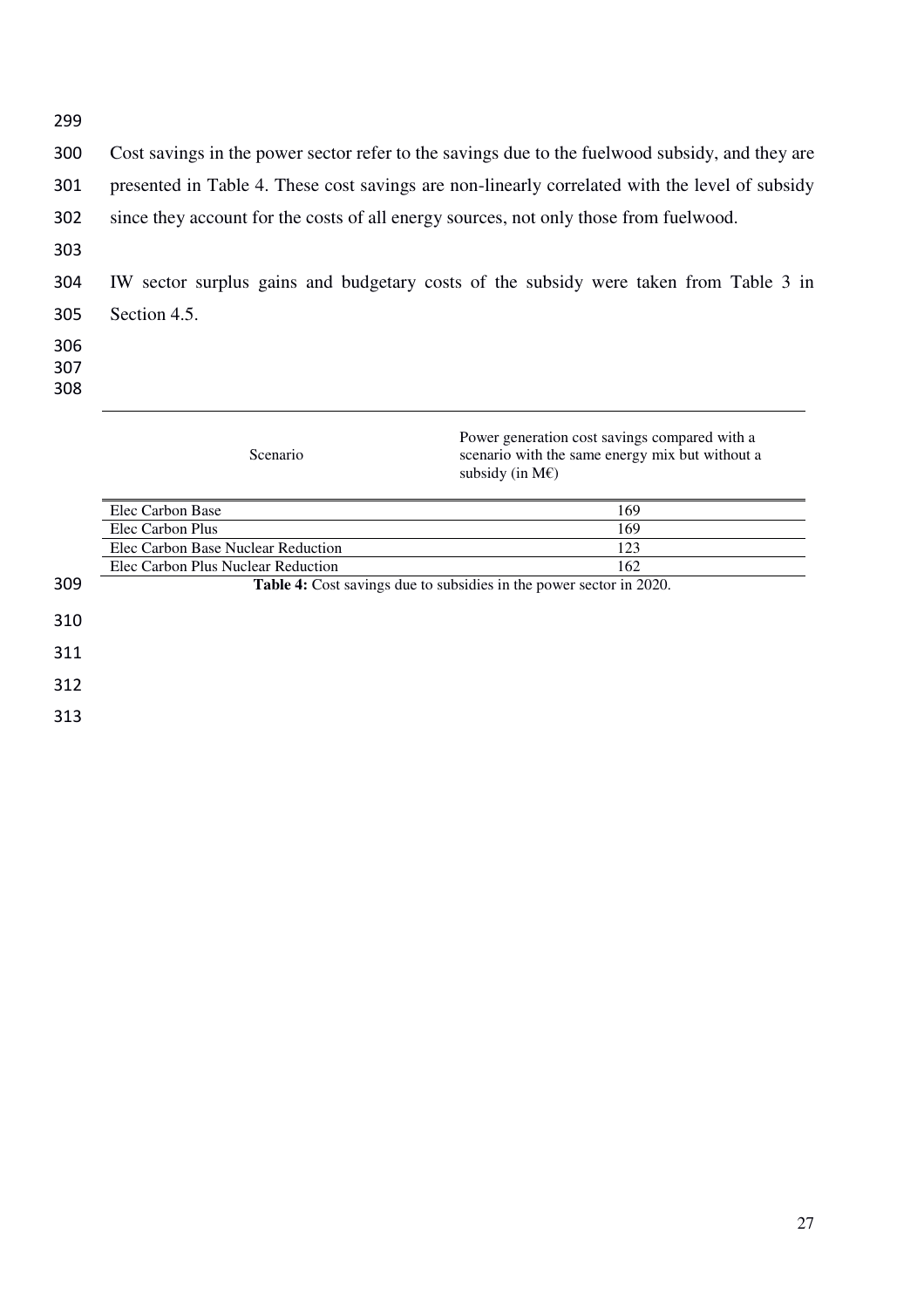



**Figure 4:** Comparison of the different costs for each scenario in 2020.

l

Two key findings emerge from Fig. 4.

First, it appears that the introduction of FW-E with a combination of a high carbon price and a reduced number of nuclear plants is the least expensive option from a budgetary perspective. Meanwhile, as mentioned above, this is also the only scenario in which FW-E crowds out FW-H, which raises questions about the political feasibility of reaching the target within this option. More generally, the reduction of the nuclear contribution appears to be a cost-effective option by reducing the level of subsidy necessary to reach the target.

Second, and in contrast, the Heat Only scenario is the most expensive, partly because of the windfall effect, which benefits consumers who have already used FW-H as a heating source without a subsidy and who are now subsidized for doing so. This windfall effect also occurs in the power sector (FW-E, which was used without a subsidy is now subsidized), but the consumption increases by about +3500% for FW-E (see Table 4), while it increases only by about 60% for FW-H compared with the baseline without a subsidy, making the windfall have 330 far less of an effect in the electricity sector than in the heating sector .

In 2015, the French FW-H consumption was approximately 35 hm<sup>3</sup>.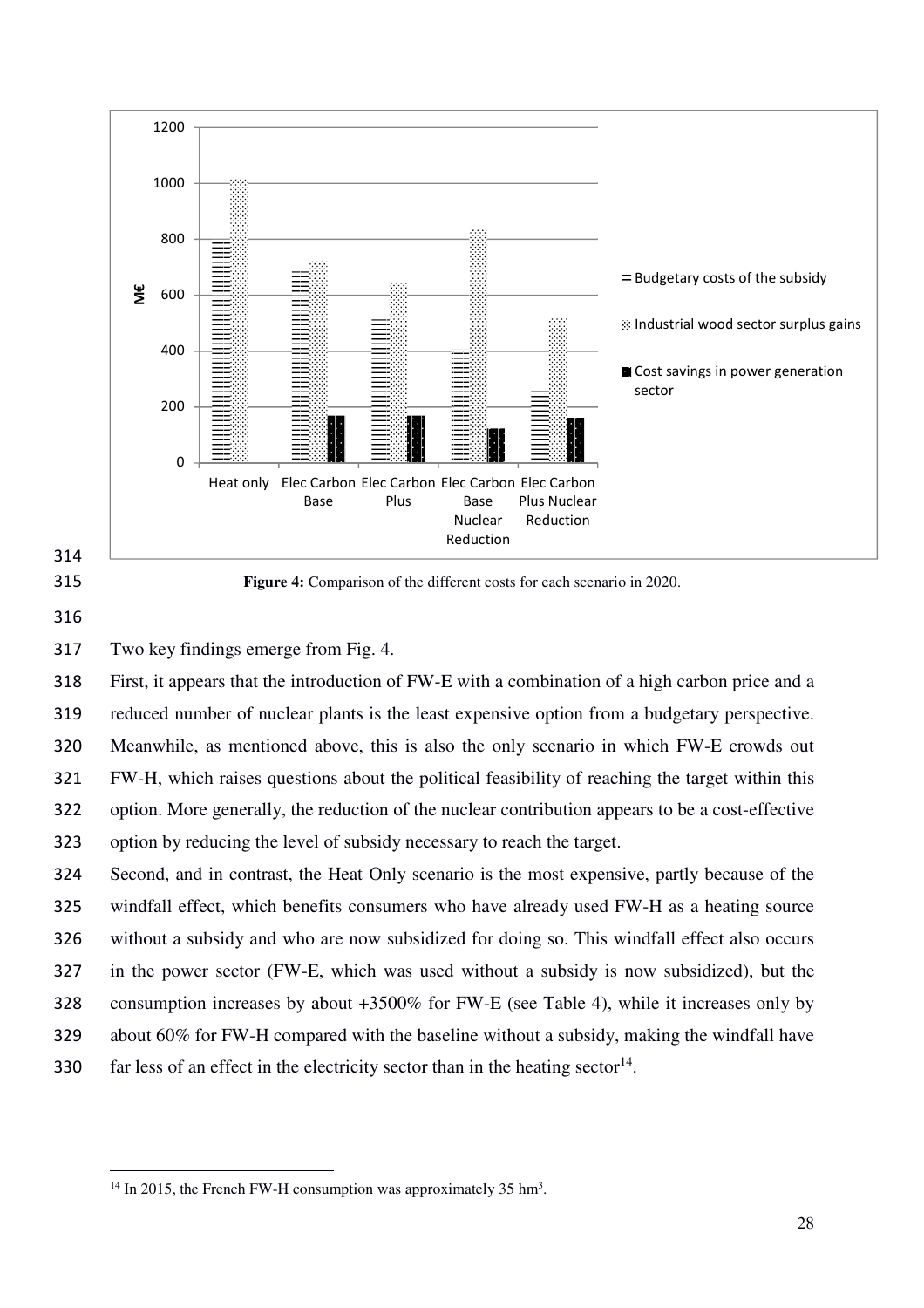## **6. Discussion and conclusion**

The reduction of the contribution of nuclear power to the energy mix is at stake in many countries. Moreover, reducing the carbon intensity of energy production is another and possibly contradictory objective. In France, the electricity sector has historically relied on nuclear power, which makes France one of the least carbon-intensive among EU countries in terms of electricity. The national "law on energy transition" was recently passed, which aimed 338 to reduce the proportion of nuclear power by  $2025^{15}$ . Meanwhile, renewable targets have been set at both European and national levels. For the electricity sector, it can therefore be expected that part of the nuclear reduction will be offset by an increase in renewables, among which biomass is expected to play a major role, in particular, FW-E. Meanwhile, FW-H demand is still increasing, and uncertainties remain regarding what would be the most cost-efficient way to increase total fuelwood consumption. This question provided the general guidelines for our work.

Traditional top-down energy models working with an input-output framework (Markaki et al., 2013; Yushchenko and Patel, 2016) and general equilibrium models (Capros et al., 2016) address this issue from a global perspective, examining welfare costs and macroeconomic retrofitting without considering what specifically happens at sectoral scales (in our case, either electricity or forest sectors). Yet, the cost sharing among the different economic agents has huge implications for the political economy of such policies.

 $\overline{a}$ 

To address these implications, we combined two partial equilibrium models through a soft-coupling procedure and simulated the impact of direct subsidies for biomass consumption 355 with alternative carbon prices and nuclear capacities in order to reach the overall  $+20$  hm<sup>3</sup> biomass target. This analysis framework has the huge advantage of making it possible to simulate all the synergies, competitions, and technologies within the sectors represented. Moreover, regarding our scope, we do aim not to provide a prediction on a 2020 time horizon but to provide more of a projection of "*what would have happened if.*" In other words, the strength of our analysis lies more in its comparison between the different scenarios in which we test different values for different variables than in the absolute values computed by the models. We think that our coupling procedure underlines the economic determinants of a

<sup>&</sup>lt;sup>15</sup> LOI n° 2015-992 du 17 août 2015 relative à la transition énergétique pour la croissance verte (accessible from https://www.legifrance.gouv.fr/ ).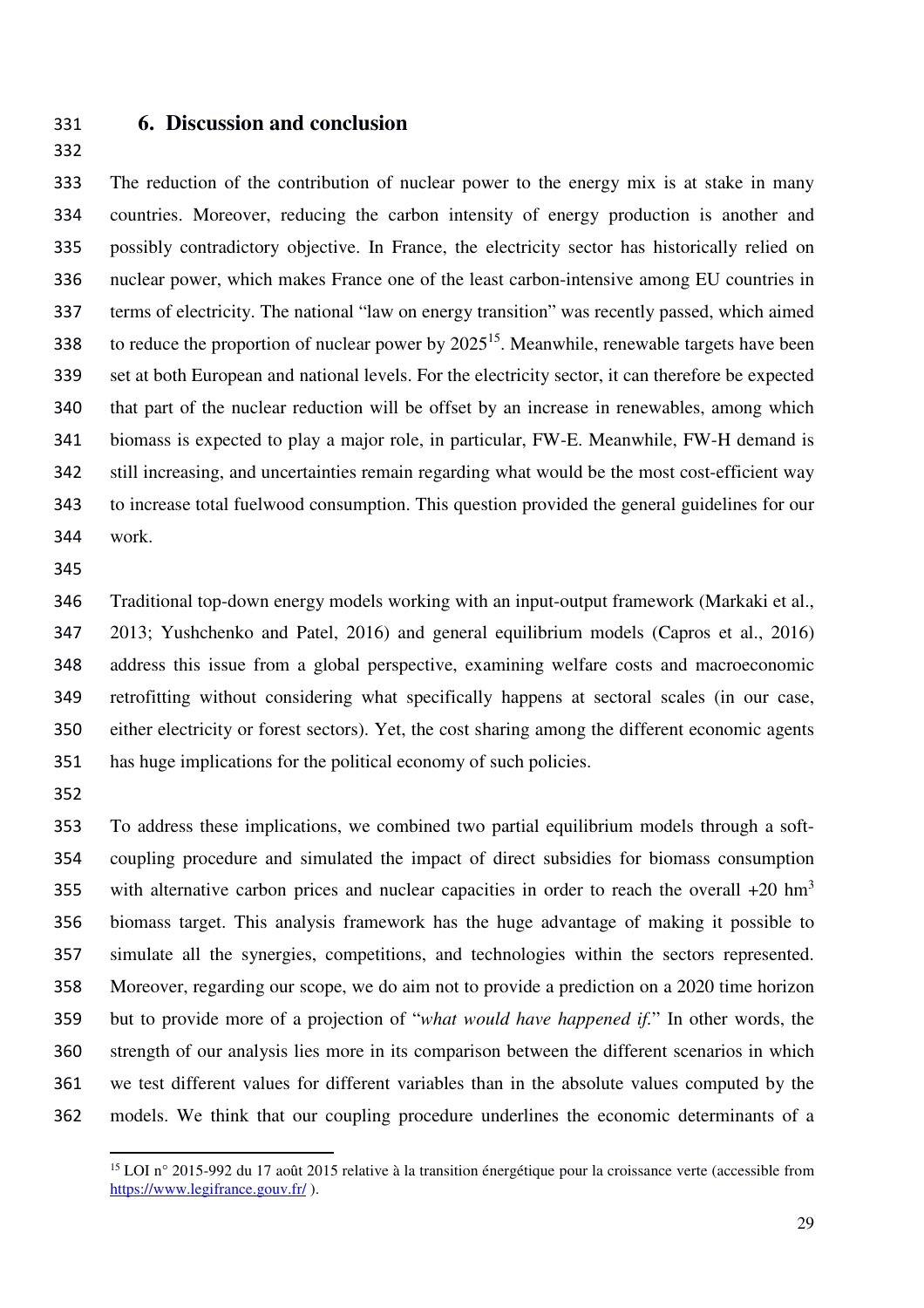particular phenomenon, as it points out orders of magnitude and highlights the sensitivity of key parameters. In this vein, five key results emerged from our analysis:

(1) Two opposite effects affect the consumption of FW-H: the subsidy effect, which reduces the price perceived by FW-H consumers, and the scarcity effect, which results from increasing FW-E consumption. In our scenarios, the subsidy effect always dominates the scarcity effect except when nuclear capacity is reduced and the carbon price is high. In such a case, the level of subsidy required to reach the target is very low, and the additional fuelwood consumption is entirely captured by the electricity sector.

- (2) Dedicated biomass units and co-firing plants do not respond similarly to policy incentives. Compared with each other, dedicated units appear to be more sensitive to direct subsidies, while co-firing benefits more from a rise in carbon prices. In fact, both benefit more from a policy that increases the immediate profitability. Subsidies reduce the FW-E price on which the dedicated units totally rely, whereas the carbon price reduces the cost of co-firing compared with running coal stations with coal as the only input.
- (3) Nuclear reduction works in a somewhat different manner, since it initially involves an impact on quantity: reducing the nuclear capacity mechanically translates into an increase in other technologies in order to provide the required quantity of electricity, including biomass—either in dedicated units or co-firing. This rise in biomass consumption automatically reduces the level of subsidies necessary to reach the fixed target. Since dedicated units are relatively more sensitive to subsidies than co-firing, nuclear reduction may then appear, though indirectly, to favor co-firing compared with dedicated units.
- (4) This latter effect has a counterintuitive effect on the carbon outcome. If the carbon price remains low, reducing the nuclear capacity may increase the profitability of classic configurations for coal plants, which increases coal emissions. If the carbon price increases, the level of subsidies required diminishes and becomes too low to be able to overcome the scarcity effect for FW-H consumption, which translates into a lower use of wood for heat purposes and thus a worse situation in terms of emissions compared with a case without nuclear reduction.
- (5) For the same reasons, the perceived price of fuelwood for FW-H consumers increases in this last case, reducing their economic surpluses, which raises questions regarding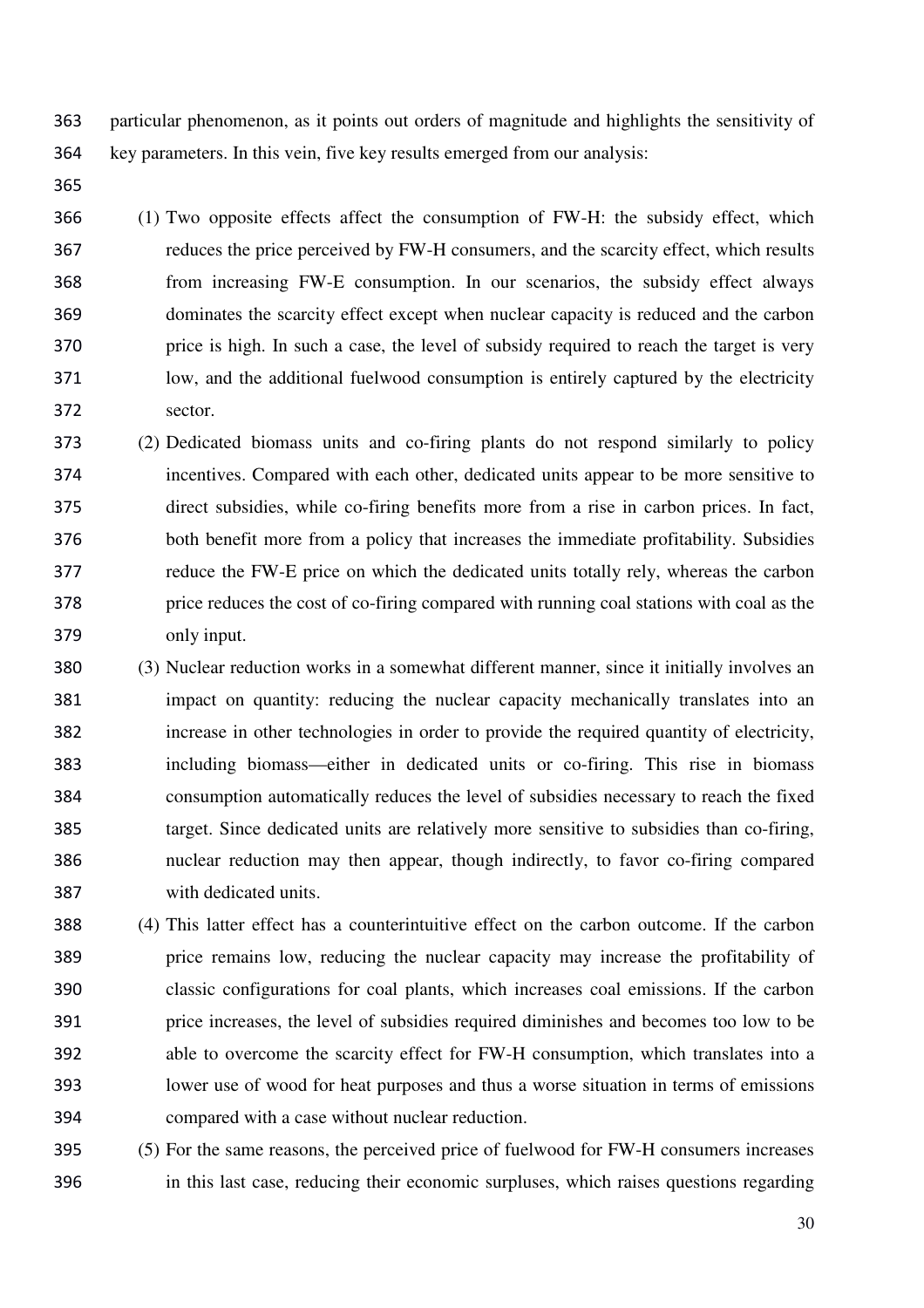the political economy of such an option. However, reducing the nuclear capacity is logically the least expensive option since it relies less on subsidies and therefore reduces the windfall effect.

Regarding these five groups of results, it appears that the answer to the initial question— "How to reach the fuelwood consumption target at the lowest cost?"—is not straightforward. From a strictly budgetary perspective, the combination of favoring FW-E and relying on nuclear reduction with a high carbon price performs better in our simulations since it limits the level of the subsidy required and the subsequent windfall effect. Moreover, from future capacity development perspectives in the electricity sector, a high carbon price combined with a moderate subsidy level makes it possible to invest in dedicated units. Although it favors co-firing more than dedicated units at first, it can be surmised that the investments lead the way to an increase in overall dedicated capacity. Moreover, the IW sector perspective may favor FW-H compared with FW-E since it requires a higher subsidy to reach the target, thus leading to a higher selling price for IW producers. However, we saw that this result mainly relies on the short-term windfall effect and that it is highly dependent on political decisions. Eventually, from a climate mitigation perspective, using wood for heat production clearly performs better, whereas reducing nuclear capacity may lead to a pernicious effect by increasing GHG emissions compared with the baseline. In addition to these considerations, we are aware that our analysis remains incomplete and that it would benefit from extending the multi-criteria analysis to others sectors. In particular, though fuelwood is assumed to be carbon neutral, it emits other particles, some of which can have huge implications on local pollution and human health. The types and quantities of particles emitted depend on the combustion technologies. Within this context, an additional cost assessment focused on the cost for human health would add value to the work done. One way to do so would be to couple a Life Cycle Analysis of the fuelwood sector with a valuation of air pollution.

Eventually, while our analysis mainly focused on the carbon price and nuclear share as potential drivers of biomass use in electricity generation (in combination with other variables in the electricity model), it would be useful to explore the role of other parameters in future studies. In particular, two groups of parameters are likely to play a significant role in biomass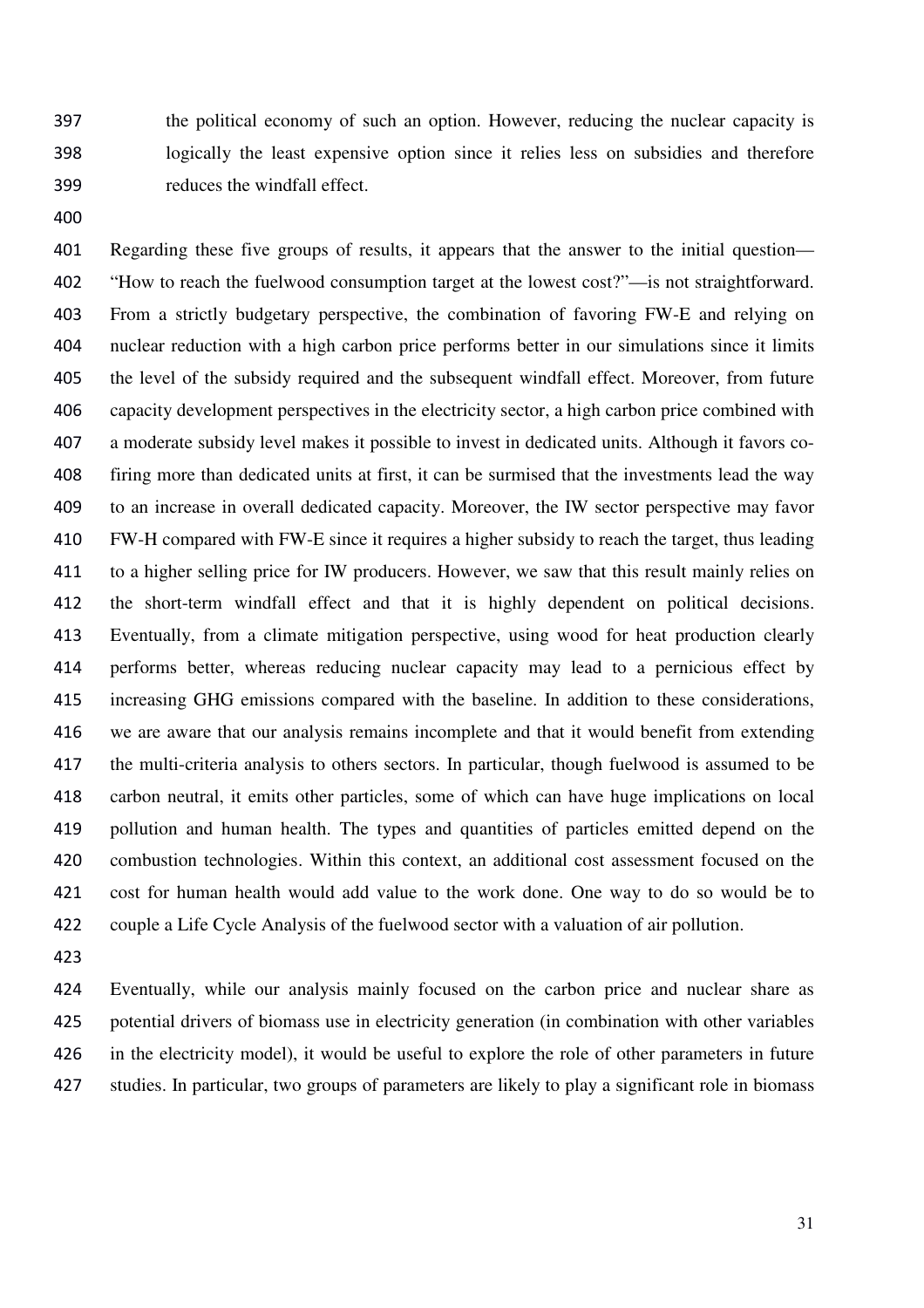adoption: those related to the existing infrastructure capacity for fossil fuels use and those 429 related to societal preferences for biomass and other renewables<sup>16</sup>.

These two groups of parameters are highly subject to the *green paradox* and the *divestment effect*. The green paradox refers to a backfire situation in which the expected depletion and/or expropriation of fossil energies can lead to accelerate the extraction, thus resulting in accelerating greenhouse gases emissions (Riekhof and Bröcker, 2017). The divestment effect works in an opposite way, as it relates to the removal of investment assets involved in extracting fossil fuels for economic, social, or moral reasons. It has recently been demonstrated that the divestment effect could prevail over the green paradox when anticipating strong future climate policies (Bauer et al., 2018). Exploring individuals' preferences in renewable energy investments, as done by Aguilar and Cau (2010) for the U.S., could contribute to calibrating the level of the divestment effect in order to test these two sets of parameters in a further study. Regarding the consequences of the future evolution of infrastructure capacity using fossil fuels, another interesting question concerns plans to shut down coal plants that are under consideration in several European countries. In particular, it would be interesting to investigate the effect of retrofitting coal plants to convert them into units burning only biomass so as to comply with the phasing-out obligations for coal-based electricity. This may be another avenue for future research.

- 
- 
- 
- 
- 
- 
- 
- 

 $\overline{a}$ <sup>16</sup> One would also consider alternative price paths for fossil fuels in order to investigate the effect of modifying the relative prices of fuels. Variations in relative prices are accounted for in the case of fuelwood, through there are different prices computed by the FFSM and the two paths that we consider for the carbon price. However, we did not include alternative price paths for other fuels in our analysis. First, although variations in prices of fossil fuels may affect the use of fuelwood, the effect would be indirect and less effective compared with variations in the prices of fuelwood and carbon, which modify the profitability of fuelwood against all the polluting fossil fuels and not only one. Second, a relevant analysis involving variations in relative prices of fossil fuels would need to account for some market events that may justify variations (e.g., effects of shale gas, geopolitical issues in the Middle East, the new policy of the US Trump Administration to promote American mining jobs). Overall, this would complicate the analysis and multiply the number of scenarios, whereas the effects are likely to be small in the case of France, where gas, coal, and oil account for about 5, 4, and 2% of French power generation. Accordingly, we decided to not investigate the effect related to variations in the relative prices of fossil fuels.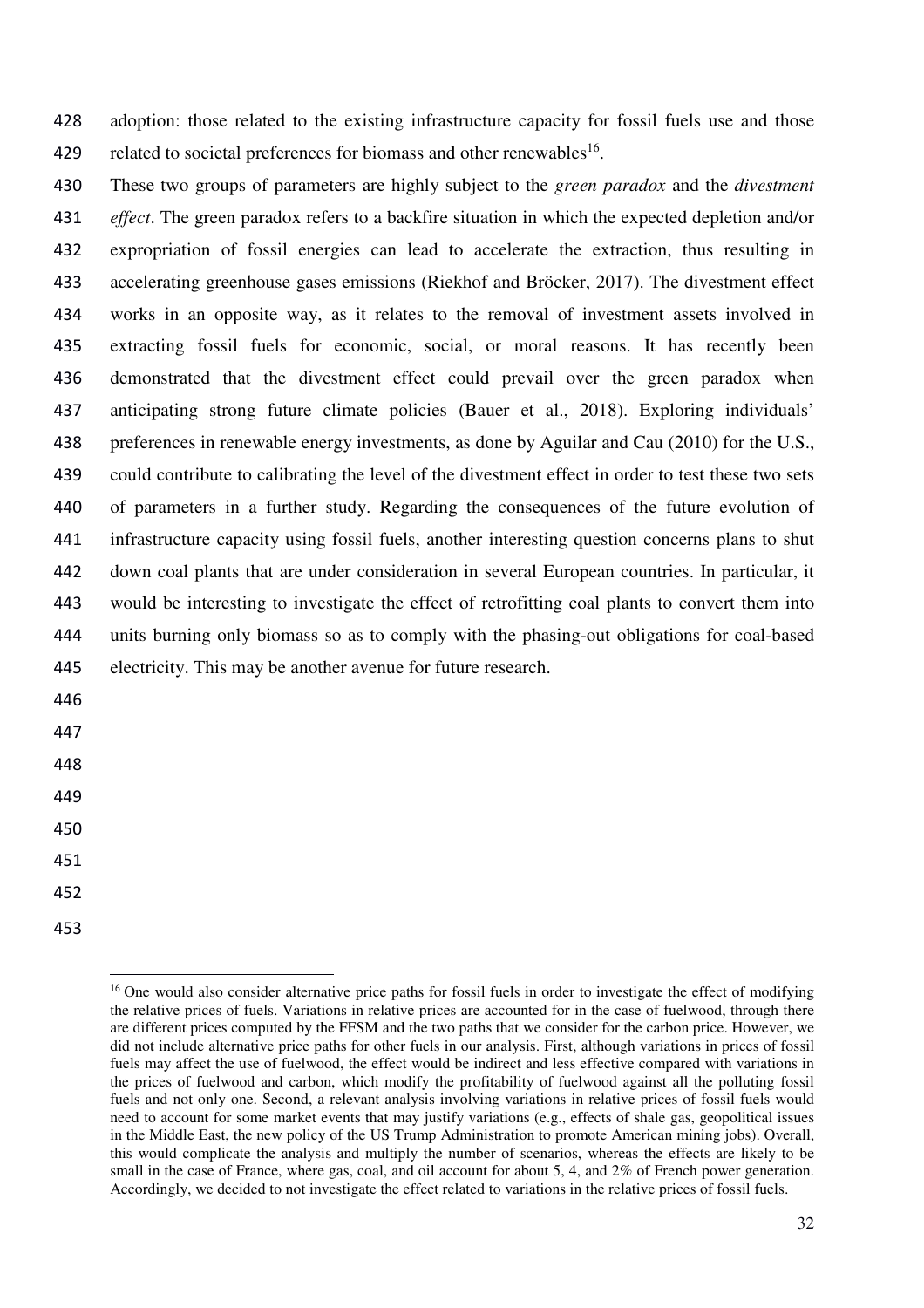## **References**

ADEME (2010). Facteurs associés à la consommation directe d'énergie, in 'Guide des facteurs d'émissions. Calcul des facteurs d'émissions et sources bibliographiques utilisées', Bilan Carbone Entreprises et Collectivités, chapter 2. Version 6.1 (2010). Available from: http://23dd.fr/images/stories/Documents/PV/Ademe\_Metro\_Chapitre\_2\_Energie.pdf

Aguilar, F.X., Cai, Z. (2010) Exploratory analysis of prospects for renewable energy private investment in the U.S. *Energy Economics*, 32: 1245-1252.

Armington, P. S. (1969). A theory of demand for products distinguished by place of production *IMF Staff papers*, 16, 159-176 

Bauer, N., McGlade, C., Hilaire, J., Ekins, P. (2018). Divestment prevails over the green paradox when anticipating strong future climate policies. *Nature Climate Change*, 8: 130-134. 

Baxter, L. (2005). Biomass-coal co-combustion: opportunity for affordable renewable energy. *Fuel*, 84 (10): 1295-1302.

Bellassen, V., Luyssaert, S. (2014) Carbon sequestration: Managing forests in uncertain times. *Nature*, 506: 153-155.Bertrand, V., Dequiedt, B., and Le Cadre, E., (2014). Biomass 475 for Electricity in the EU-27: Potential Demand,  $CO<sub>2</sub>$  Abatements and Breakeven Prices for Co-firing. *Energy Policy*, 23, 631-644.

Bertrand, V., and Le Cadre, E., (2015). Simulating the use of biomass in electricity with the Green Electricty Simulate model: An application to the French power generation. *CEC Working Paper*, 2015-3.

Capros, P., Paroussos, L., Charalampidis, I., Fragkiadakis, K., Karkatsoulis, P., Tsani, S. (2016) Assessment of the macroeconomic and sectoral effects of higher electricity and gas prices in the EU: A general equilibrium modeling approach, *Energy Strategy Reviews*, 9: 18- 27.

Caurla, S., Lecocq, F., Delacote, P., Barkaoui, A., (2010). The French Forest Sector Model: Version 1.0. Presentation and Theoretical Foundations. *Cahiers du LEF 2010-04*. 

Caurla, S., Delacote, P., Lecocq, F., Barkaoui, A., (2013). Stimulating fuelwood consumption through public policies: anassessment of economic and resource impacts based on the French Forest Sector Model. *Energy Policy*, 63, 338-347.

Couture, S., Garcia, S., Reynaud, A. (2012). Household energy choices and fuelwood consumption: An econometric approach using French data. *Energy Economics* 34: 1972– 1981. 

Dupuis, P., Turenne, J., Bal, J-L. (2008). Plan de développement des énergies renouvelables de haute qualité environnementale. Grenelle de l'environnement, comité opérationnel n°10.

 Ecofys, (2010). Evaluation of Improvements in End-conversion Efficiency for Bioenergy Production. Technical Report.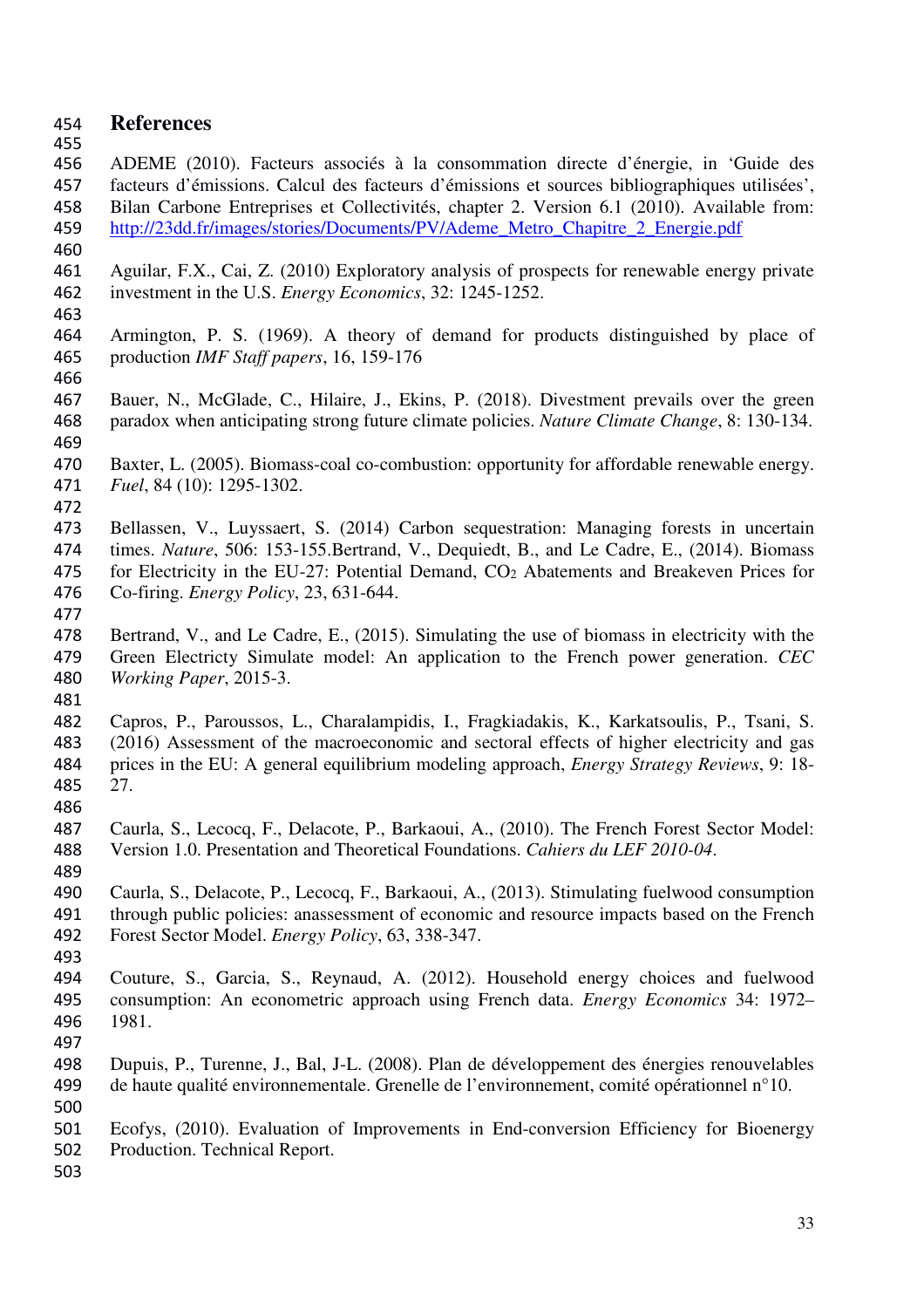| 504<br>505<br>506 | Grafton, R.Q., Kompas, T., Van Long, N., To, H. (2014). US biofuels subsidies and CO2<br>emissions: An empirical test for a weak and a strong green paradox. <i>Energy Policy</i> , 550–555. |
|-------------------|----------------------------------------------------------------------------------------------------------------------------------------------------------------------------------------------|
| 507               | Grafton, R.Q., Kompas, T., Van Long, N. (2012). Substitution between biofuels and fossil                                                                                                     |
| 508               | fuels: is there a green paradox? Journal of Environmental Economics and Management                                                                                                           |
| 509               | 64:328-341.                                                                                                                                                                                  |
| 510               |                                                                                                                                                                                              |
|                   |                                                                                                                                                                                              |
| 511               | Hansson, J., Berndes, G., Johnsson, F., Kjärstad, J. (2009). Co-firing biomass with coal for                                                                                                 |
| 512               | electricity generation — An assessment of the potential in EU27. Energy Policy, 37: 1444–                                                                                                    |
| 513               | 1455.                                                                                                                                                                                        |
| 514               |                                                                                                                                                                                              |
| 515               | IEA, (2010). Projected cost of generating electricity. Technical report.                                                                                                                     |
| 516               |                                                                                                                                                                                              |
| 517               | IEA, (2012). World Energy Outlook 2012. Technical Report.                                                                                                                                    |
| 518               |                                                                                                                                                                                              |
| 519               | IEA-IRENA, (2013). Biomass Co-firing: Technology Brief. IEA-ETSAP (International                                                                                                             |
| 520               | Energy Agency – Energy Technology Systems Analysis Program) and IRENA (International                                                                                                         |
| 521               | Renewable Energy Agency) Technology Brief E 21.                                                                                                                                              |
| 522               |                                                                                                                                                                                              |
| 523               | IPCC, (2006). IPCC Guidelines for National Greenhouse Gas Inventories. Intergovernmental                                                                                                     |
| 524               | Panel on Climate Change. Technical Report.                                                                                                                                                   |
| 525               |                                                                                                                                                                                              |
| 526               | Johnston, C.M.T. and G.C. van Kooten. 2015. Economics of Co-Firing Coal and Biomass: An                                                                                                      |
| 527               | Application to Western Canada. <i>Energy Economics</i> 48: 7-17.                                                                                                                             |
| 528               |                                                                                                                                                                                              |
| 529               | Kallio, A.M.I., Anttila, P., McCormicka, M., Asikainenb, A. (2011). Are the Finnish targets                                                                                                  |
| 530               | for the energy use of forest chips realistic—Assessment with a spatial market model. Journal                                                                                                 |
| 531               | of Forest Economics, 17: 110-126.                                                                                                                                                            |
| 532               |                                                                                                                                                                                              |
| 533               | Kangas, H-L., Lintunen, J., Uusivuori, J. (2009) The cofiring problem of a power plant under                                                                                                 |
| 534               | policy regulations. <i>Energy Policy</i> , 37: 1898-1904.                                                                                                                                    |
| 535               |                                                                                                                                                                                              |
| 536               | Kangas, H.L., Lintunen, J. (2010). The case of co-firing: The market level effects of                                                                                                        |
| 537               | subsidizing biomass co-combustion. <i>Energy Economics</i> , 32 (3): 694-701Kangas, H-L.,                                                                                                    |
| 538               | Lintunen, J., Pohjola, J., Hetemäki, L., Uusivuori, J. (2011). Investments into forest                                                                                                       |
|                   |                                                                                                                                                                                              |
| 539               | biorefineries under different price and policy structures. <i>Energy Economics</i> , 33: 1165-1176.                                                                                          |
| 540               |                                                                                                                                                                                              |
| 541               | Lecocq, F., Caurla, S., Delacote, P., Barkaoui, A., Sauquet., A. (2011) Paying for forest                                                                                                    |
| 542               | carbon or stimulating fuelwood demand? Insights from the French Forest Sector Model.                                                                                                         |
| 543               | Journal of Forest Economics, 17, 157-168                                                                                                                                                     |
| 544               |                                                                                                                                                                                              |
| 545               | Lintunen, J., Kangas, H-L. (2010). The case of co-firing: The market level effects of                                                                                                        |
| 546               | subsidizing biomass co-combustion. <i>Energy Economics</i> 32: 694–701.                                                                                                                      |
| 547               |                                                                                                                                                                                              |
| 548               | Lobianco, A., Caurla, S., Delacote, P., Barkaoui, A. (2016). Carbon mitigation potential of the                                                                                              |
| 549               | French forest sector under threat of combined physical and market impacts due to climate                                                                                                     |
| 550               | change. Journal of Forest Economics, 23: 4-26.                                                                                                                                               |
| 551               |                                                                                                                                                                                              |
| 552               |                                                                                                                                                                                              |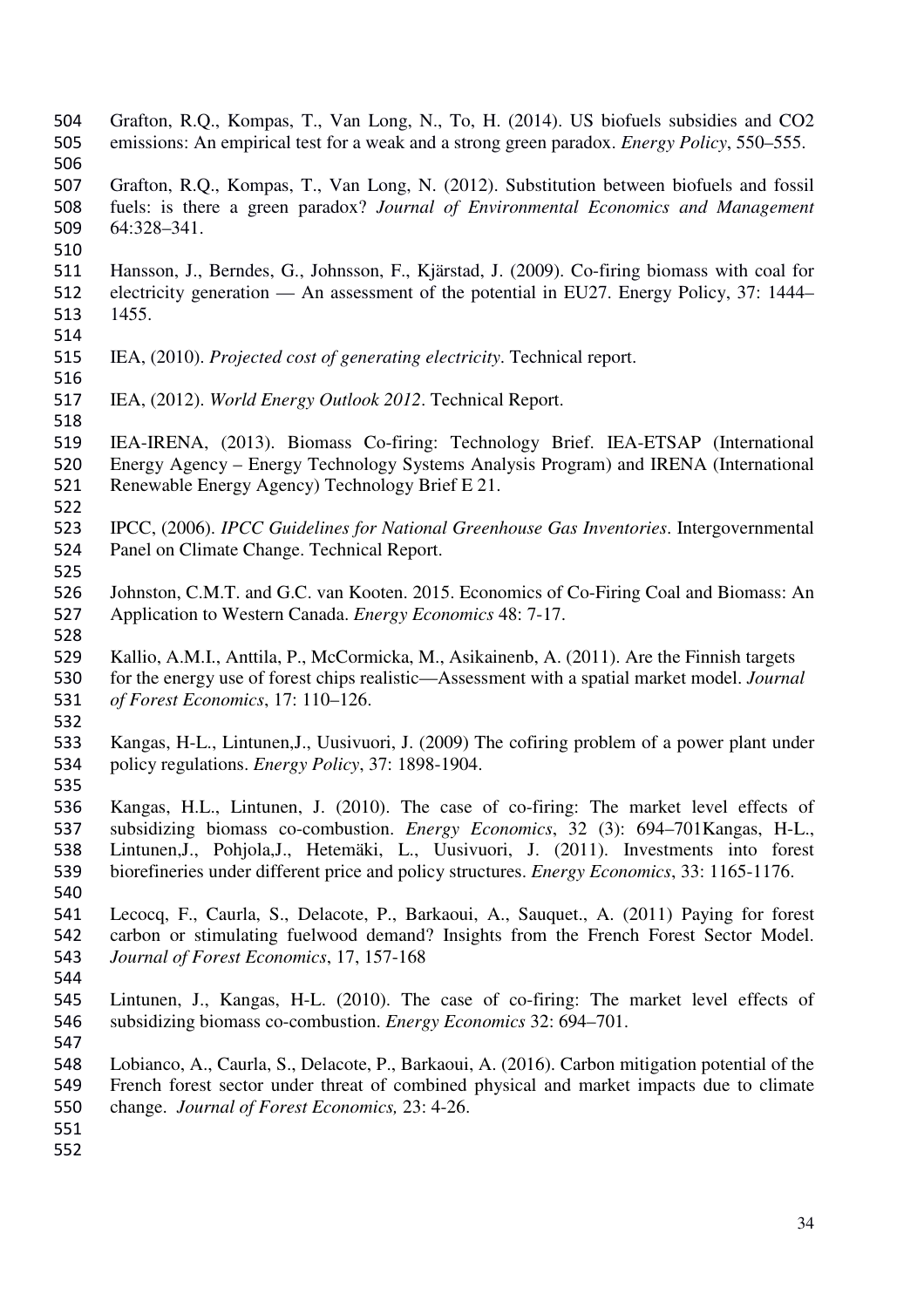Grace, J. (2008). Old-growth forests as global carbon sinks. *Nature*. 455:213-215. Markaki, M., Belegri-Roboli, A., Michaelides, P., Mirasgedis, S., Lalas, D.P. (2013) The impact of clean energy investments on the Greek economy: an input–output analysis (2010– 2020), *Energy Policy*, 57: 263–275 MEEDDM, (2008). *Plan d'action national en faveur des énergies renouvelables Période 2009-2020*. MEEDDM (Ministère de l'Écolodie, de l'Énergie, du Développement Durable et de la Mer). Mei, B., and Wetzstein, M. (2017). Burning wood pellets for US electricity generation? A regime switching analysis. *Energy Economics*, 65: 434-441. Moiseyev, A., Solberg, B., Kallio, A.M.I. (2014). The impact of subsidies and carbon pricing on the wood biomass use for energy in the EU. *Energy*, 76: 161-167. Odum, E. P. (1969). The strategy of ecosystem development. *Science* 164, 262–270. Proskurina, S., Sikkema, R., Heinim, J., Vakkilainen, E. (2016). Five years left -- How are the EU member states contributing to the 20% target for EU's renewable energy consumption; the role of woody biomass. *Biomass and Bioenergy*, 95:64-77. RTE . (2011). Statistiques Production Consommation Échanges 2011. Réseau de Transport d'Électricité (RTE). Samuelson, P. (1952). Spatial price equilibrium and linear programming. *American Economic Review*, 42, 283-303 Sauquet, A., Caurla, S., Lecocq, F., Delacote, P., Barkaoui, A., Garcia, S. (2011). Estimating armington elasticities for sawnwood and application to the french forest sector model. *Resource and Energy Economics*, 33(4), 771-781 Sergent, A. (2014). Sector-based political analysis of energy transition: Green shift in the forest policy regime in France. *Energy Policy*, 73:491-500. Sjølie HK, Trømborg E, Solberg B, Bolkesjø TF. (2010). Effects and costs of policies to increase bioenergy use and reduce GHG emissions from heating in Norway. *Forest Policy and Economics* 12:57-66. Sjølie, H.K., Solberg, B. (2011) Greenhouse gas emission impacts of use of Norwegian wood pellets: a sensitivity analysis, *Environmental Science and Policy*, 14:1028-1040. Solier, B., (2014). *An economic and ex post analysis of the impacts of the carbon price on the European power sector*. PhD thesis, Paris-Dauphine University. Xian, H. Colson, G. Mei, B. and Wetzstein, M.E. (2015). Co-firing coal with wood pellets for U.S. electricity generation: a real options analysis. *Energy Policy*, 81: 106–116.Yushchenko, A., Patel, M.K. (2016) Contributing to a green energy economy? A macroeconomic analysis of an energy efficiency program operated by a Swiss utility, *Applied Energy*, 179: 1304

Luyssaert, S,. Schulze, E.D., Börner, A., Knohl, A., Hessenmöller, D., Law, B.E., Ciais, P.,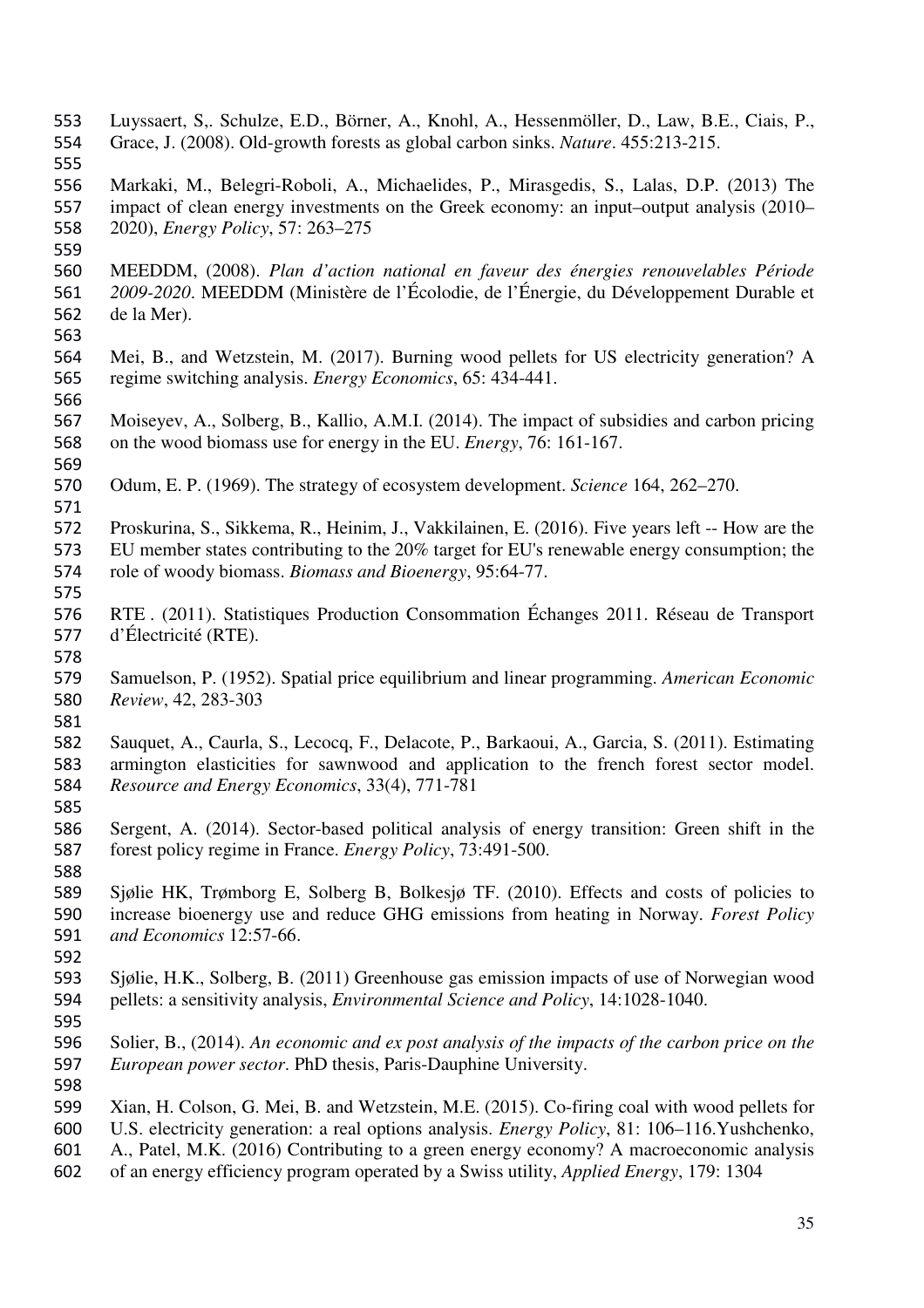## **Appendix A**: Carbon price and nuclear effects on FW-E consumption under a fixed subsidy

 

#### *Carbon price:*

Results with 0 and 0.3 fixed subsidy levels appear on Fig. 5. We can observe that moving from a 0 to a 0.3 subsidy produces a stronger effect on dedicated biomass units than increasing the carbon price for a fixed subsidy level. Conversely, increasing the carbon price has a relatively stable effect on co-firing when considering either a 0 or a 0.3 subsidy level. Co-firing directly increases with the carbon price, *ceteris paribus*. Notably, Fig. 5 shows that when the subsidy level is set to zero, modifying the carbon price from *Carbon Base* to *Carbon Plus* may induce a situation where co-firing accounts for almost 70% of wood-based power generation. In our case, by increasing the maximal wood price beyond which co-firing is no longer profitable (i.e., the wood switching price increases; see graphs in Appendix B), a carbon price rise makes it possible to generate more fuelwood demand in energy through co-firing without increasing the subsidy. Hence, when associated with a high enough carbon price, co-firing may increase fuelwood demand with a lower subsidy level, making it possible to reduce the cost of the policy. In this way, co-firing may produce a kind of positive externality by making it possible to increase fuelwood demand with a lower subsidy level.

#### *Nuclear reduction:*

Looking at the impact of nuclear reduction, we observe that when we remove the effect of a simultaneous decrease of a subsidy, dedicated biomass units benefit more than co-firing (whereas the opposite occurs in the reference scenarios in which co-firing gains in importance as the subsidy decreases with the nuclear reduction). Indeed, dedicated units are more profitable when the subsidy is not reduced, which explains why existing units are preferable and new investments are implemented to fill the nuclear gap. In this case, investments in dedicated units are all the more interesting because they make it possible to fill the need for new generation capacities in a way that helps to comply with the RES constraint, relying on an RES technology that is not subject to the same drawbacks as other RES with intermittency (e.g., solar, wind).

## Interestingly, with a fixed zero subsidy level, a reduction of nuclear capacity may diminish the contribution of co-firing, whereas dedicated biomass is significantly increased (Fig 5).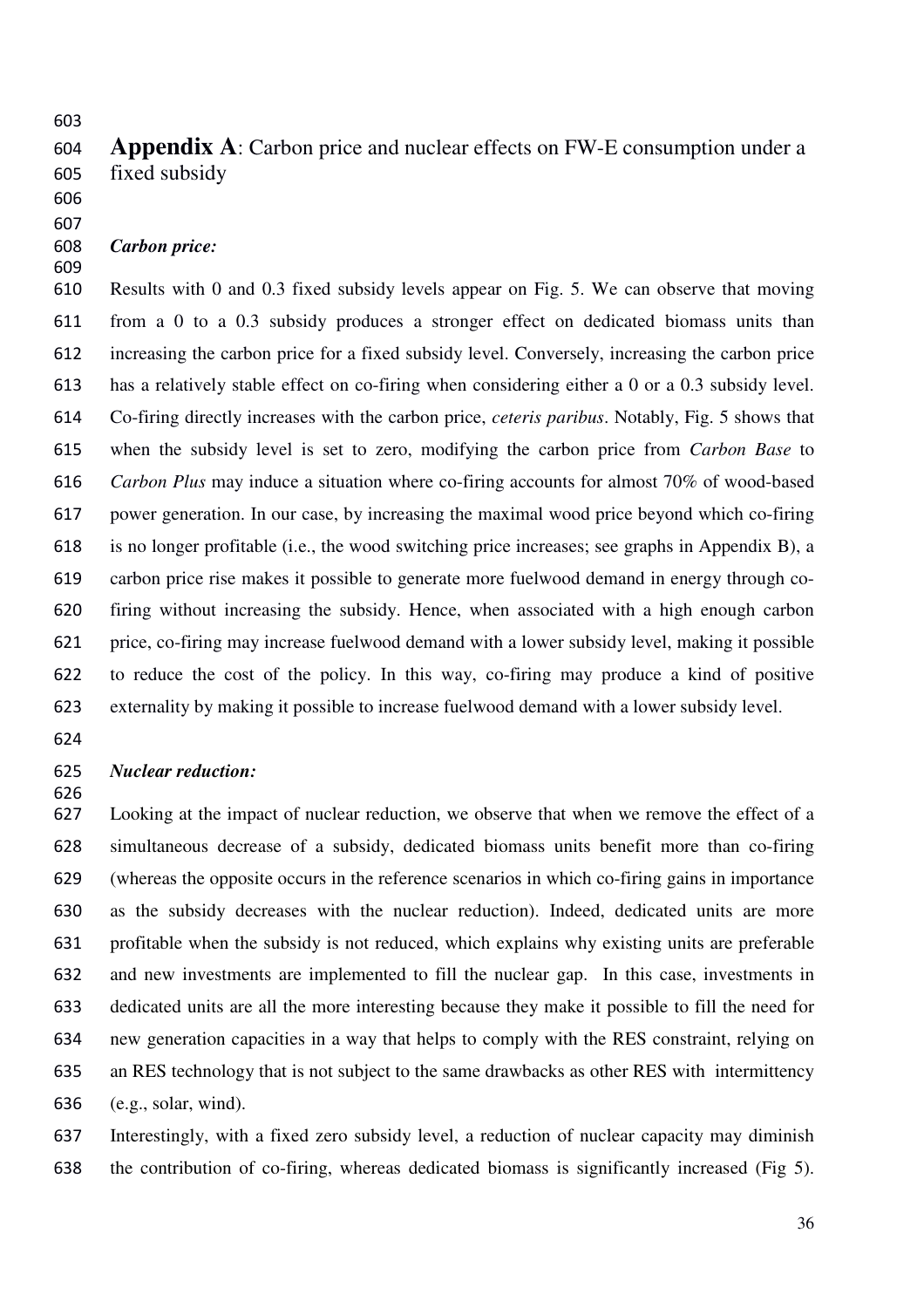Here again, the RES constraint may be a significant driver. On the one hand, without any subsidy, wood-based power generation is less profitable. However, on the other hand, in the case of dedicated biomass units, the RES constraint is an additional driver (compared to co-firing), which makes it possible to simultaneously fill the nuclear gap and comply with RES requirements with a competitive RES technology (see Appendix C). Hence, investments in dedicated biomass units triggered by this double effect (reduction of nuclear capacity and the RES constraint; Fig. 6) generate a sharp increase in wood demand from dedicated units (without any subsidy), which, in turn, increases the fuelwood price due to a scarcity effect in the wood market because of this additional FW-E consumption under a zero subsidy. Regarding co-firing, the resulting market price for fuelwood is too high to make it profitable, even with higher carbon prices (Carbon Plus). This is illustrated by Fig. 8 in Appendix B, which shows the switching prices for co-firing under a zero subsidy.



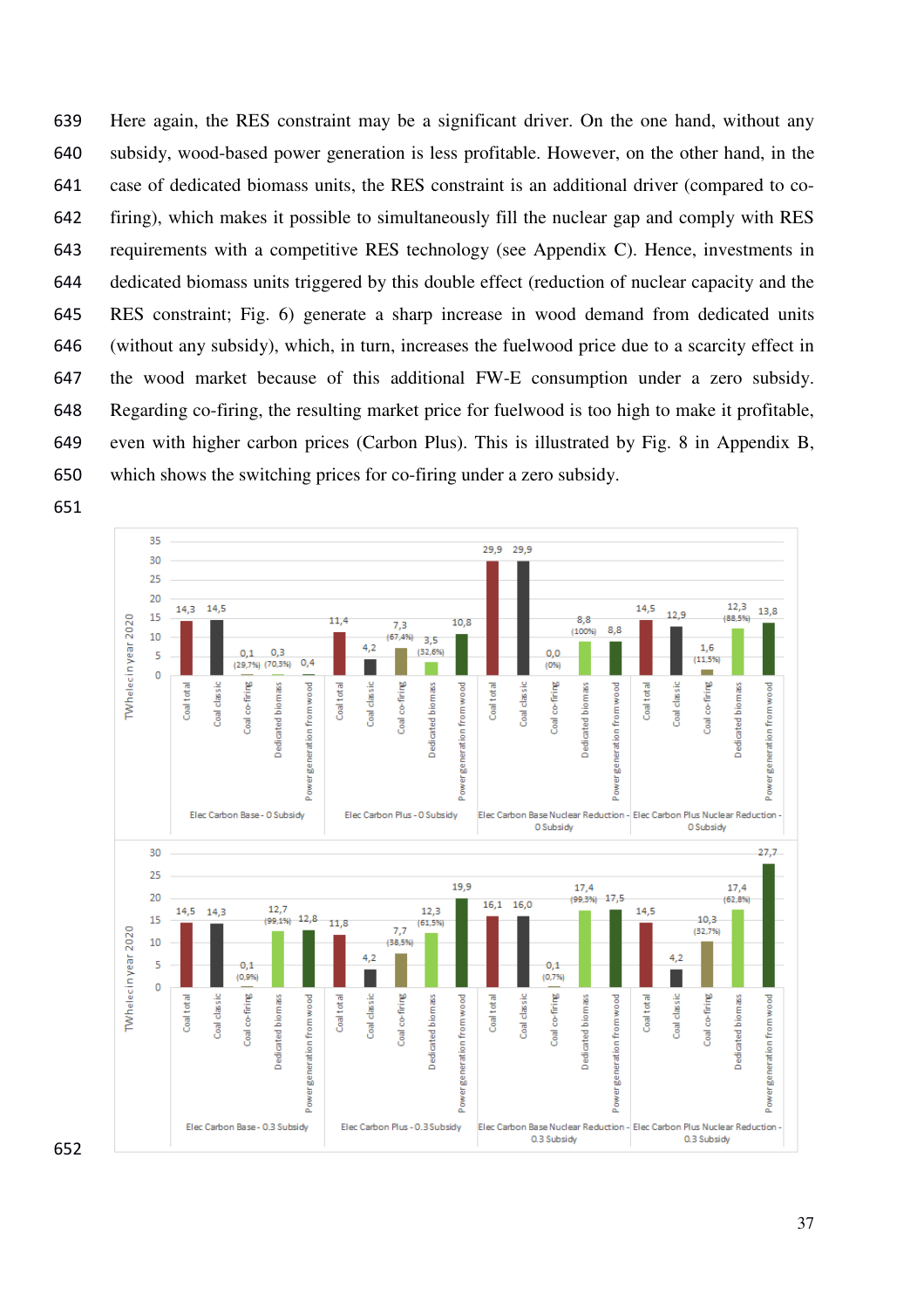# **Figure 5**: Power generation from coal and dedicated biomass stations under different scenarios and fixed subsidy levels.

levels.

#### 





Figure 6: 2020 Cumulated investment in dedicated biomass power under a fixed zero subsidy.

- 
- 
-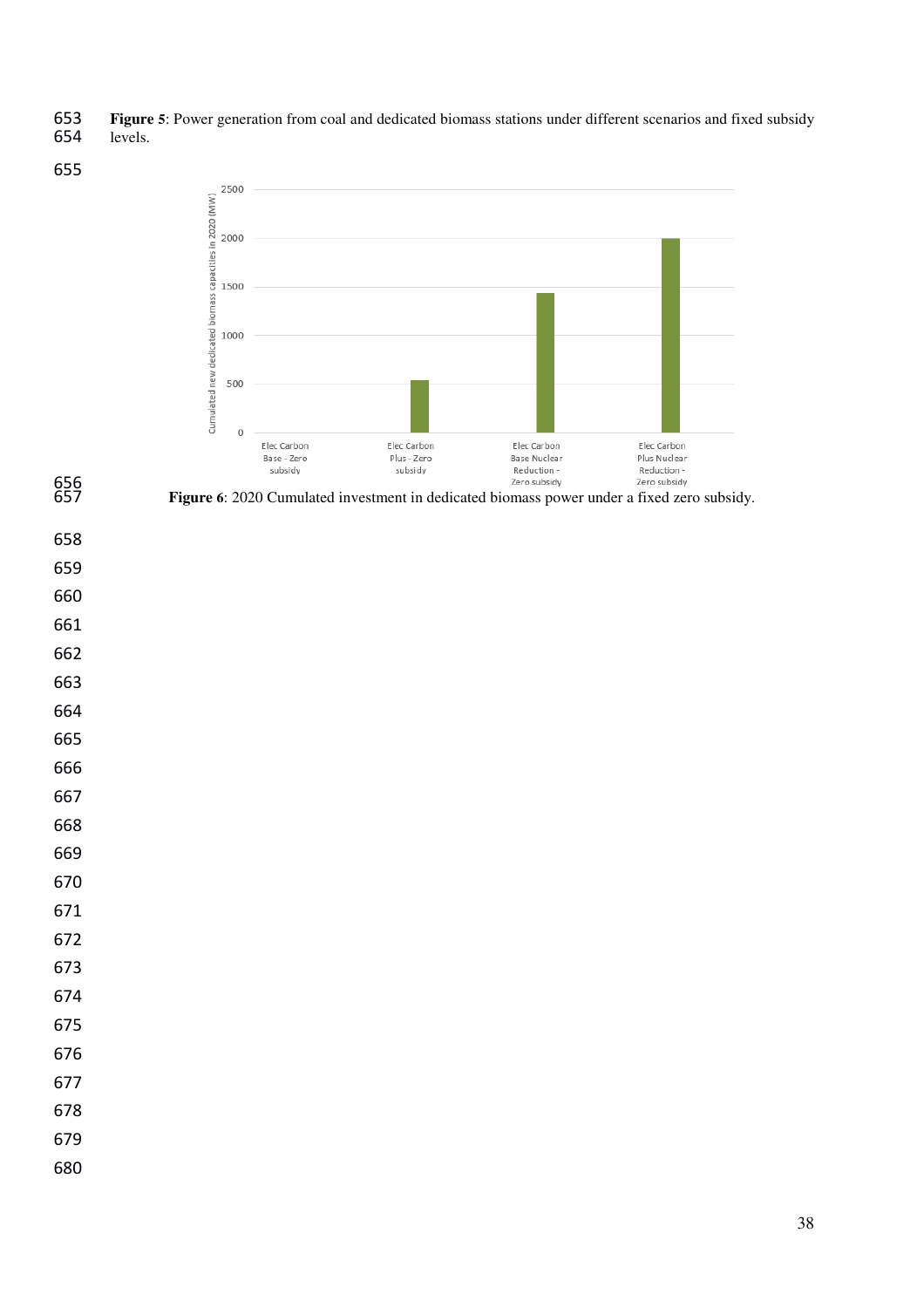## **Appendix B**: Switching price analysis for co-firing





**Figure 7:** Wood and carbon prices vs. wood and carbon switching prices for co-firing. The computed switching 688 prices reflect co-firing opportunities in hard-coal plants (around  $6\%$  of installed capacities in France, whereas 689 lignite stations account for less than  $1\%$ ). The shaded areas represent situations in which colignite stations account for less than  $1\%$ ). The shaded areas represent situations in which co-firing is profitable.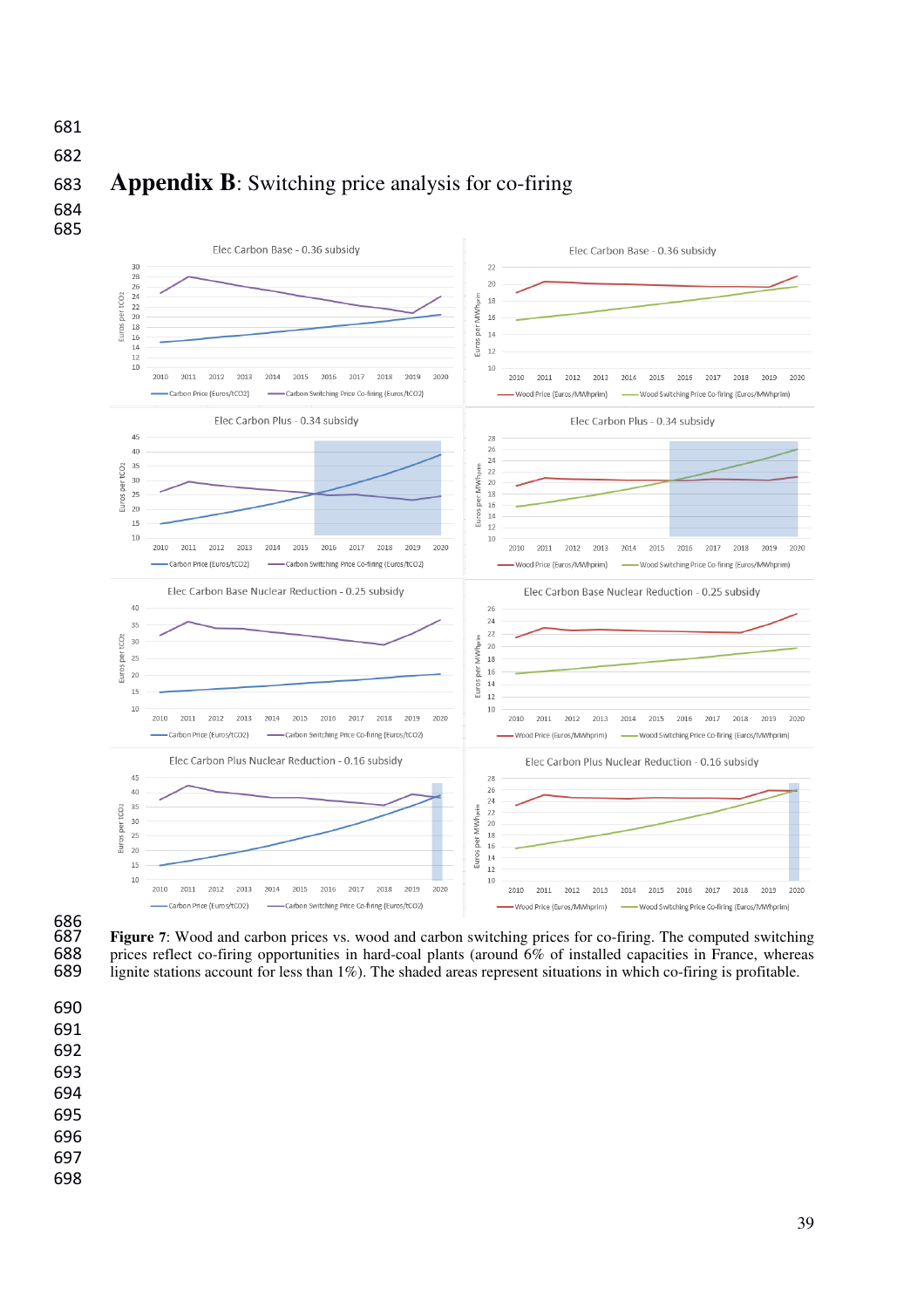



**Figure 8**: Wood and carbon prices vs. wood and carbon switching prices for co-firing, under a fixed zero subsidy.

The switching prices correspond to prices that equalize the marginal cost of production of coal plants under classical (i.e., when coal is the only input) and co-firing (coal plus wood) configurations. The carbon switching price is the carbon price above which it becomes profitable to run coal plants under a co-firing configuration (i.e., co-firing is profitable if the carbon switching price is lower than the carbon price of reference). The wood switching price is the wood price beyond which including wood in coal stations is no longer profitable (i.e., co-firing is profitable if the wood price of reference is lower than the wood switching price). 712 See Bertrand et al. (2014).

- 
-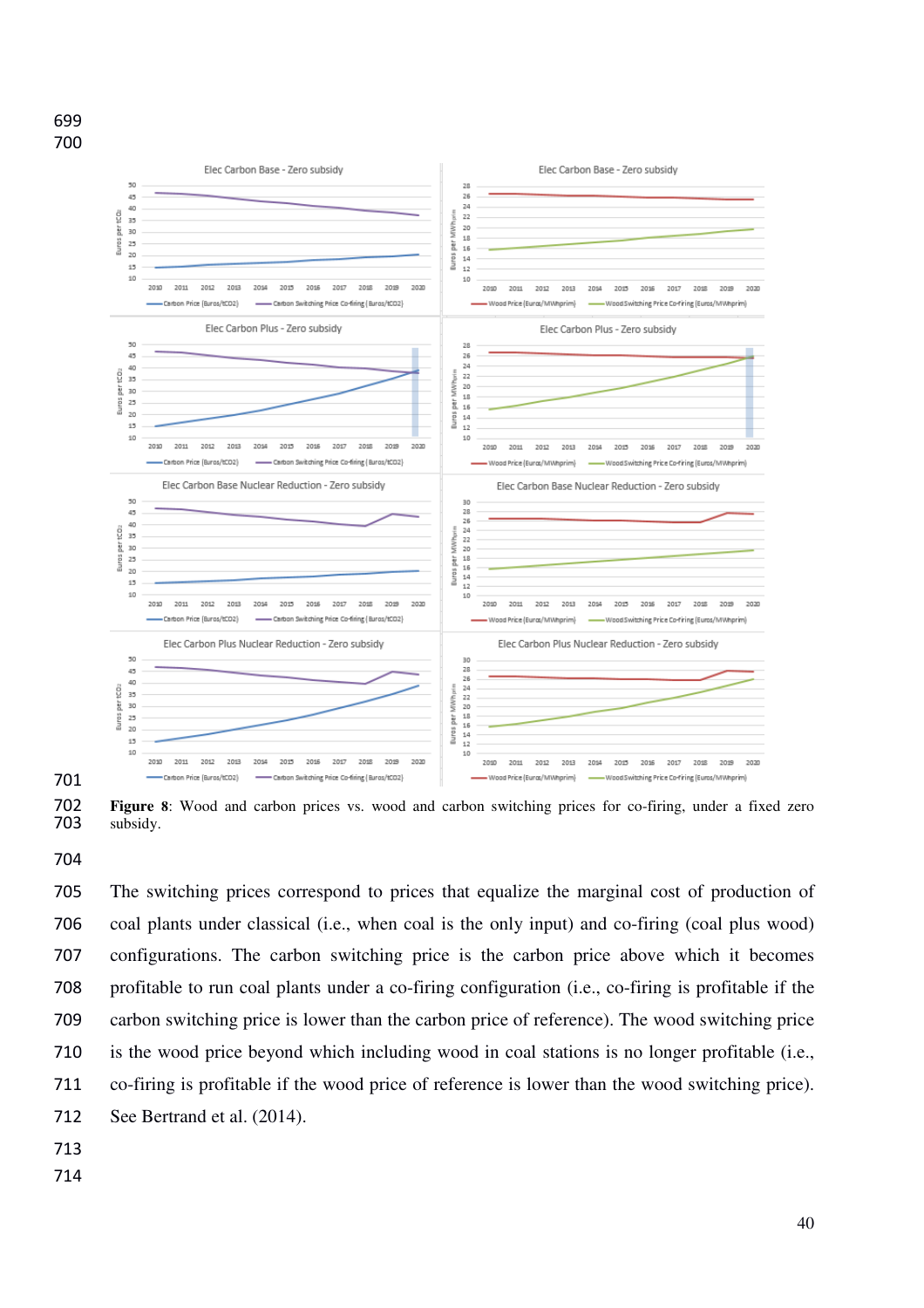## **Appendix C**: Computed LLCOEs for RES technologies for electricity

 



 **Figure 9**: Levelized lifetime cost of electricity computed for the main RES technologies (Biogas-ST = Biogas 721 Steam Turbine; Biogas-CC = Biogas Combined Cycle; Wood-ST = Dedicated biomass Steam Turbine), under 721 Steam Turbine; Biogas-CC = Biogas Combined Cycle; Wood-ST = Dedicated biomass Steam Turbine), under<br>722 different fuelwood subsidies. For each technology, the value in brackets reflects the availability factor. different fuelwood subsidies. For each technology, the value in brackets reflects the availability factor.

The levelized lifetime cost of electricity (LLCOE) is the usual indicator to evaluate the economic performance of a power system by comparing the whole competitiveness of different technologies. The LLCOE for each unit of electricity generated with a given technology is the ratio of the total lifetime discounted cost vs. the total lifetime discounted electricity output. This makes it possible to convert all streams of costs (investment, operation and maintenance, fuel, etc.) for each technology into the same unit (Euros/MWhelec), taking all the discounted expenses over the entire operating lifetimes of power plants into account. See IEA (2010) and Bertrand and Le Cadre (2015) for an overview.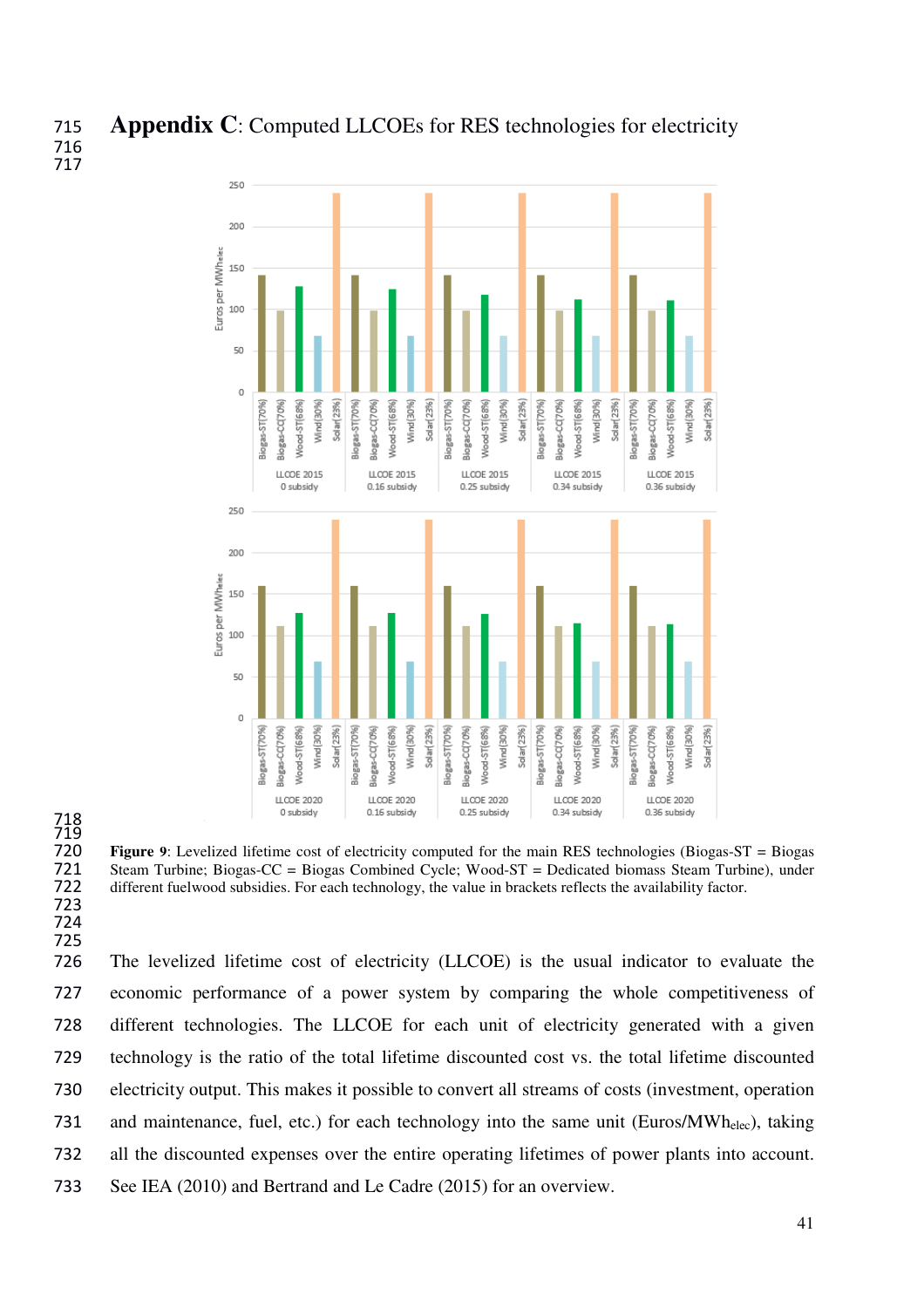```
734
```
## **Appendix D**: Assumptions for FW-H carbon content

We used the assumptions of Lobianco et al. (2016). They used French data from ADEME 738 (2010, Table 37) and obtained an average carbon emission factor of 0.209 [kg CO2eq kWh<sup>-1</sup>] for alternative heating sources. To compute the gross calorific power of the wood, they assumed that fuelwood had a humidity (w) of 15% (over the wet mass). After including the mass of the water, they computed the gross calorific value of oven-dry hardwood and softwood of French species (5.07 and 5.33 [kWh t−1], respectively). Eventually, they 743 converted these values into the gross calorific value, obtaining 4.21 and 4.42 [MWh t<sup>-1</sup>]. The 744 gross calorific values for wood are therefore 2.74 and 2.32 [MWh  $m^{-3}$ ], and the substitution 745 coefficients for hardwood and softwood are 572.07 and 484.72 [kg CO2eq m<sup>-3</sup>]. The FW-H substitution coefficient is the average of these two values.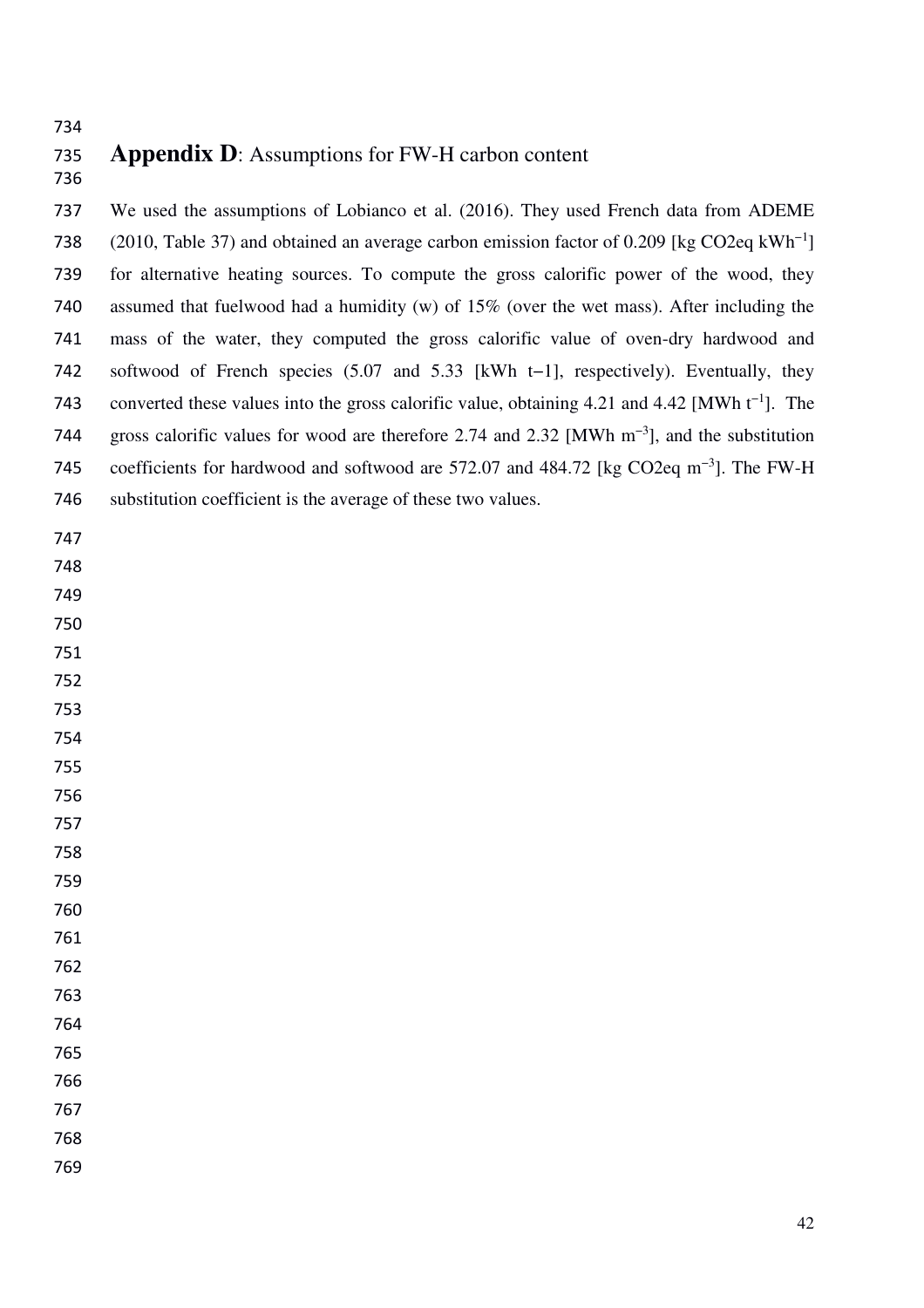# 770 771 **Appendix E**: Emission factor in power generation

772

Fuel type Emission factors (in  $tCO<sub>2</sub>/MWh_{\text{prim}}$ )

| $Coal - bituminous$ | 0.339 |
|---------------------|-------|
| Coal - lignite      | 0.357 |
| Gas                 | 0.204 |
| Oil                 | 0.268 |
| Wood <sup>a</sup>   | 0     |

773 **Table 5:** CO2 emission factors from fuels in power generation (IPCC, 2006).

#### 774

<sup>a</sup>: According to Directive 2003/87/EC (establishing the EU ETS and the related rules) and Decision 2007/589/EC<br>776 (establishing guidelines for monitoring and reporting greenhouse gas emissions), emissions from burning 776 (establishing guidelines for monitoring and reporting greenhouse gas emissions), emissions from burning 777 biomass are exempted from surrendering corresponding allowances in the carbon market. This is equivalent to a 777 biomass are exempted from surrendering corresponding allowances in the carbon market. This is equivalent to a<br>778 zero emission factor applied to wood. zero emission factor applied to wood.

779 780

## 781 **Appendix F**: Carbon neutrality assumption

782

 $\overline{a}$ 

Sjølie and Solberg (2011) show that carbon neutrality for energy wood can be assumed if either "time conditions" or "spatial conditions" are met. Spatial conditions for carbon neutrality consist of two assertions: (1) "*the system boundaries include the forest area from which timber is harvested*", and (2) "*the annual increment is at least as large as the annual harvest"*, i.e., the area's long-term growth. Time conditions also consist of two assertions: "*the system boundaries include the forest growth on the harvested area for at least as long a horizon as the time needed for the forest to grow to the size when harvested*" and "*the discount rate is zero, implying that the points in time when carbon fluxes take place are of no importance*". For a given point in time t, there is no carbon neutrality since carbon stored in wood used for 793 energy is not re-sequestered immediately. The time  $\log^{17}$  between the emissions and the re-

794 sequestration, also known as "*carbon debt*" or "*payback time*", is uncertain and depends on 795 many biophysical assumptions (species, fertility, future climate conditions), as well as on

796 harvesting methods (harvesting residues and stumps can postpone it). In order for the carbon

*<sup>17</sup> "As argued by Johnston and van Kooten (2014), biomass burning is only carbon-neutral if there is no urgency in addressing climate change, in which case the timing of the CO2 flux is unimportant. It only matters that over the harvest cycle, the same amount of CO2 is removed from the atmosphere by tree growth as was emitted producing electricity. If there is some urgency to address climate change, however, future removals of CO2 from the atmosphere must be considered as smaller than current emissions, in which case biomass burning can no longer be considered carbon-neutral" (Johnston and Van Kooten, 2015)*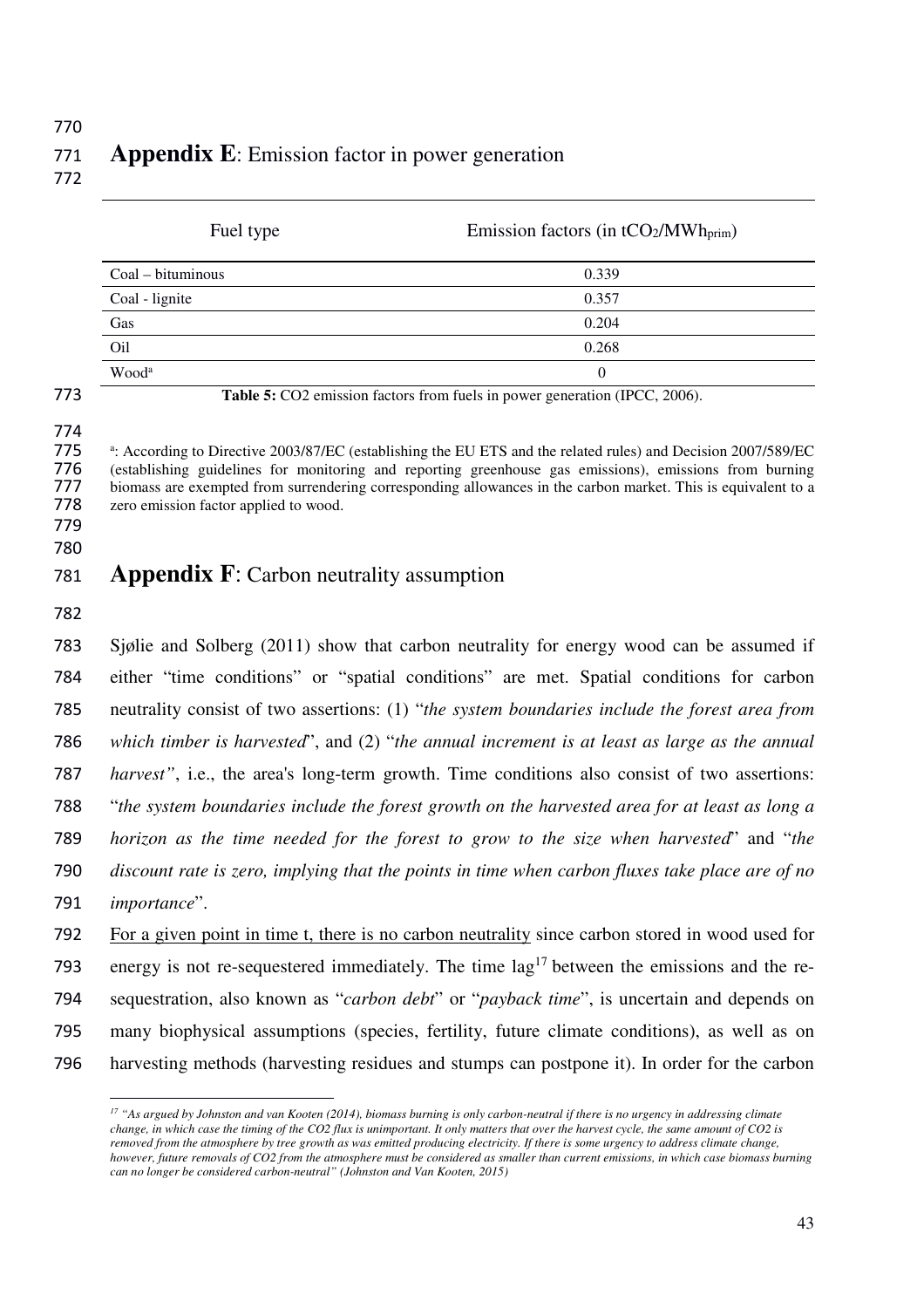- debt to be repaid, we must assume two things: (1) the forest is in a dynamic *at-equilibrium*
- state (steady state), and (2) the harvest does not outreach *the quantity of biomass on average*
- *and over a long period of time that would have naturally disappeared without human*
- *intervention*. Let us illustrate this through diagrams.
- 



## **Figure 10: Legend of the diagrams**

We present four cases depending on the forest carbon sink assumption. Case A presents a forest in a dynamic "at equilibrium" state or *steady state*. In case B, the forest system is static (no growth, no mortality), which is what happens for any point-in-time. Case C presents a dynamic growing stock case in which biological production exceeds the natural mortality. Case D presents a dynamic declining stock case in which mortality outreaches the biological production. Carbon emissions are counted on the vertical axis as positive when they enter the forest system and negative when they enter the atmosphere.

- 
-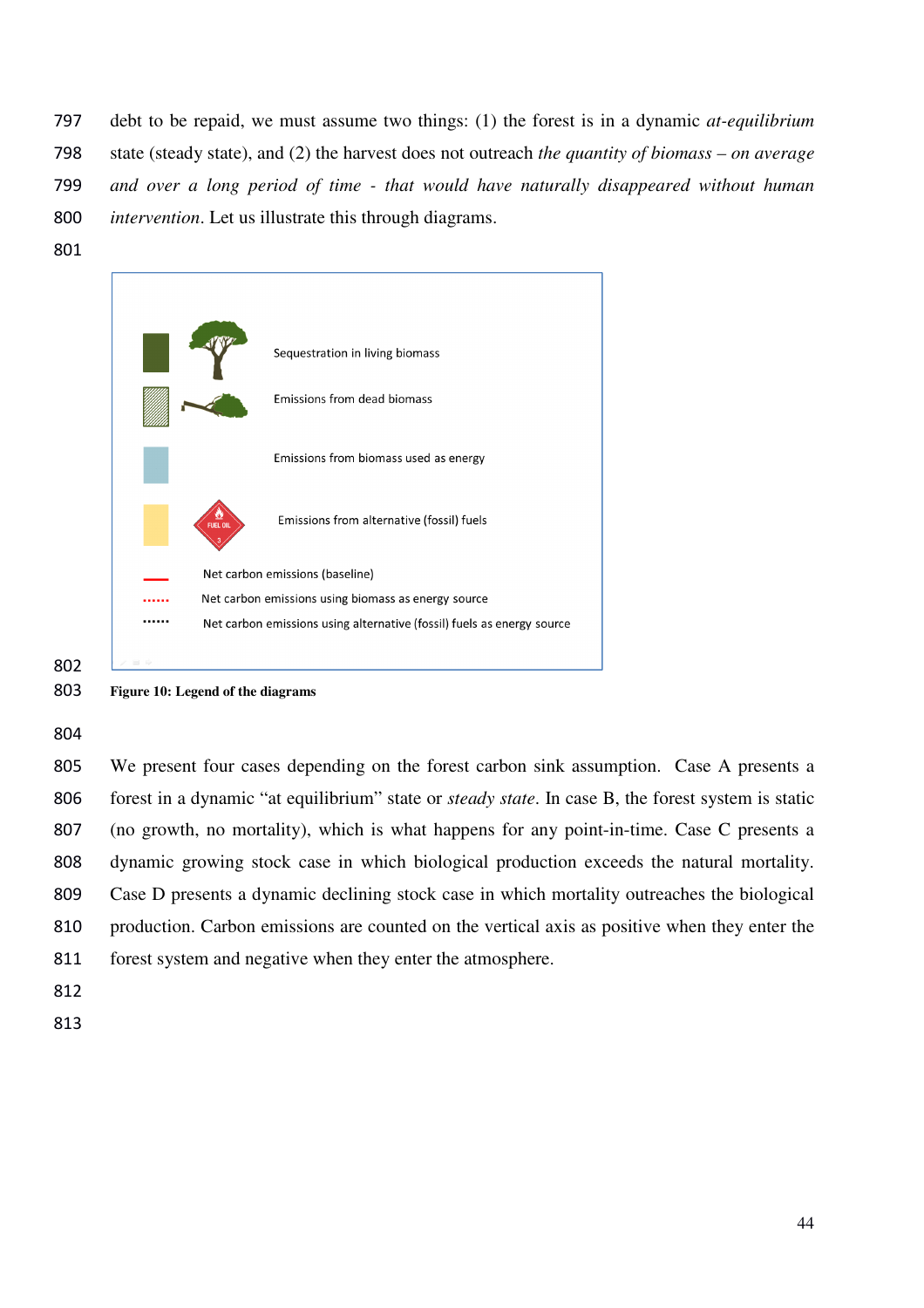

**Figure 11: Introducing wood as energy** 



**Figure 12: Comparing wood energy and alternative fossil fuel options** 

Case A shows an overall system "at equilibrium", which means that all the emissions are compensated for by an equivalent sequestration. This is what Odum (1969) described for very 821 old forest, assuming constant biophysical, atmospheric and edaphic parameters. In that case, if wood that would die at some point in time is used as an energy source, the resulting net emissions remain unchanged (diagram A1 on Fig. 12, compared to A0 on Fig. 11). Since we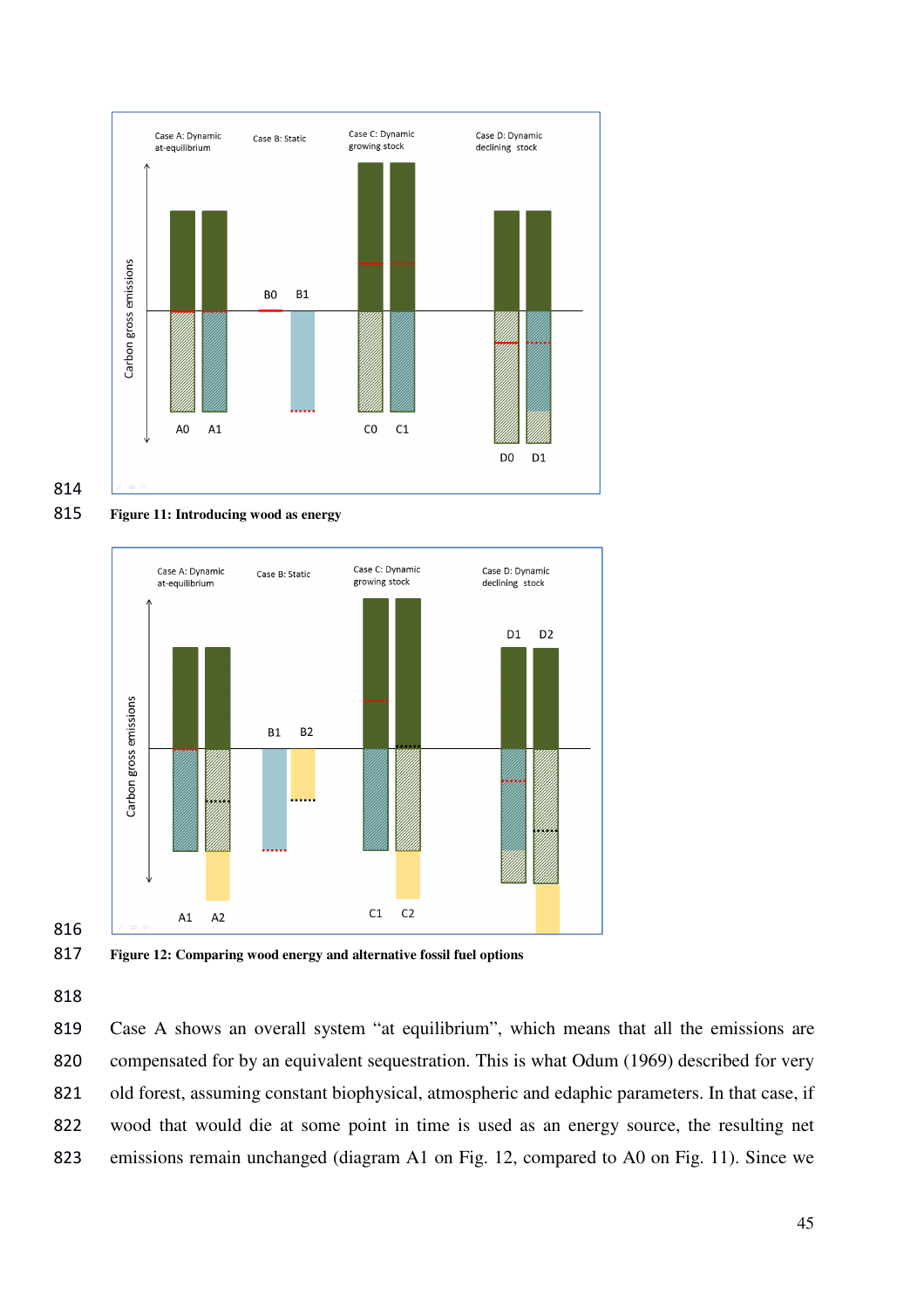usually harvest living biomass and not dead biomass, we anticipate the end of the biological cycle. However, on average, if we assume that every tree used for energy is replaced by a young tree in the forest, then the overall operation is "neutral" on a time horizon compatible with carbon debt repayment. In this case, carbon neutrality is a biophysical principle and not a political one.

The consequence is that if we compare the net emissions of a fuelwood scenario and the net emissions of an alternative fossil fuel scenario (A1 compared to A2 on Fig. 12), there is a positive *carbon substitution effect*.

Case B is virtual since, in reality, emissions and sequestration processes never stop in time. However we can assimilate it to what happens over a very short period of time. In that case, there is obviously no carbon neutrality since time conditions such as defined by Sjølie and Solberg (2011) are not respected. The consequence is that when adding the emissions from using biomass as energy (diagram B1), the net emissions become negative. Another consequence is that since wood is usually less energy-efficient than other fuel sources (i.e., it emits more than gas, for instance, for the same energetic service), replacing alternative fuels by wood translates into a negative carbon substitution outcome (diagram B1 and B2 on Fig. 12, where the yellow area is voluntarily smaller than the blue one although it represents the 841 same energy service).

Case C describes a forest system that absorbs more carbon than it releases. For instance, it could consist of a forest that is not yet mature (although Luyssaert et al. (2014) recently showed that due to changing environmental conditions, old forests can also continue to store more carbon than they release). In case C, similarly to case A, if harvests do not exceed what would have died on average, then carbon neutrality is possible, with the same restrictions and assumptions as presented before. Nevertheless, a controversy appears when the harvest exceeds the natural emissions without exceeding the total biological sequestration (case C3 on Fig. 13). Indeed, in that scenario, the harvest can still be assumed to be "sustainable" since it does not exceed the biological production (leading to a zero net carbon emission) but is instead an artifact. In fact, the additional forest growing stock, represented in light green on Fig. 13, extends what Sjølie and Solberg (2011) call the system boundaries. In others words, the additional emissions (i.e., those exceeding the natural rate of decline) are no longer compensated for by the additional growth since this additional growth is "out of the system" and should be considered separately. In that case, carbon neutrality is not guaranteed, even if forest management appears to be "sustainable".